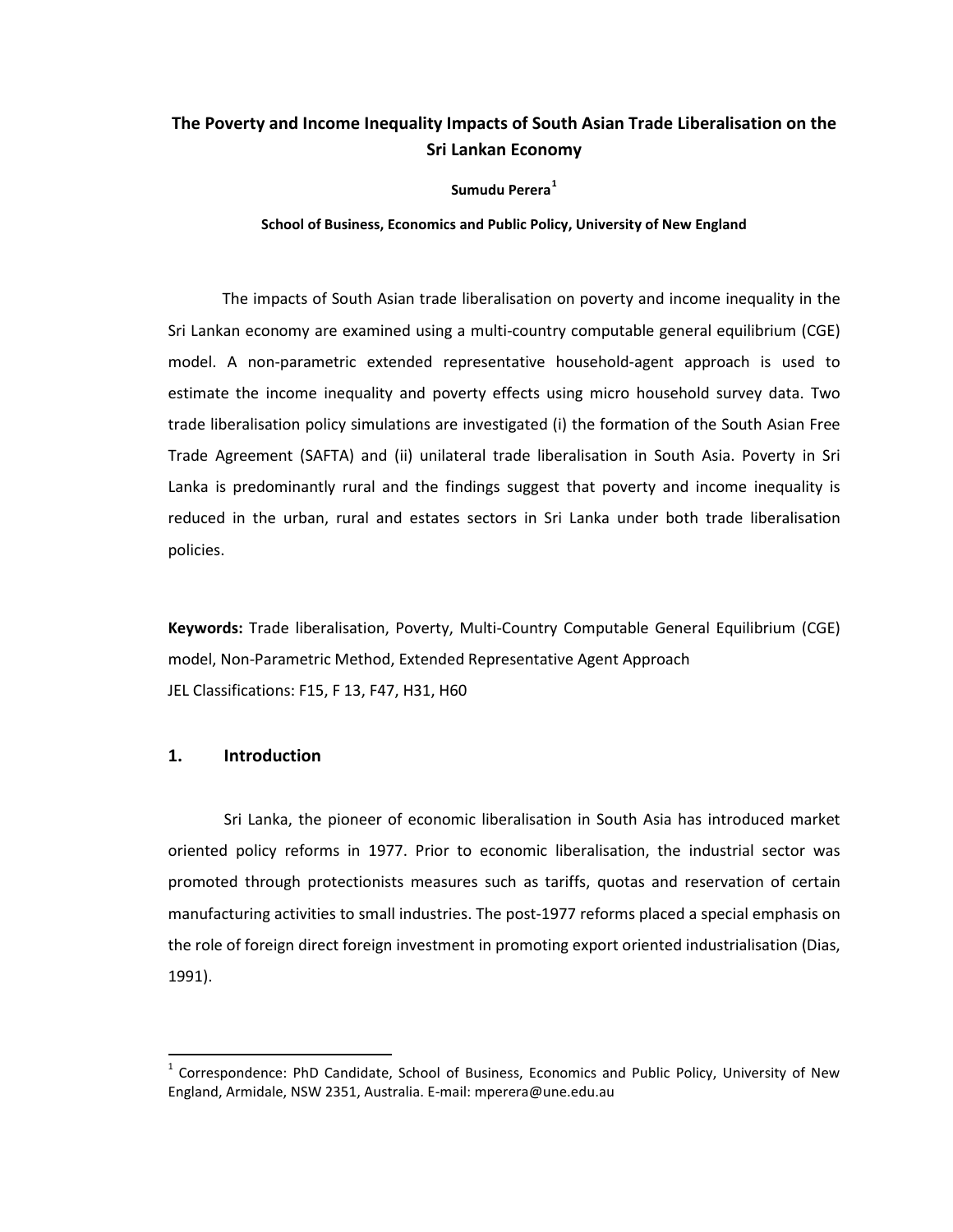Sri Lanka is a lower middle income developing country according to the World Bank classification with per capita income in 2010 estimated at US\$ 2400 (Central Bank Sri Lanka, 2010). Similar to most of the other South Asian economies, by 2008, Sri Lanka's total trade equivalent to 54.5 per cent of the GDP and had an average growth rate of 6 per cent during the period of 2004-2008 (Central Bank, 2010). The service sector is the dominant sector in the economy accounting for about 59.5 per cent of GDP and 41 per cent of employment in 2008. The industrial sector accounted for 28.4 percent of GDP and 26.3 per cent of employment while the agricultural sector accounted for 12.1 of GDP and 32.7 per cent of employment in 2008 (Central Bank, 2010). Moreover, it has achieved a high level of human development due to the heavy investments in social infrastructure by successive governments.

Sri Lanka is an original member of the World Trade Organisation and also entered into a number of regional trading agreements (e.g. Bangkok Agreement in 1975, BIMSTEC in 1997). For the past decade, Sri Lanka's trade policy has focused on negotiating a number of bilateral and regional trade agreements to increase its market access to the region (Wijayasiri 2007; WTO,2004; Bouët et al., 2010). Economic integration in the South Asian region commenced with the establishment of the South Asian Association for Regional Co-operation (SAARC) in 1985 by the seven South Asian countries: Bangladesh, Bhutan, India, Maldives, Nepal, Pakistan, and Sri Lanka. In 1995 and these economies instigated a framework for region wide integration under the South Asian Preferential Trading Agreement (SAPTA). Subsequently, the member countries agreed that SAPTA would commence the transformation into a South Asian Free Trade Area (SAFTA) by the beginning of 2006, with full implementation completed by December 31, 2015. Also it is worth noting that unlike some other South Asian economies Sri Lanka has executed a series of unilateral tariff reductions and also significantly reduce non-tariff barriers (Siriwardana, 2001). Hence, Sri Lanka is relatively low tariff country in comparison to her South Asian regional trading partners.

There is ample theoretical and empirical evidence to support the view that open trade regimes lead to faster growth and poverty reduction in developing countries (Bourguignon and Morisson 1990, Barro, 2000 and Dollar and Kraay, 2004). However, in contrast Annabi et al. (2005), Khondker and Raihan (2004) stated that trade liberalisation produces welfare loss and thereby increases poverty in developing countries.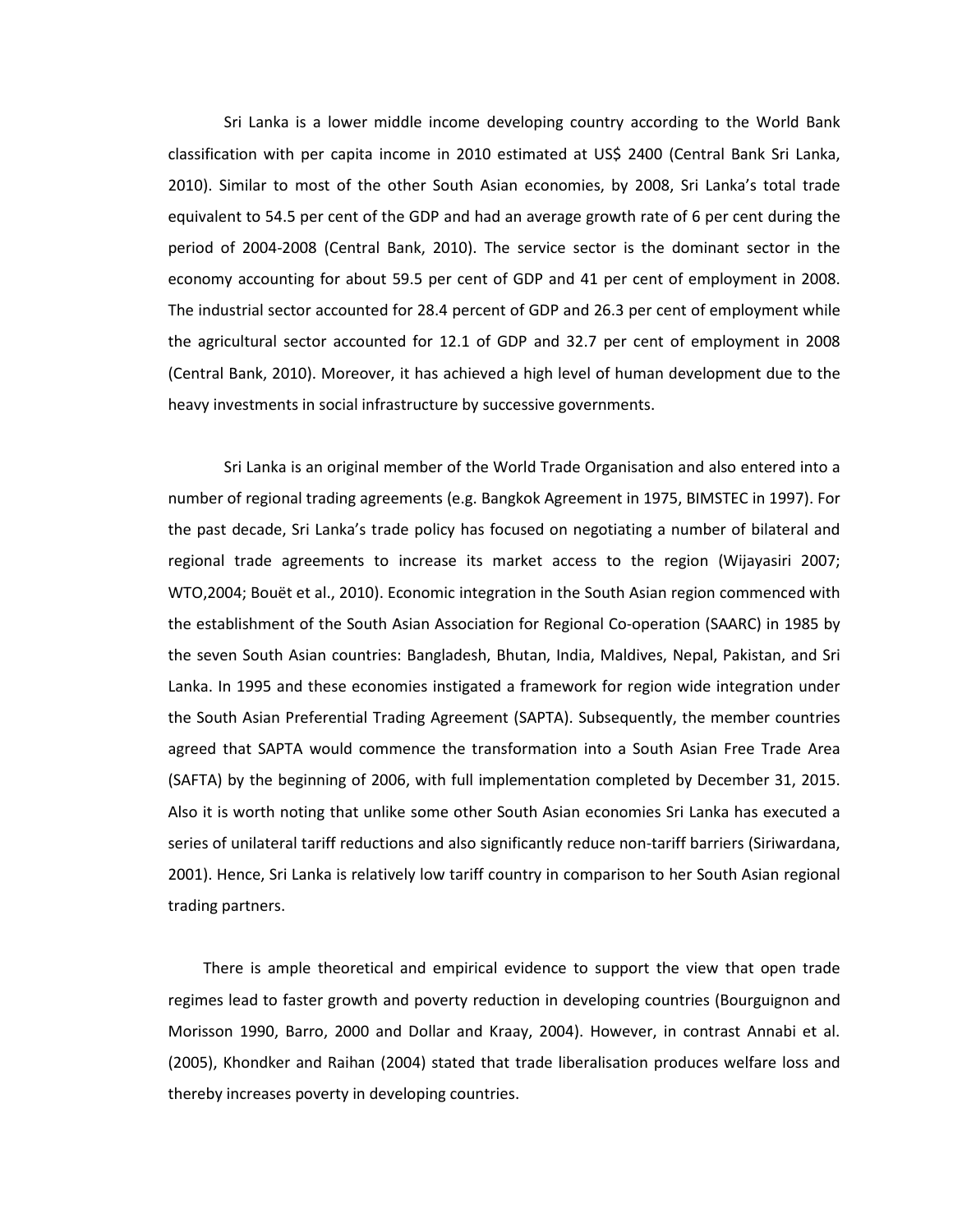Although Sri Lanka has achieved substantial economic progress after introducing economic reforms, about 20-30 percent of its population was living below the poverty line over the last decade (i.e. between 1990-2000) (Jayanetti & Tilakaratna, 2005). Hence, there is growing concern among policy makers of Sri Lanka about income distribution and the poverty implications of trade reforms. As per the Official Poverty Line (OPL) for Sri Lanka<sup>[2](#page-2-0),</sup> using the Household Income and Expenditure Survey (HIES) of the Department of Census and Statistics (DCS), the poverty Head Count Index (HCI) for Sri Lanka in 2009/10 was 8.9 percent which means 1.8 million people were identified as poor. The figures in Table 1 show a decline in aggregate poverty levels during the period of 1990-2010. The fall in poverty is significant in both the urban and the rural sectors. In particular, the percentage of poor has more than halved in the urban sector during the last decade. It also reveals a two third drop of poverty in estates sector<sup>[3](#page-2-1)</sup> which all most equal to the poverty head count ratio reported in the rural sector.

| <b>Sector</b>              |             | <b>Survey Period</b> |                                                                                     |            |
|----------------------------|-------------|----------------------|-------------------------------------------------------------------------------------|------------|
|                            | 1990-91 (%) | 1995-96 (%)          | 2002 (%)                                                                            | 2009/10(%) |
| Sri Lanka                  | 26.1        | 28.8                 | 22.7                                                                                | 8.9        |
| Urban                      | 16.3        | 14.0                 | 7.9                                                                                 | 5.3        |
| Rural                      | 29.5        | 30.9                 | 24.7                                                                                | 9.4        |
| Estate                     | 20.5        | 38.4                 | 30.0                                                                                | 11.4       |
|                            |             |                      | Source: Department of Census and Statistics (DCS), estimates based on HIES 1990-91, |            |
| 1995-96, 2002 and 2009-10. |             |                      |                                                                                     |            |

**Table 1 Poverty Headcount Index in Sri Lanka from 1990/91 to 2009/10**

Furthermore, from Figure 1 it could be noted that despite the declining trend in poverty in Sri Lanka, poverty is predominantly a rural phenomenon.

 $\overline{\phantom{0}}$ 

<span id="page-2-1"></span> $3$  The estate sector is considered to be part of the rural sector. Large plantations growing tea, rubber and coconut were introduced in Sri Lanka during the British colonial period and labour was imported from South India to work on these plantations. These are included in the estate sector, which comprises 5 per cent of the total population in Sri Lanka (World Bank, 2009).

<span id="page-2-0"></span> $^{2}$ The Department of Census and Statistics (DCS) introduced the Official Poverty Line (OPL) for Sri Lanka in June 2004. The year 2002 value of the OPL, which was Rs. 1423 real total expenditure per person per month, is updated for the inflation of prices through the Colombo Consumer Price Index (CCPI) calculated monthly by the DCS. According to price index values 3176 in 2002 and 4983 in 2006/07 as reported by the CCPI the value of the OPL for 2006/07 is Rs. 2233 real total expenditure per person per month.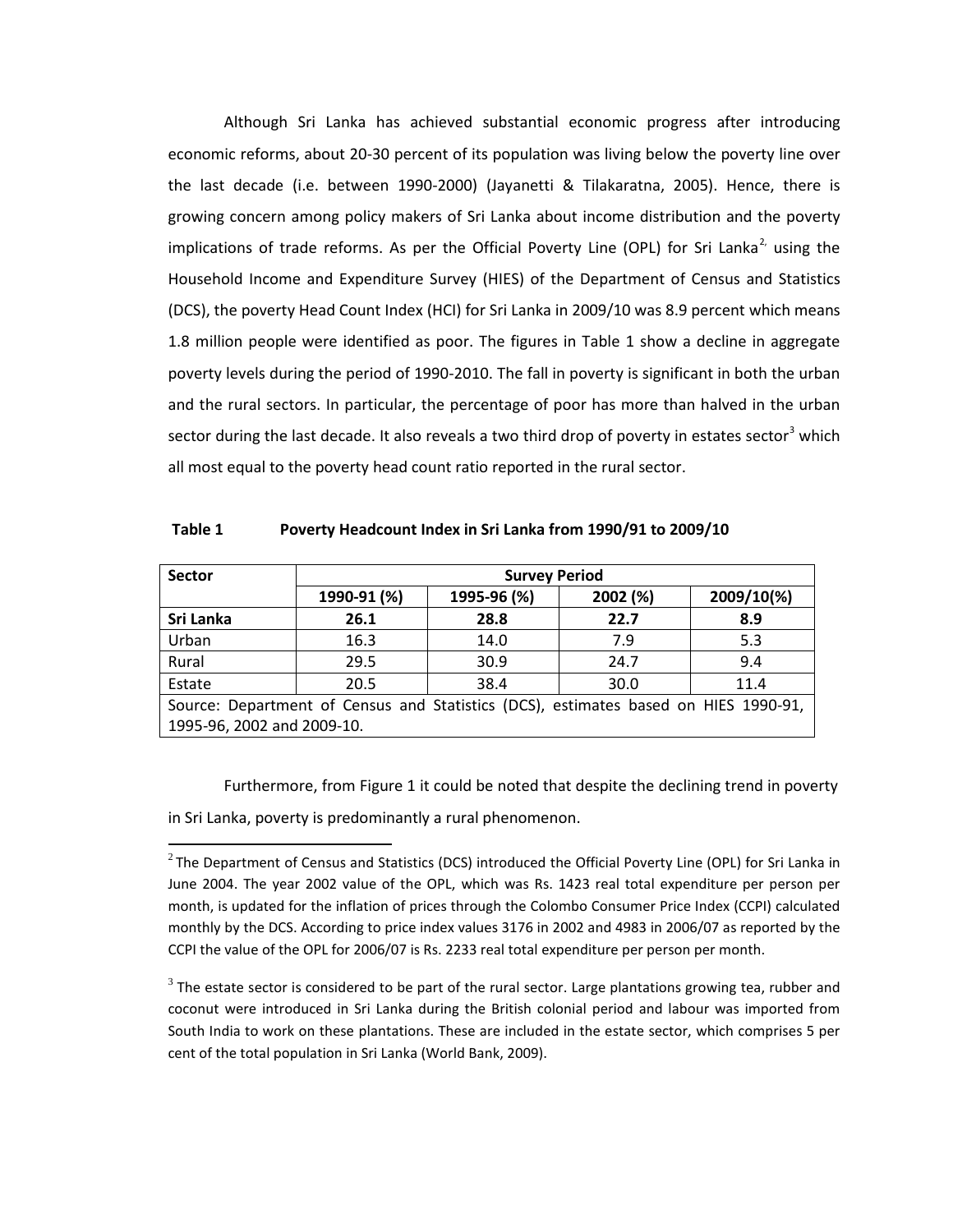#### **Figure 1 Contribution to Poverty (percentage) by Sector: 2009/10**



Source: Department of Census and Statistics (DCS), estimates based on HIES 2009-2010.

Against this background, it is important to investigate in detail, whether trade liberalisation in South Asia and in Sri Lanka itself would result in an improvement in welfare of all parties or only benefit a few groups in society. The aim of this paper is therefore to investigate the impact of two trade liberalisation policies (SAFTA and unilateral trade liberalisation) on income inequality and poverty of different household groups in urban, rural and estate sectors in Sri Lanka. The structure of the paper is as follows. Section 2 reviews the existing CGE studies relating to trade liberalisation and poverty. The methodology of the study is presented in Section 3. The method of Kernel income distribution, poverty and income distribution measures are outlined in Section 4. The results of the analysis are discussed in Section 5. Concluding comments are provided in Section 6.

### **2. Trade Liberalisation and Poverty : A Survey of Literature**

ı

It is acknowledged that sustained economic growth brings about poverty reduction<sup>[4](#page-3-0)</sup> However, this in itself is inadequate without understanding the nexus between trade liberalisation, poverty and income distribution. One reason is that trade reforms affect individuals in diverse ways including employment, redistribution of resources, change in prices

<span id="page-3-0"></span><sup>4</sup> Bourguignon and Morisson (1990); Li, Squire and Zou (1998); Barro (2000); Dollar and Kraay (2002, 2004) and Lundberg and Squire (2003)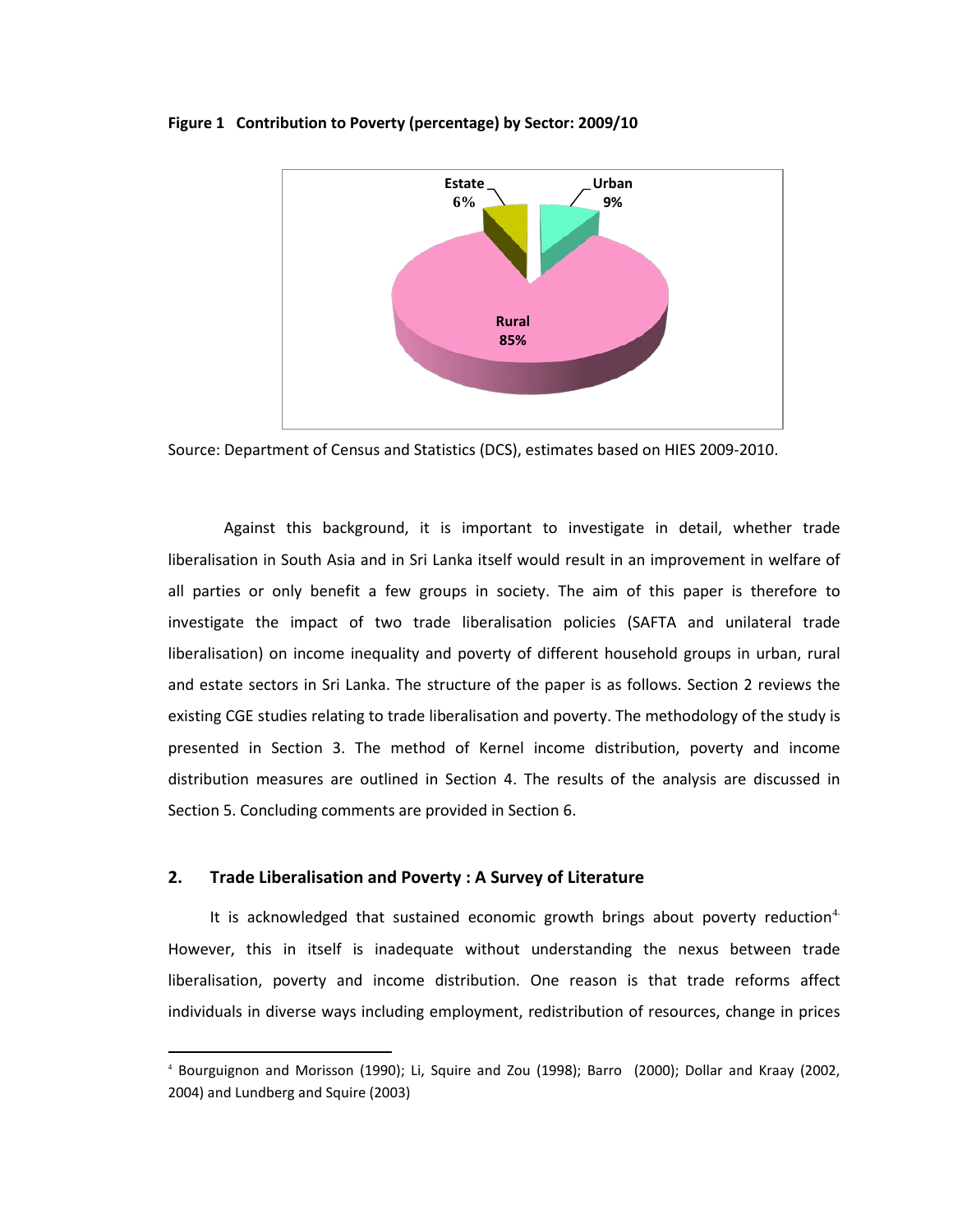of consumer goods, and changes in government revenues and expenditure (Winters, 2004). Trade liberalisation affects income distribution and poverty in a country through two main transmission channels: changes in the relative prices of factors of production (labor and capital) and commodities. These changes will lead to some households gaining while others will lose. The link between trade liberalisation and poverty and inequality is important for two reasons: firstly, social scientists, economists and society in general all are concerned about the equality, as inequality can lead to social and political tensions and eventually the reversal of trade policy reforms, secondly, increases in poverty and inequality might cause lower economic growth (Aghion et al., 1999, Azaridis et at., 2005).

The evolution of income inequality due to the process of economic development has been dominated by the Kuznets hypothesis. The Kuznet's hypothesis claims that faster GDP growth facilitates reduction of economic inequality in liberalised economies in the long-run. This hypothesis is popularly known as an "inverted U-shaped pattern of income inequality", the inequality first increasing and then decreasing with development. On the other hand, the Hechscher-Ohlin-Samuelson theorem (H-O-S) posits that as less developed countries liberalise their economies, they tend to specialise in the production of goods for which they hold a comparative advantage, namely low skilled labour intensive goods. Consequently, the wages of low skilled workers relative to that of high skilled workers tend to rise due to trade liberalisation. By using the skilled-unskilled wage ratio as a proxy for inequality, therefore, it is expected that inequality should decline in less developed countries in the long run.

To investigate these links economists have employed different theoretical and empirical methodologies such as cross-country or single country case studies, which may also have their own limitations. These limitations point to the need for undertaking in-depth analyses within individual countries over time (Athukorala et al., 2009). Apart from the fact that many different empirical approaches have been used to analyse the impact of trade liberalisation on household income distribution and poverty, Computable General Equilibrium (CGE) modelling is by far the most recognised analytical tool to address the policy issues (Bandara, 1991). This is because these models are able to incorporate various channels through which trade reforms affect different groups in society.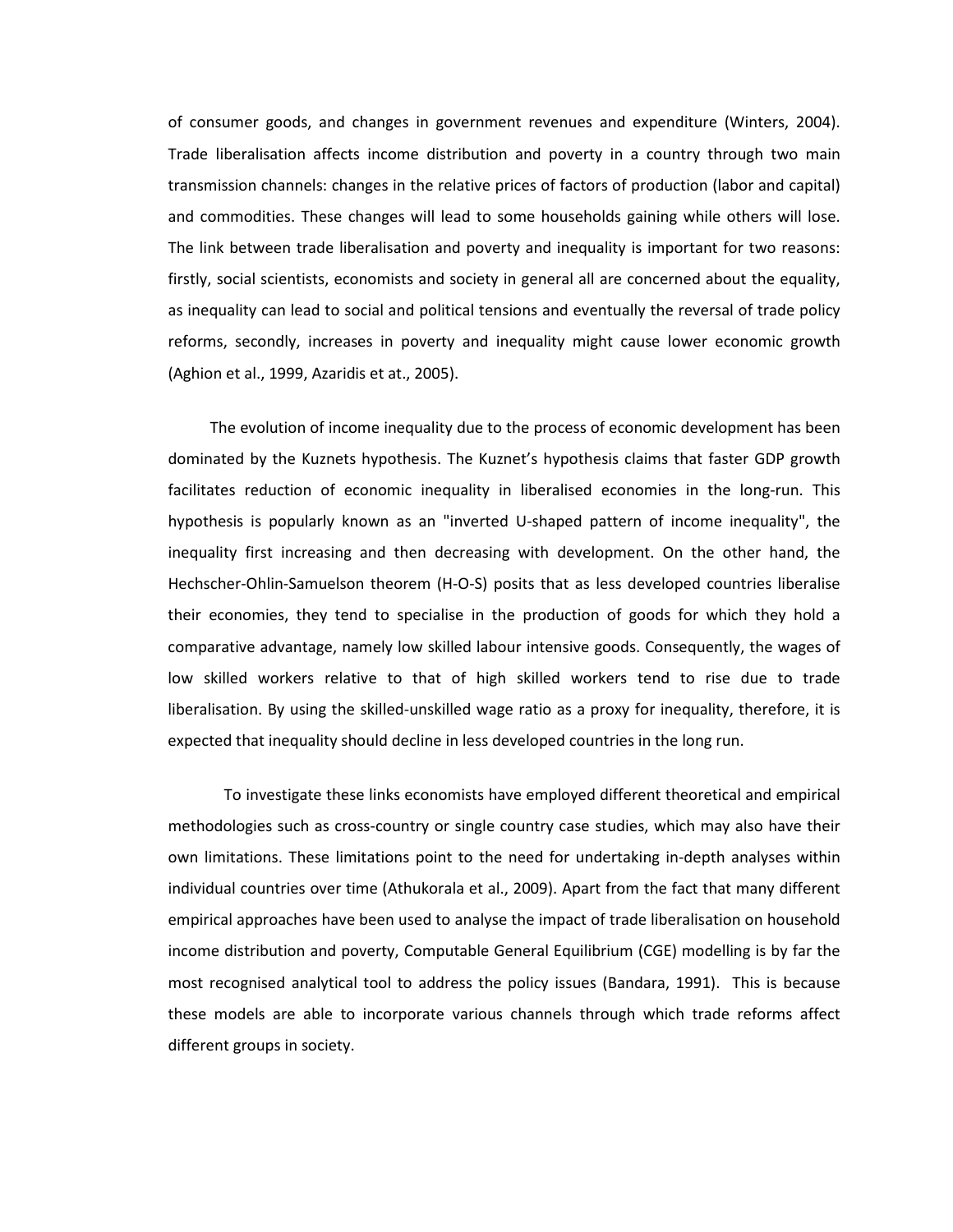CGE models are generally based on neoclassical theories where households, firms and the other economic agents behave optimally to achieve equilibrium in the economy. For instance, the models can be built as single country or multi-country models, based on a geographical focus (global or regional), sectoral focus (single sector/multiple sectors) and can be static (counterfactual analysis) or dynamic (models that allow the determination of a time path by which a new equilibrium is reached). Models can also be built according to the level of household disaggregation required for analysis.

Filho and Horridge (2004) and Savard (2005) provide useful applications and discussions on income distribution and poverty within a CGE modelling framework. Applications of CGE models in poverty analysis can be classified into three main categories, depending on how households are integrated into the CGE model (Sothea, 2009). They are; the standard Representative Household (RH) approach, the Extended Representative Household approach (ERH), and the Micro-Simulation (MS) approach.

CGE models with RH approach are designed by disaggregating the household sector into several groups assuming that a representative agent from a particular group will constitute the behaviour of the whole group (Naranpanawa, 2005). Accordingly, in the RH approach, poverty analysis is undertaken by using the fluctuations in expenditure or income levels of the RH, which are generated by the model in conjunction with the household survey data. Sothea (2009) pointed out that the RH approach is a traditional method and easy to implement. However, the main limitation of this model for income distribution and poverty analysis is that there are no intra-group income distribution changes because of the single-representative household aggregation.

According to the ERH approach, distributive impacts are easily captured by extending the disaggregation of the representative households in order to identify as many household categories as possible corresponding to different socio-economic groups. In this method, the data that have been directly drawn from a household survey can be used to represent the size distribution of economic welfare, which is consistent with the micro-simulation approach. The main advantage of using this approach is that it provides information on inter-group income distributions (Ravallion et al., 2004 and Bourguignon et al., 2003). Therefore, this method is better able to capture absolute poverty impacts in comparison to the first approach.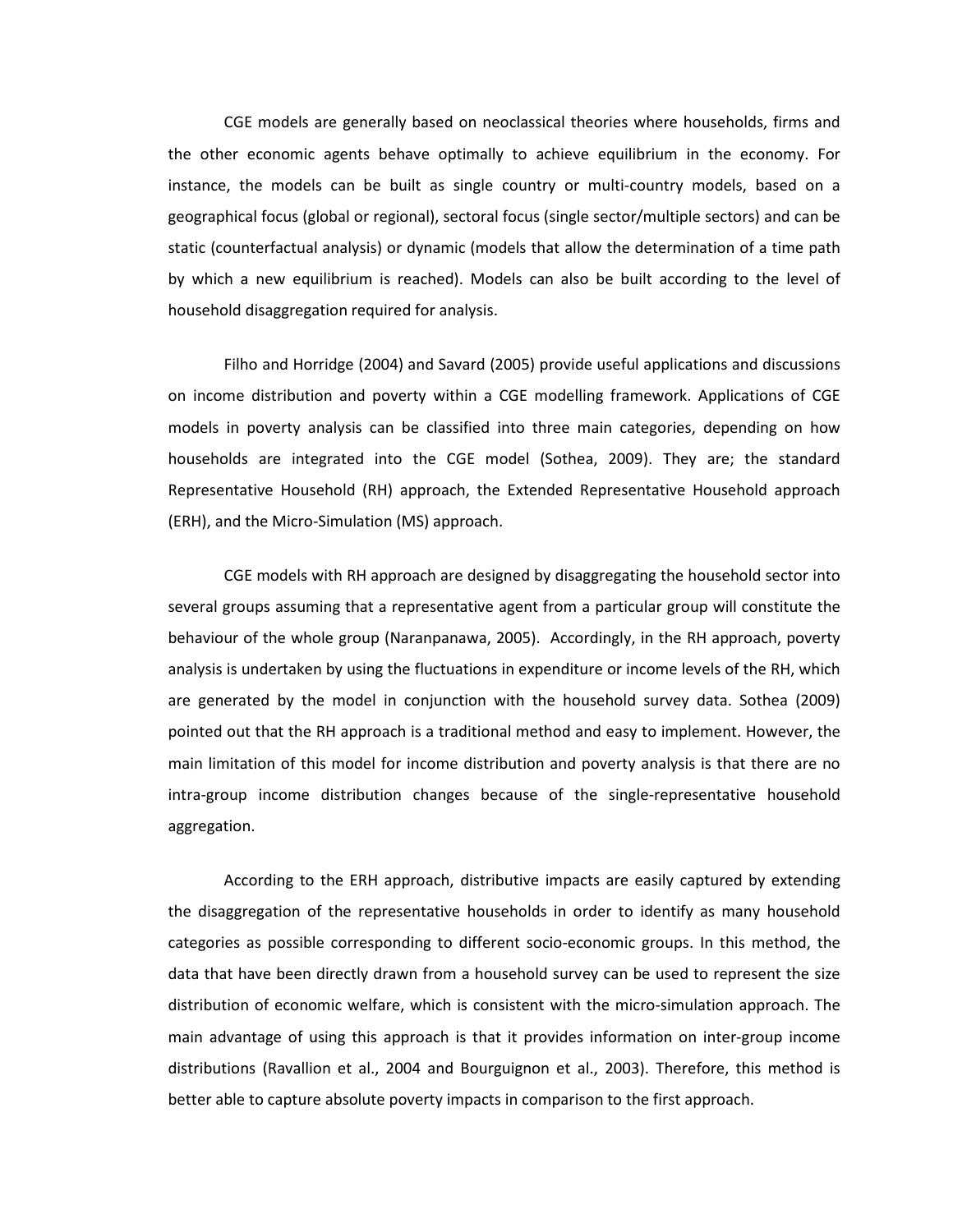For the past 20 years, MS models have been increasingly applied in qualitative and quantitative analyses of economic policies. Bourguignon and Spadaro (2006) point out that the MS technique is useful in analysing economic policies in two ways. Firstly this method fully takes into account the heterogeneity of the economic behaviour agents (e.g. households) observed in micro data unlike RH or ERH methods which only work with typical households (actual/real households) or typical economic agents. Dixon et al. (1995) and Meagher (1996) incorporated a MS model with a partial equilibrium framework in the 1980s and others have subsequently attempted to use MS models by fully integrating households into a CGE model (Cogneau et al., 2001; Decaluwé et al., 1999; Cockburn, 2001; Savard, 2004; Bourguignon and Spadaro, 2006).

Naranpanawa (2005) formulated a poverty focused CGE model for the Sri Lankan economy to investigate link between globalisation and poverty. In order to estimate both intra group income distribution and inter group income distribution, income distribution functional forms for different household groups have been empirically estimated and linked to the CGE model in 'top down' approach. The results revealed that in the short-run, liberalisation of manufacturing industries promote economic growth and reduce absolute poverty in low-income household groups in Sri Lanka. In addition, it was noted that in the long-run, trade liberalisation reduces absolute poverty in substantial proportion in all groups. It further indicates that, in the long-run, liberalisation of the manufacturing industries is more pro poor than that of the agricultural industries. Therefore, the overall simulation results suggest that trade reforms may widen the income distribution gap between the rich and the poor, thus promoting relative poverty.

The majority of multi-country CGE models have used well known databases and modelling software for developing global multilateral general equilibrium trade models through the GTAP. However, the GTAP database is limited to one representative household and therefore its use for poverty impact analysis is crucially dependent on the quality of the database extension for such analysis (Evans, 2001). Gilbert and Oladi (2010) formulated a CGE model to assess the potential impact of trade reforms under the Doha Development Agenda on the economies of South Asia, and compared the results with a potential regional trade agreement (SAFTA). The structure of the model they built is similar in many respects to the GTAP model. The results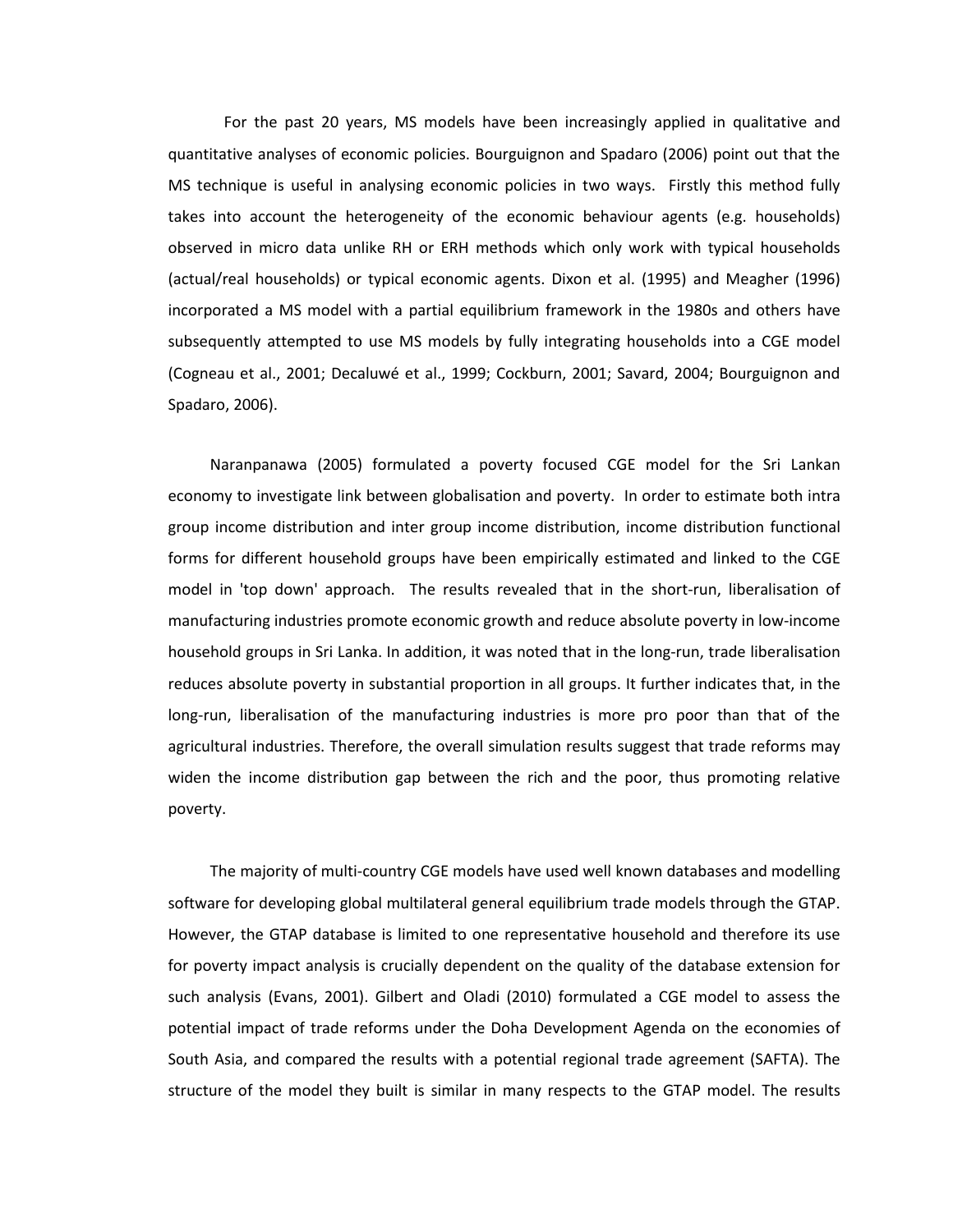suggest that the distributional impacts of trade reforms in South Asia are not likely to be biased against the rural poor in many of the economies.

In this paper, the focus is on a multi country framework rather than single country as has been used widely by many other CGE modellers (e.g. Naranpanawa, 2005, Sothea, 2009) to address the impact of trade reforms on household income distribution and poverty. This is because these types of models offer a complete structure in which to simulate the general impact of trade liberalisation on a national economy in both the short run and long run perspectives. These models are also more suitable for analysing the impacts of multilateral trade liberalisation, or the formation of custom unions etc., on a particular country as the model can link major trading partners with the rest of the world (Naranpanawa, 2005). Hence, multicountry models are able to provide a more realistic assessment of the impacts of trade liberalisation than single country models. Therefore, a multi-country CGE model for South Asia (SAMGEM) is formulated, based on the GTAP model and by disaggregating the household sector in the South Asian economies; hence, the model follows the Extended Representative Agent (ERA) approach in poverty analysis. The model is also formulated by endogenising the monetary poverty line, based on cost of basic needs approach<sup>[5](#page-7-0)</sup>, to capture the poverty impacts of trade reforms in South Asia. A non-parametric representative household agent approach is used to estimate the income inequality and poverty effects of trade liberalisation in South Asia on households in Sri Lanka by using the micro household survey data in the DAD (Distributive Analysis) programme.

### **3. Methodology**

#### **3.1 Data**

Data used in this paper are drawn primarily from the Consumer Finances and Socio Economic Survey (CFS) in 2003/2004 (The Central Bank of Sri Lanka, 2003/2004) which was conducted by the Central Bank of Sri Lanka. The CFS 2003/2004 covered a sample of 11,722 households representing all districts, provinces and sectors (urban, rural and estate) in the

<span id="page-7-0"></span><sup>&</sup>lt;sup>5</sup> Decaluwé et at. (1999), Decaluwé, Savard and Thorbecke (2005) and Naranpanawa (2005)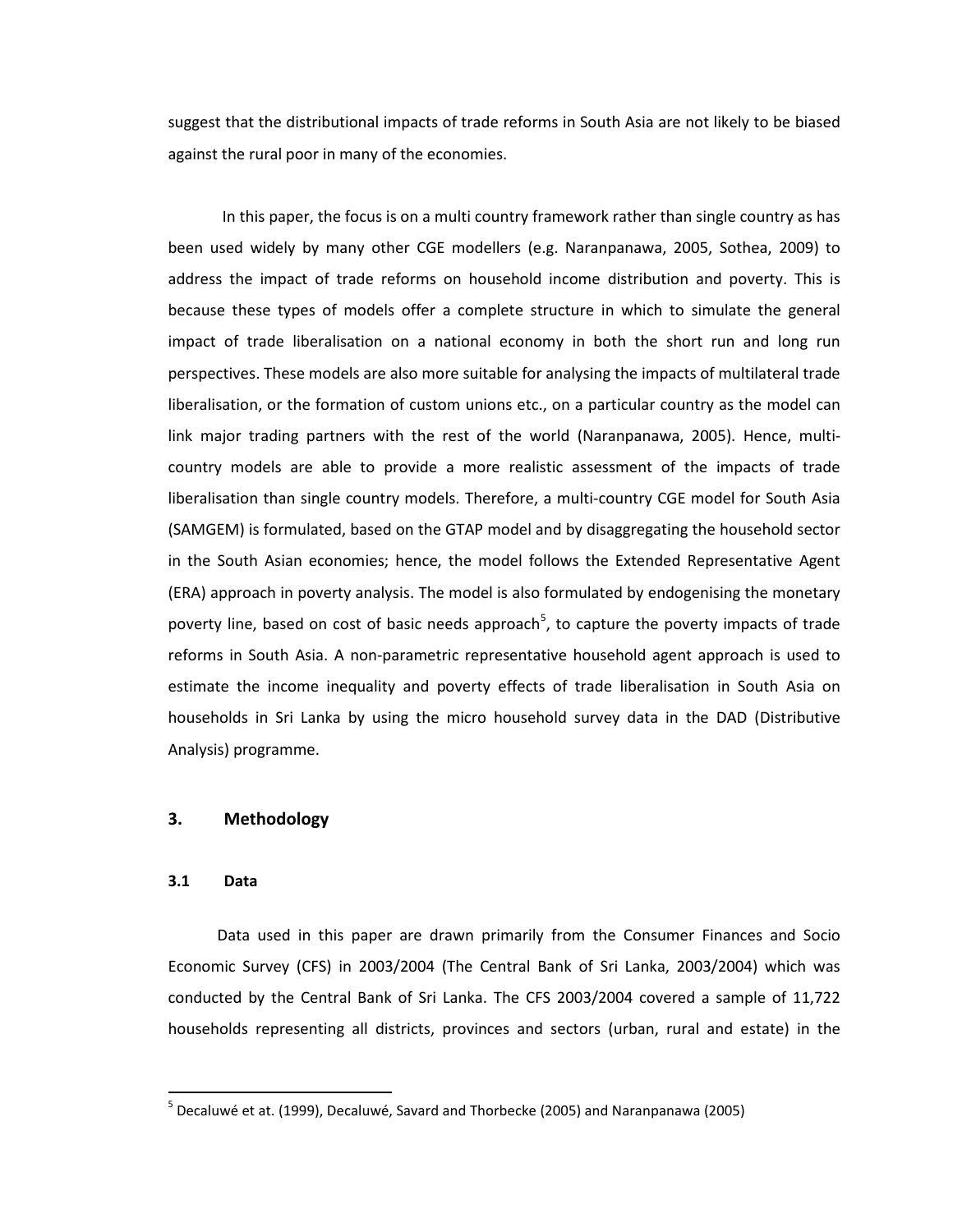country excluding only Killinochchi, Mannar and Mullaitivu districts in the Northern Province<sup>[6](#page-8-0)</sup>. The sample population totaled 50,545 individuals comprising 26,503 females and 24,042 males in the 11,722 households.

The CFS contains information on income and consumption at a household level. Cockburn (2005) noted that household consumption data are preferred to household income for distributive analysis as it tends to be more stable and reliable. Hence, household consumption data were converted into per capita level by taking into account the household size in conducting the poverty and income distribution analysis which will be discussed in Section 4.

| <b>Province</b>                              |           | <b>Population of Household</b> |        | <b>Sample of Households</b> | <b>Sample Allocation by Sector</b> |              |               |  |  |
|----------------------------------------------|-----------|--------------------------------|--------|-----------------------------|------------------------------------|--------------|---------------|--|--|
|                                              | No.       | Percentage                     | No.    | Percentage                  | Urban                              | <b>Rural</b> | <b>Estate</b> |  |  |
| Western                                      | 1,289,446 | 27.5                           | 3,224  | 27.4                        | 856                                | 2,344        | 24            |  |  |
| Central                                      | 612,368   | 13.1                           | 1,536  | 13.1                        | 120                                | 1,104        | 312           |  |  |
| North Western                                | 603,840   | 12.9                           | 1,512  | 12.6                        | 56                                 | 1,448        | 8             |  |  |
| Southern                                     | 599,765   | 12.8                           | 1,512  | 12.8                        | 104                                | 1,376        | 32            |  |  |
| Sabaragamuwa                                 | 485,237   | 10.4                           | 1,216  | 10.3                        | 40                                 | 1,064        | 112           |  |  |
| Eastern                                      | 339,341   | 7.2                            | 856    | 7.3                         | 168                                | 688          | 0             |  |  |
| Uva                                          | 310,139   | 6.6                            | 784    | 6.7                         | 32                                 | 640          | 112           |  |  |
| North Central                                | 304,569   | 6.5                            | 768    | 6.5                         | 32                                 | 736          | $\Omega$      |  |  |
| <b>Northern</b>                              | 142,452   | 3.0                            | 360    | 3.1                         | 80                                 | 280          | $\Omega$      |  |  |
| Total                                        | 1,687,157 | 100.00                         | 11,768 | 100.00                      | 1,488                              | 9,680        | 600           |  |  |
| Source: Central Bank of Sri Lanka, 2003/2004 |           |                                |        |                             |                                    |              |               |  |  |

**Table 2 Allocation of Sample Proportionate to Housing Units in Population Frame**

Table 2 indicates the coverage of the sample size and the surveyed population. The highest number of households (82.26 percent) was from rural areas whilst the lowest sample size and the surveyed population were from the estate sector (5.09 percent). On the other hand the urban sector covers only 12.65 percent of the sample size and the surveyed population. The sample size was designed according to the total population in respective sectors in Sri Lanka.

In conducting income distribution and poverty analysis, the households in Table 2 in urban, rural and estate sectors were divided into 10 groups based on the monthly per capita expenditure. Table 3 indicates the monthly per capita household expenditure by expenditure decile and by sector.

<span id="page-8-0"></span> $6$  These three districts in the Northern Province were excluded due to the prevailing security situation at that time.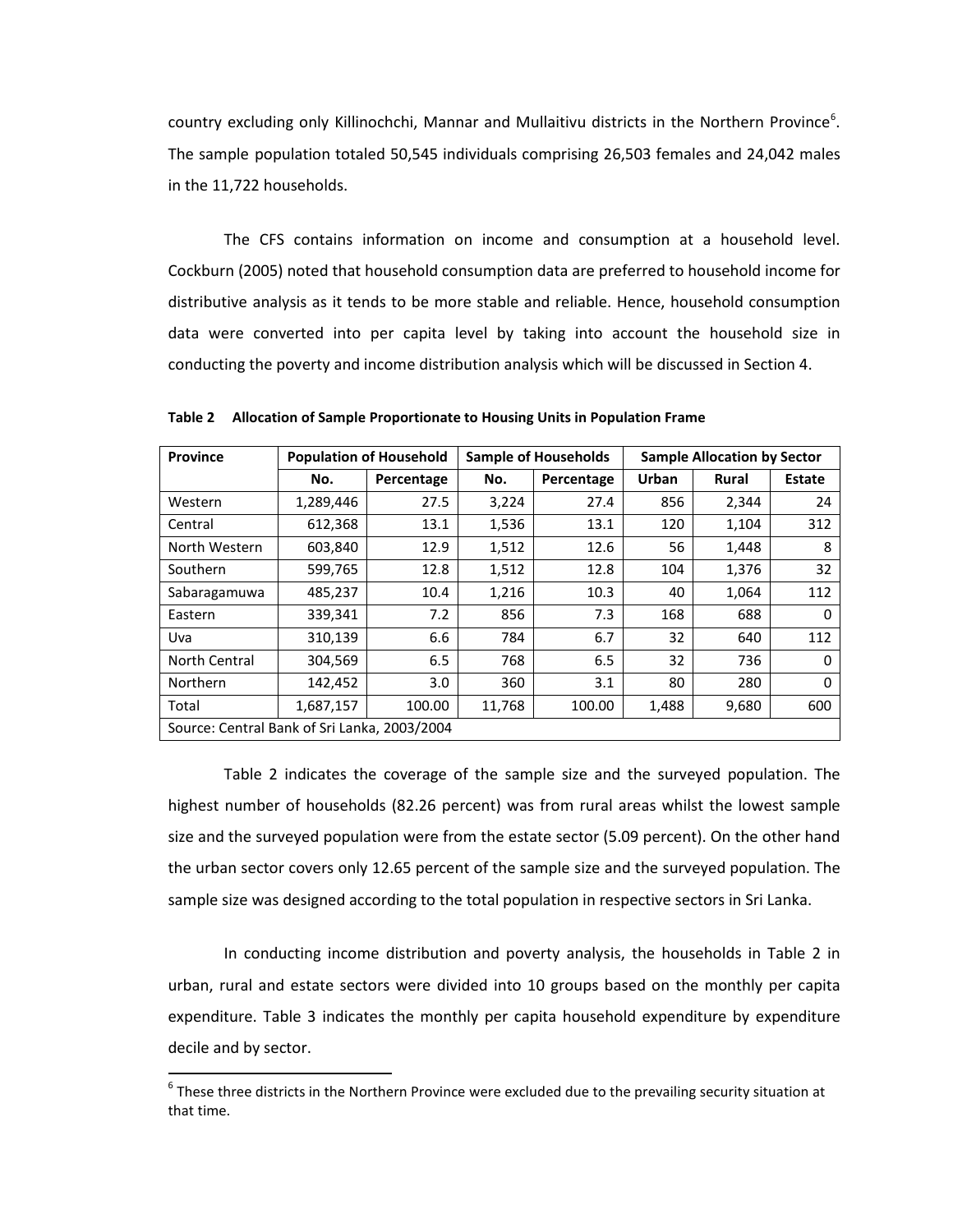The CFS in 2003/2004 reports that the per capita expenditure per one month in the urban, rural and estate sectors were Rs. 6,383, Rs.3,651 and Rs. 2,367 respectively or in terms of US dollars: US\$ 65, US\$ 37 and US\$ 24 at 2004 exchange rate respectively. However, Sri Lanka used several poverty lines based on different survey data, until her acceptance of the poverty line established for Sri Lanka in June 2004. This was based on the year 2002 Household Income and Expenditure Survey (HIES) data by the Department of Census and Statistics (DCS). The Official Poverty Line (OPL) is an absolute poverty line which is fixed at a specific welfare level in order to compare over time with household food and non-food consumption expenditure. The cost of basic needs approach was used to the value of the OPL (DSC, Sri Lanka, 2006). Accordingly, for the year 2002, the value of the OPL in Sri Lanka was Rs. 1,423 per person per month (just under US\$ 15 at 2002 exchange rate), based on the spending needed to obtain minimum basic needs. The DCS updated this value using Colombo Consumer Price Index (CCPI) and the value of OPL for 2006/07 was reported to the Rs. 2,233 (under US\$ 22 at 2007 exchange rate).

| <b>Decile</b>     | Urban                                                 |                                                |                                         | <b>Rural</b>                                   | <b>Estate</b>                           |                                         |
|-------------------|-------------------------------------------------------|------------------------------------------------|-----------------------------------------|------------------------------------------------|-----------------------------------------|-----------------------------------------|
| Group             | Per capital<br>household<br>expenditure               | <b>Mean</b><br><b>Household</b><br>expenditure | Per capital<br>household<br>expenditure | <b>Mean</b><br><b>Household</b><br>expenditure | Per capital<br>household<br>expenditure | Mean<br><b>Household</b><br>expenditure |
|                   | Range                                                 |                                                | Range                                   |                                                | Range                                   |                                         |
|                   | (Rs.)                                                 | (Rs.)                                          | (Rs.)                                   | (Rs.)                                          | (Rs.)                                   | (Rs.)                                   |
| <b>All Groups</b> |                                                       | 6383.35                                        |                                         | 3650.71                                        | 2367.05                                 |                                         |
|                   | Less than                                             |                                                | Less than                               | 1040.43                                        | Less than                               | 1013.90                                 |
| 1                 | 1960                                                  | 1517.56                                        | 1400                                    |                                                | 1250                                    |                                         |
| $\overline{2}$    | 1961-2550                                             | 2249.34                                        | 1401-1780                               | 1611.87                                        | 1251-1475                               | 1382.67                                 |
| 3                 | 2551-3130                                             | 2841.10                                        | 1781-2110                               | 1945.04                                        | 1476-1650                               | 1573.62                                 |
| 4                 | 3131-3850                                             | 3507.59                                        | 2111-2448                               | 2278.51                                        | 1651-1835                               | 1741.74                                 |
| 5                 | 3851-4640                                             | 4236.78                                        | 2448-2830                               | 2634.16                                        | 1836-2065                               | 1937.95                                 |
| 6                 | 4641-5650                                             | 5162.20                                        | 2831-3300                               | 3059.68                                        | 2066-2300                               | 2175.86                                 |
| 7                 | 5651-7030                                             | 6256.70                                        | 3301-3910                               | 3593.80                                        | 2301-2684                               | 2488.48                                 |
| 8                 | 7031-9460                                             | 8114.71                                        | 3911-4875                               | 4351.82                                        | 2685-3173                               | 2903.78                                 |
| 9                 | 9461-14600                                            | 11329.87                                       | 4876-9600                               | 5704.90                                        | 3174-4120                               | 3598.02                                 |
| 10                | More than                                             | 25728.37                                       | More than                               | 12960.10                                       | More than                               | 6347.30                                 |
|                   | 14660                                                 |                                                | 9600                                    |                                                | 4120                                    |                                         |
|                   | Source: Author's calculations from the CFS, 2003/2004 |                                                |                                         |                                                |                                         |                                         |

**Table 3 Average Monthly Household Expenditure, by Monthly Per capita Expenditure Deciles – 2003/04**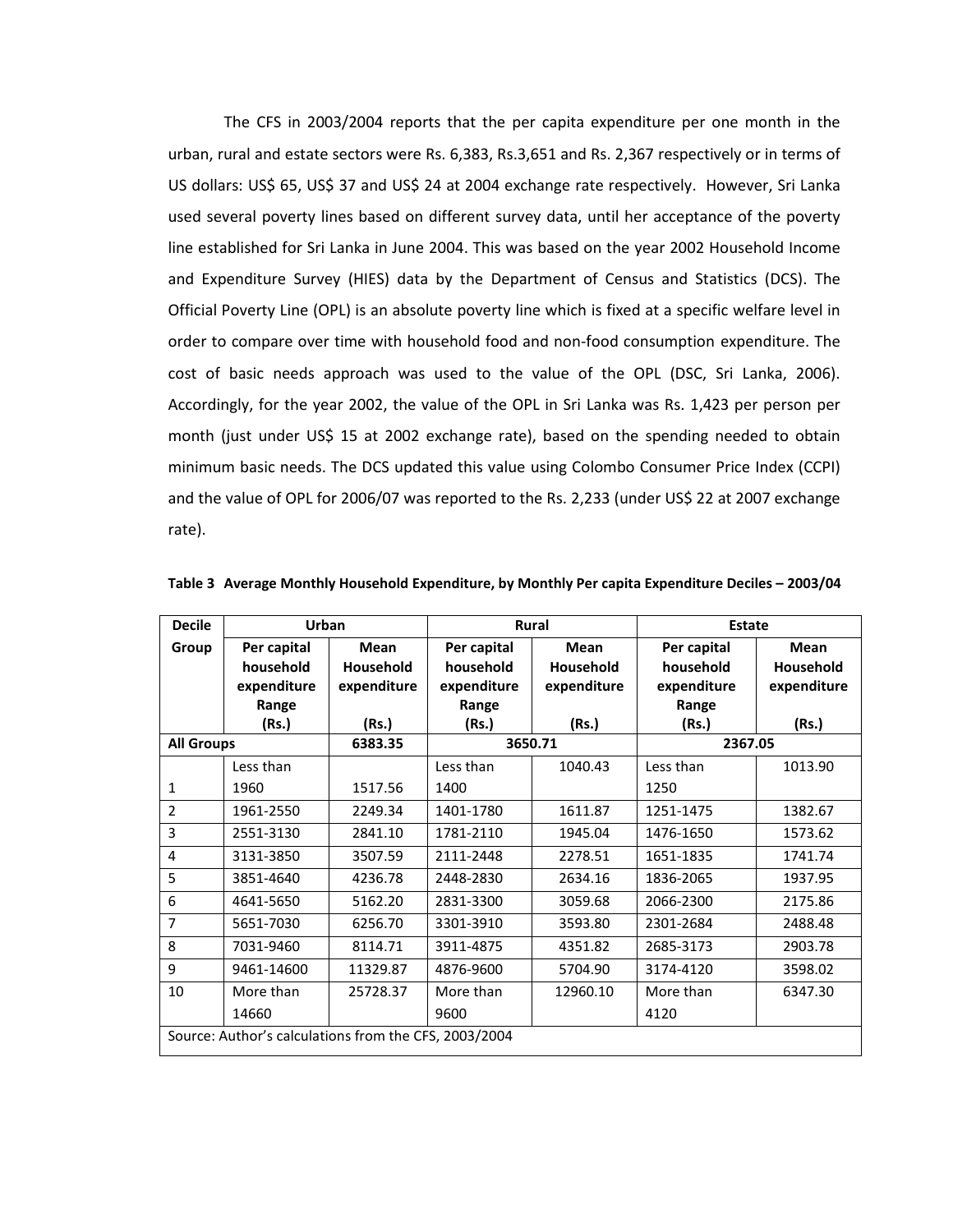Furthermore, from the aforesaid monthly per capita expenditure reported in the 2003/2004 CFS for urban, rural and estate sectors, the cost of living in urban areas are comparatively higher than that of rural and estate sectors. Therefore, it is more realistic to use different poverty lines for urban, rural and estate sectors in calculating poverty indices as cost of basic needs can be different in different geographical areas in the country.

Gunetilleke and Senanayake (2004) estimated the poverty line for Sri Lanka for the year 2004, using the CCPI on the 2002 poverty line, as Rs. 1526 per month (approximately US\$ 16 at 2004 exchange rates). Hence, in calculating national poverty indices, Rs. 1526 will be taken as the national poverty line. Furthermore, DSC estimated different poverty lines for various districts in Sri Lanka in the HIES in 2002. For the present study these values have been updated by using CCPI for determining poverty lines for urban, rural and estate sectors in Sri Lanka. Accordingly for the year 2004, the poverty line<sup>[7](#page-10-0)</sup> for urban sector is estimated as Rs. 1767 (approximately US\$ 18 at 2004 exchange rate), for rural sector Rs. 1652 (approximately US\$ 17 at 2004 exchange rate) and for the estate sector as Rs.1570 (approximately US\$ 16 at 2004 exchange rate).

#### **3.2 Incorporation of the CGE Model Results in Income Distribution and Poverty Analysis**

The SAMGEM has been formulated by incorporating the multi-household framework. Therefore, the model can capture the impact of trade liberalisation on the consumer price index for each household group included in the model (see Table A.1 in Appendix). Changes in consumer price index for different household groups in the urban, rural and estate sectors under the SAFTA and unilateral trade liberalisation have been used to generate the new per capita expenditure. Then the base year and the post simulation per capita expenditure will be used to perform poverty and income distribution analysis in DAD. Further, SAMGEM has been formulated by endogenising poverty lines into the model by selecting a basic commodity bundles<sup>[8](#page-10-1)</sup> for urban, rural and estate sector households in Sri Lanka. Hence, changes in these poverty lines will be applied to calculate the poverty indices for urban, rural and estate sectors as a result of implementing the selected trade policy options.

<span id="page-10-0"></span> $\frac{1}{7}$  $^7$  These amounts present the minimum expenditure that a person needs to spend to satisfy basic needs during a one month.

<span id="page-10-1"></span><sup>&</sup>lt;sup>8</sup> As recommended by Ravallion and Sen (1996) these commodity bundles include the necessities of the respective sectors to satisfy their basic requirements.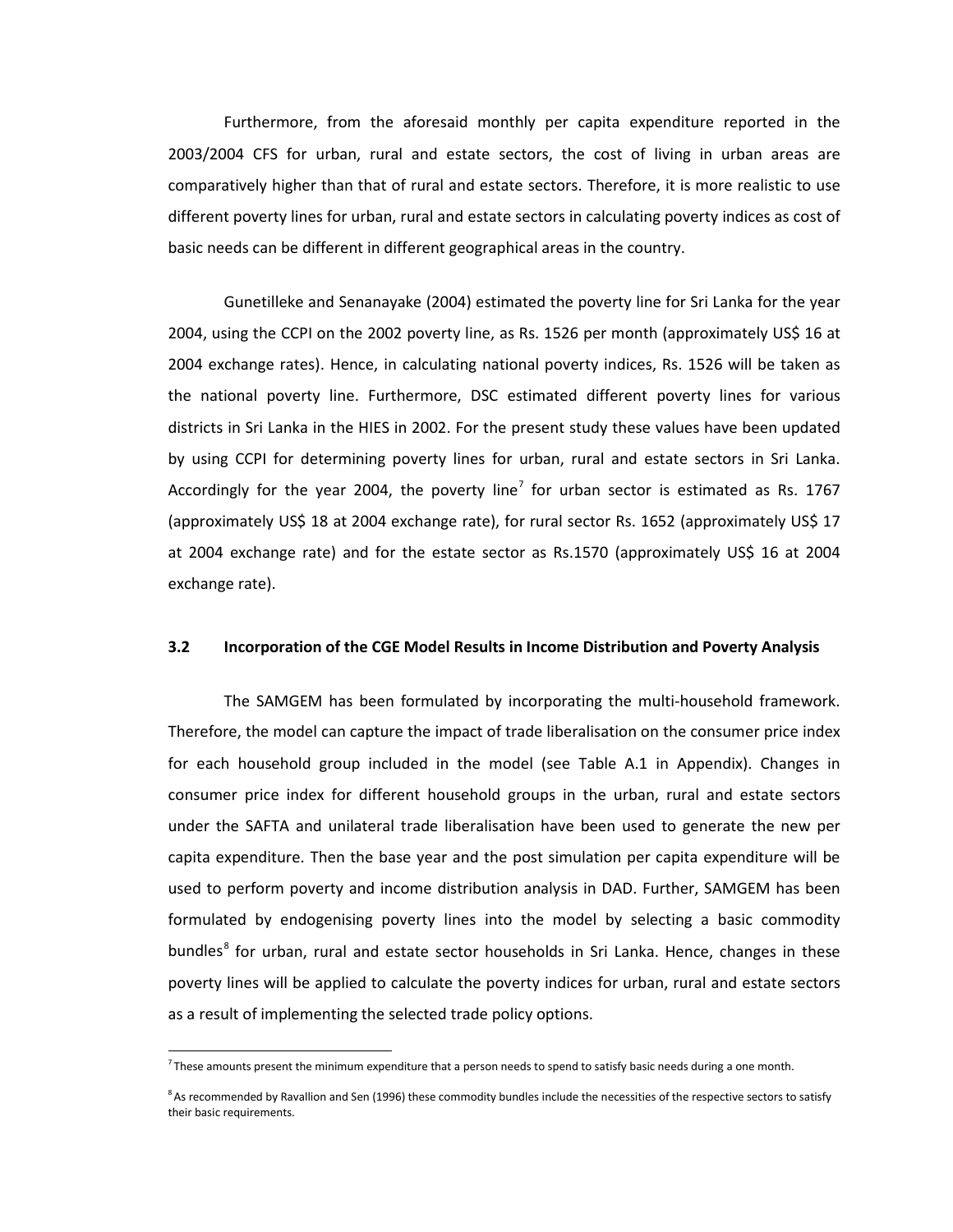#### **4. The Non-parametric or Kernel Method of Income Distribution**

As the data on individual income and per capita household consumption levels for Sri Lankan households are available, one can estimate the income distribution by specifying a parametric functional form such as a lognormal or beta distribution. A disadvantage of the parametric method is the need to assume that actual income density needs to be lognormal or other such functions (e.g. beta distribution), which may not always be true (Dhongde, 2004). For instance, Minhas et al. (1987) applied lognormal distribution to analyse income distribution in India, however, Kakwani and Subbarao (1990) mentioned that this lognormal distribution tends to overcorrect the positive skewness of the income distribution and, thus, fits poorly to the actual data. Hence, the non-parametric approach instead estimates distribution directly from the given data, without assuming any particular form. Boccanfuso and Savard (2001) also noted that the parametric approach is particularly useful when the primary household or individual level data are unavailable. The present study employs the non-parametric method or Kernel method as the individual household data are available and therefore, this data can be used directly for poverty and income distribution analysis without assuming any particular functional form for the true distribution.

The Kernel method is the most mathematically studied and commonly used nonparametric density estimation method (Boccanfuso and Savard, 2001). These authors mentioned that the Kernel function (K) is generally a unimodal, symmetric, bounded density function. The Rosenblatt-Parzen Kernel method of nonparametric probability density estimation

 $\hat{f}(x)$  <sub>is </sub>iven by (Parzen, 1962; Rosenblatt, 1956):

$$
\hat{f}(x) = \frac{1}{N} \sum_{i=1}^{N} \frac{1}{h} K\left(\frac{x - x_i}{h}\right)
$$

In the Kernel density function h is the smoothing parameter and N is the sample size. When using this estimator, each observation will provide a 'bump' to the density estimation of

 $\hat{f}(x)$ , consequently the shape and the width of the density function depends on the shape of K and the size of h respectively. Once all these 'bumps' are summed the distribution of all data points will be obtained. In this case K and h affect the accuracy of the density function,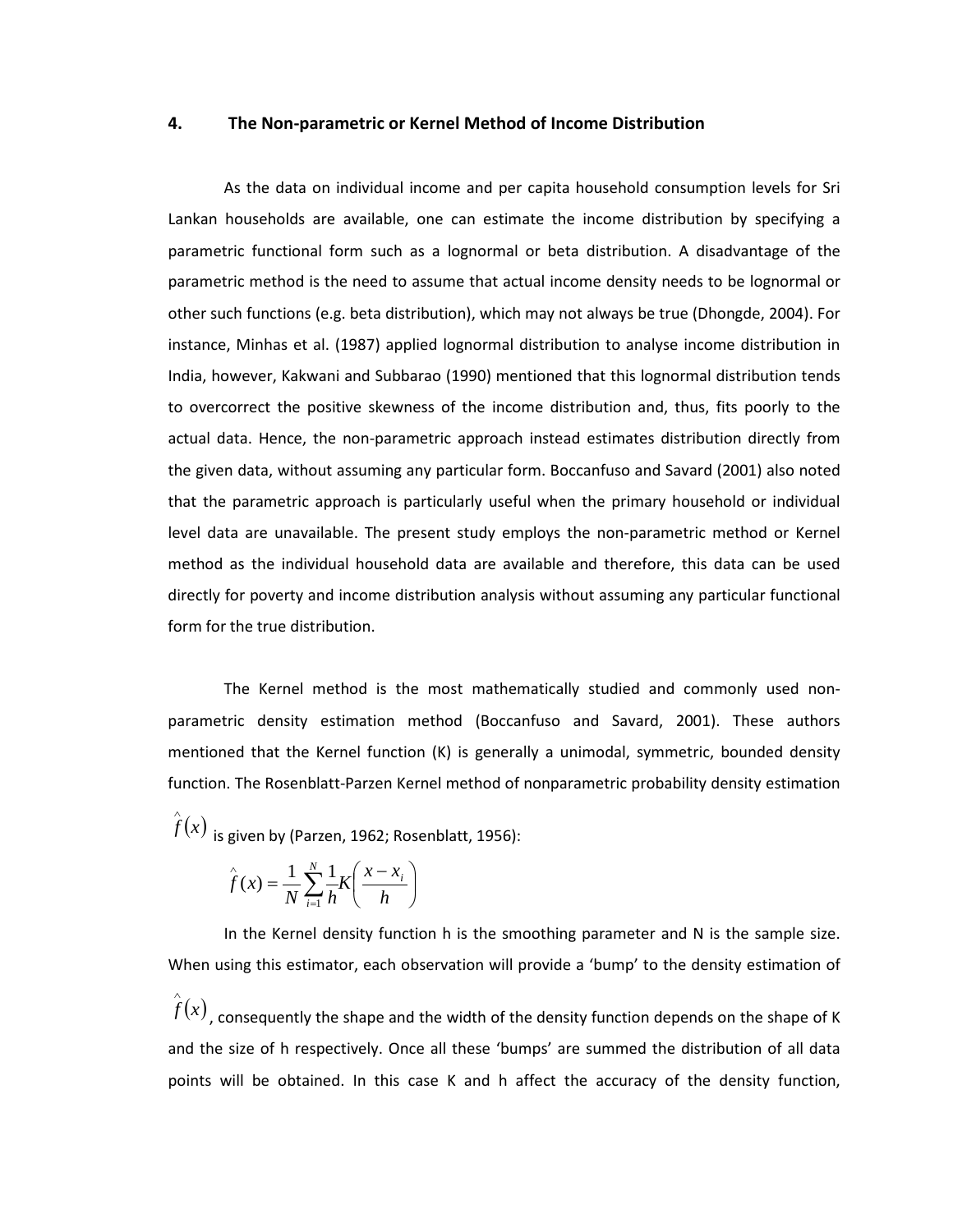essentially the smoothing parameter (h), which means, the smaller the value of h, the less smooth will be the density estimates whereas, the larger the value of h, the estimated density function will be too smooth. The poverty head count ratio is obtained by summing all the estimated densities, until the poverty line income is reached. In performing non-parametric method or Kernel estimation, DAD software will be used. DAD<sup>[9](#page-12-0)</sup> which stands for 'Distributive Analysis/Analyse Distributive' is specially designed to facilitate the analysis and the comparisons of social welfare, inequality and poverty using micro data.

#### **4.1 Poverty and Inequality Measures**

It is important to note that although there is some relationship between poverty and income inequality, they are two different concepts (Borraz et al., 2012). Armstrong et at., (2009) explained that poverty measures fall under two broad categories: absolute poverty, which measures the number of people below a certain income threshold, that is unable to afford certain basic goods and services, and relative poverty that compares household income and spending patterns of groups or individuals with the income and expenditure patterns of the population.

On the other hand, Haughton and Khandker (2009) describes that inequality is a broader concept than poverty and it is defined over the entire population and does not only focus on the poor. Inequality measurements generally sort the population from poorest to richest and exhibit the percentage of expenditure (or income) attributable to each fifth (quintile) or tenth (decile) of the population. In the literature there are various measures of poverty and income inequality such as Sen Index (Sen, 1976), Watts Index (Zheng, 1993), S-Gini coefficient (Kakwani, 1980), Theil Index (Champernowne, 1974) and Atkinson Index (1970). The present study uses the measurements described in the following section to analyse the impact of trade liberalisation on household income distribution and poverty in the Sri Lankan economy.

<span id="page-12-0"></span><sup>&</sup>lt;sup>9</sup> DAD or Distributive Analysis/Analyse Distributive software (Duclos, Araar and Fortin, 2002) was specifically developed to undertake poverty and income distribution analysis. It is freely distributed and available at www.mimap.ecn.ulaval.ca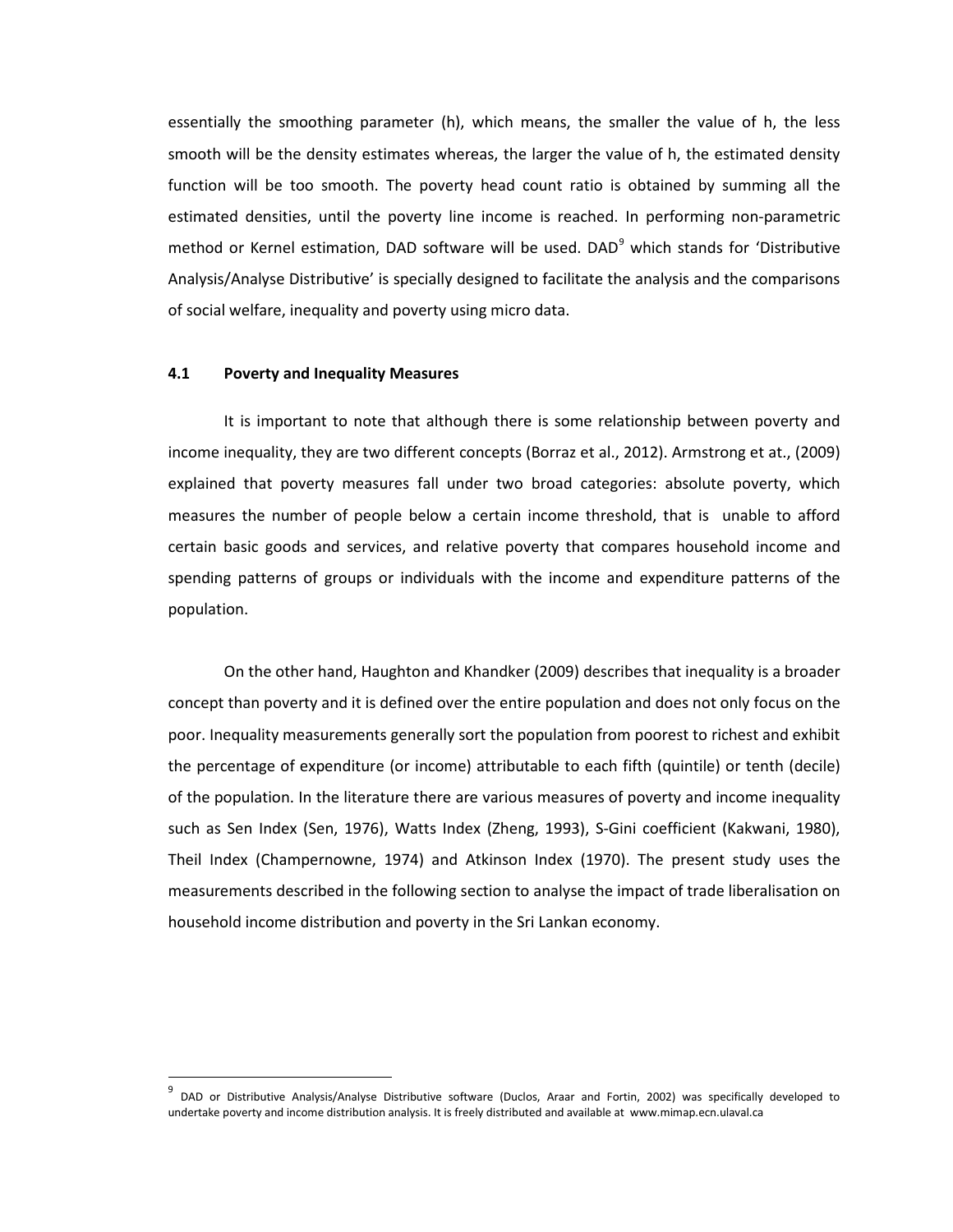#### **4.1.1 Poverty Measures**

The present study employs the Foster, Greer and Thorbecke (FGT) indices to evaluate poverty for a base year and after simulation for each household group with an endogenous poverty line in the SAMGEM. The FGT index renders the properties such as monotonicity, flexibility and distributional sensitivity axiom and therefore, it is by far the most frequently used poverty index (Foster, Greer and Thorbecke, 1984). In addition to the aforesaid characteristics, the FGT measure can also be applied to various sub-groups in a given population. Accordingly, this attribute will be applied in Section 7.5 to estimate poverty across various sub-groups of urban, rural and estate sectors in Sri Lanka.

Cockburn (2005, p.2) explains the FGT index as follows:

$$
P_{\alpha} = \frac{1}{Nz^{\alpha}} \sum_{j=1}^{J} \left[ z - y_{j} \right]^{\alpha}
$$

In the above formula, j is the sub-group of individuals with income below the poverty line (z). N is the total number of individuals in the sample,  $y_i$  is the income of individual j and  $\alpha$  is the parameter which allows the analysis to distinguish between alternative FGT indices. Therefore, by allowing the poverty parameter  $\alpha$  to vary, it makes it possible to investigate different aspects of poverty. As explained by Cockburn (2005), when  $\alpha$  is equal to 0 the above

expression simplifies to  $N$  and this measures the poverty head count ratio, which indicates the *J* incidence of poverty. Similarly, poverty depth is measured by poverty gap, which can be obtained when  $\alpha$  is equal to one and the poverty severity is measured by setting  $\alpha$  is equal to two.

#### **4.1.2 Inequality Measurements**

While FGT indices are used to measure poverty, Lorenz curve and S-Gini index are widely and commonly used measures of income inequality. With households in rising order of income, the Lorenz curve expresses the cumulative percentage of population on the x-axis (the p-values) and the cumulative percentage of income or expenditure on the y-axis (Cockburn,2005). Figure 2 below illustrates the graphical representation of a typical Lorenz curve.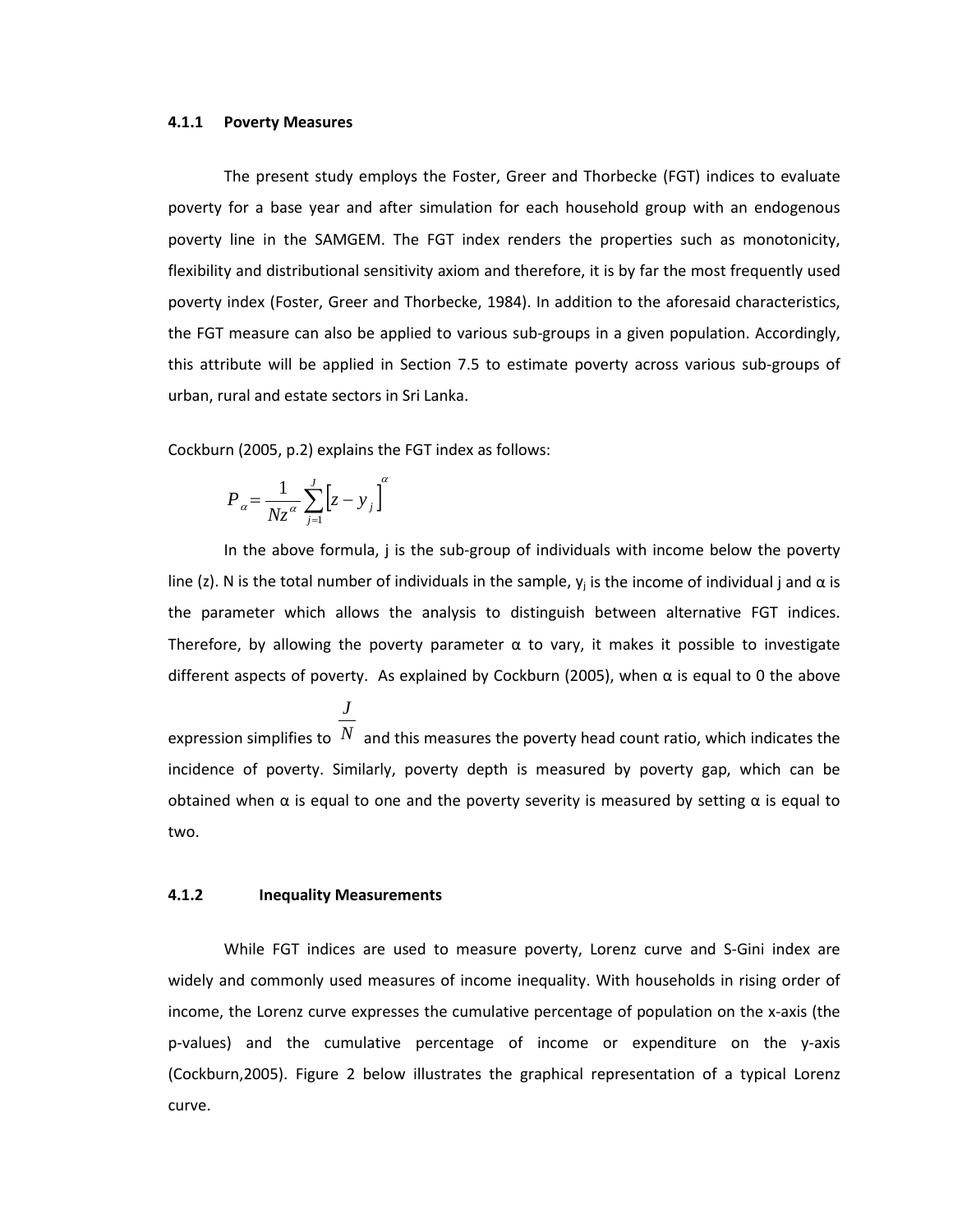



As shown in the figure, the curvature of the Lorenz curve summarizes inequality: if everyone had the same income/expenditure (the perfect equality case), the Lorenz curve would lie along a 45 $^{\circ}$  ray from the origin and, if all income/expenditure were held by just one person (complete inequality), and the curve would lie along the horizontal axis.

The Gini coefficient is a measure of income inequality which provides a compact version of the Lorenz curve ( Kakwani, 1980, Kakwani, 1986, Villasenor and Arnold, 1989, Basmann et al., 1990, Ryu and Slottje, 1996). This can be calculated as the ratio of area enclosed by the Lorenz curve and the perfect equality line to the total area below that line, which means that the Gini coefficient is defined as  $A/(A + B)$ , where A and B are the areas shown in Figure 2. If A is equal to 0, the Gini coefficient becomes 0, which means perfect equality, whereas if B is equal to 0, the Gini coefficient becomes 1, which means complete inequality. Haughton and Khandker (2009) consider that inequality may be broken down by population groups or income sources or in other dimensions. However, they mentioned that the Gini index is not easily decomposable or additive across groups and therefore, the total Gini of the society is not equal to the sum of the Gini coefficients of its sub groups.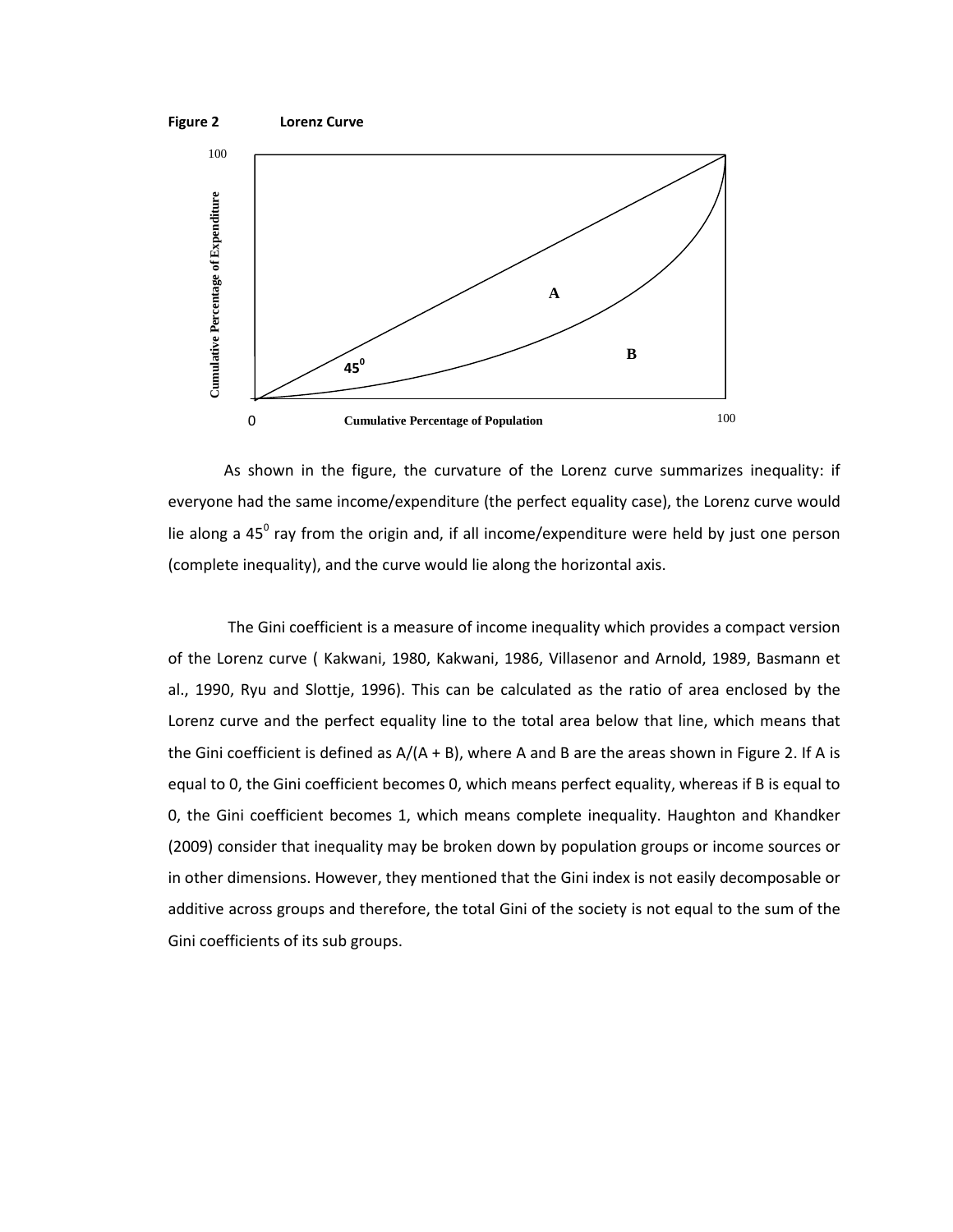### **5. Discussion of Results**

### **5.1 Income Inequality in Sri Lanka**

As previously noted, the Lorenz curve and the Gini coefficient are the most commonly used indicators of inequality. Hence, the present study will estimate Lorenz curves for Sri Lanka at national level as well as for different sectors (urban, rural and estate) by using the household survey data of CFS 2003/04. Moreover, S-Gini coefficients will also be calculated for different sectors and different household groups, so that it will enable to decide the extent to which trade liberalisation helps to reduce inequality between different groups in such sectors.

Figure 3 illustrates the estimated Lorenz curves for Sri Lanka at national level as well as for different sectors based on the monthly per capita expenditure obtained from the CFS, 2003/04.





### Source: Author's estimation from the CFS 2003/04

A comparison of the sectoral Lorenz curves for the base year shows that the urban sector Lorenz curves dominates the rural sector, which in turn dominates the estate sector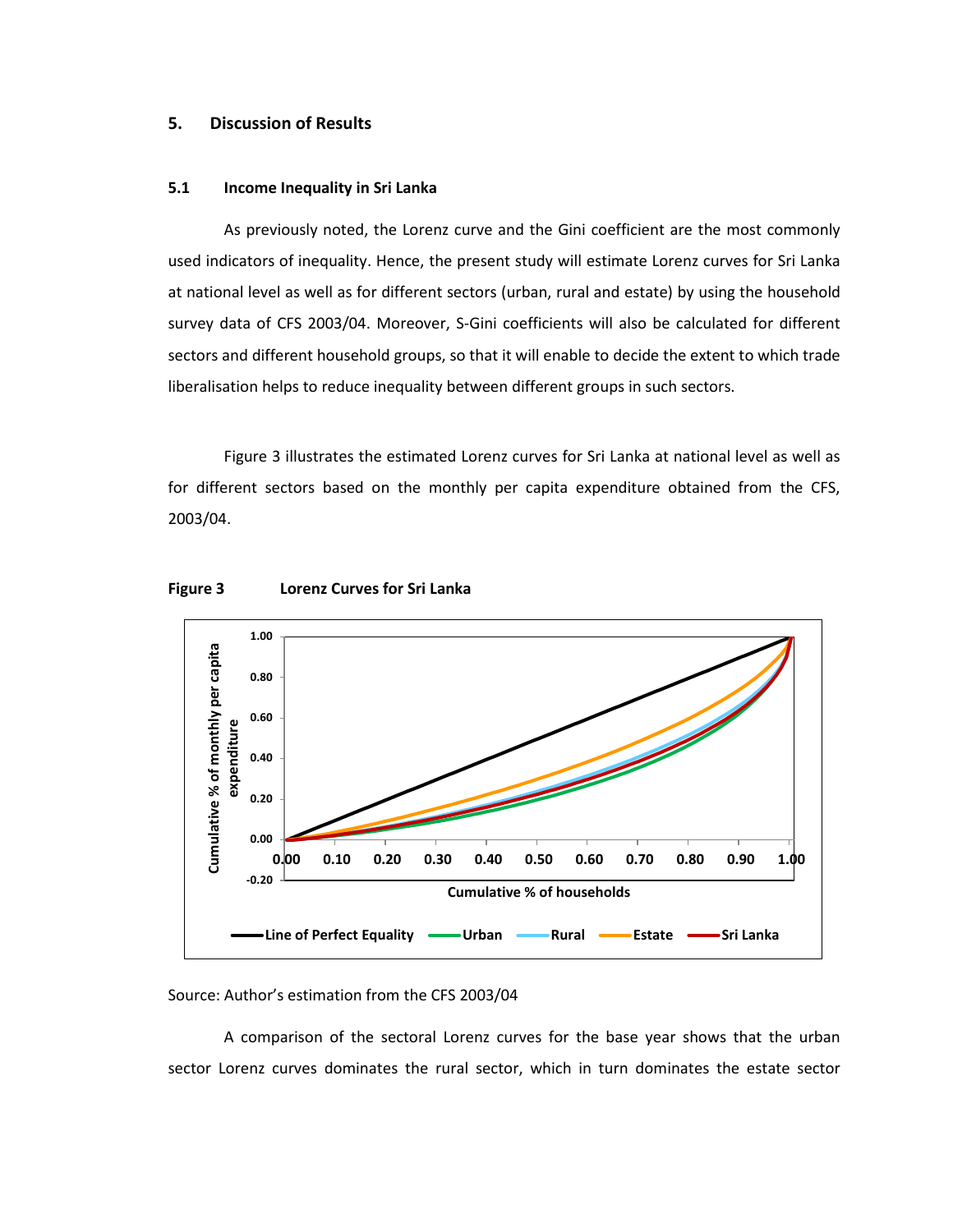Lorenz curve. Hence, it is clear that the inequality is the lowest in the estate sector and the highest in the urban sector with the rural sector occupying a position in between.

Given these base year scenarios, it is interesting to determine whether SAFTA and unilateral trade liberalisation would reduce inequality in different sectors in Sri Lanka. Under these trade policy options, it appears that only very slight movement occurs in the Lorenz curve in all three sectors, so that there is no wider gap between Lorenz curves for two income distributions, i.e. between base year and after liberalisation. Araar and Duclos (2006) explained that when the gap between two Lorenz curves is marginal, it is appropriate to estimate the difference between two Lorenz curves. Hence, Figures 4 and 5 present such a plot for differences (i.e. the difference between base year and after trade liberalisation) in Lorenz curves under the SAFTA and unilateral trade liberalisation in the short run and long run in the urban sector. In estimating the difference between Lorenz curves, a new vector containing post liberalisation per capita expenditure for each household were obtained by applying the price changes generated by the SAMGEM under the policy options analysed.



**Figure 4 Difference between the Lorenz Curves in Urban Sector: SAFTA and Base Year**

Source: Author's estimation from the CFS 2003/04 and Results from SAMGEM

The vertical axis of the graph depicts the difference between base year and post trade liberalisation income distributions and the horizontal axis represents the household deciles. It is noted that the curves under the SAFTA and unilateral trade liberalisation both in the short run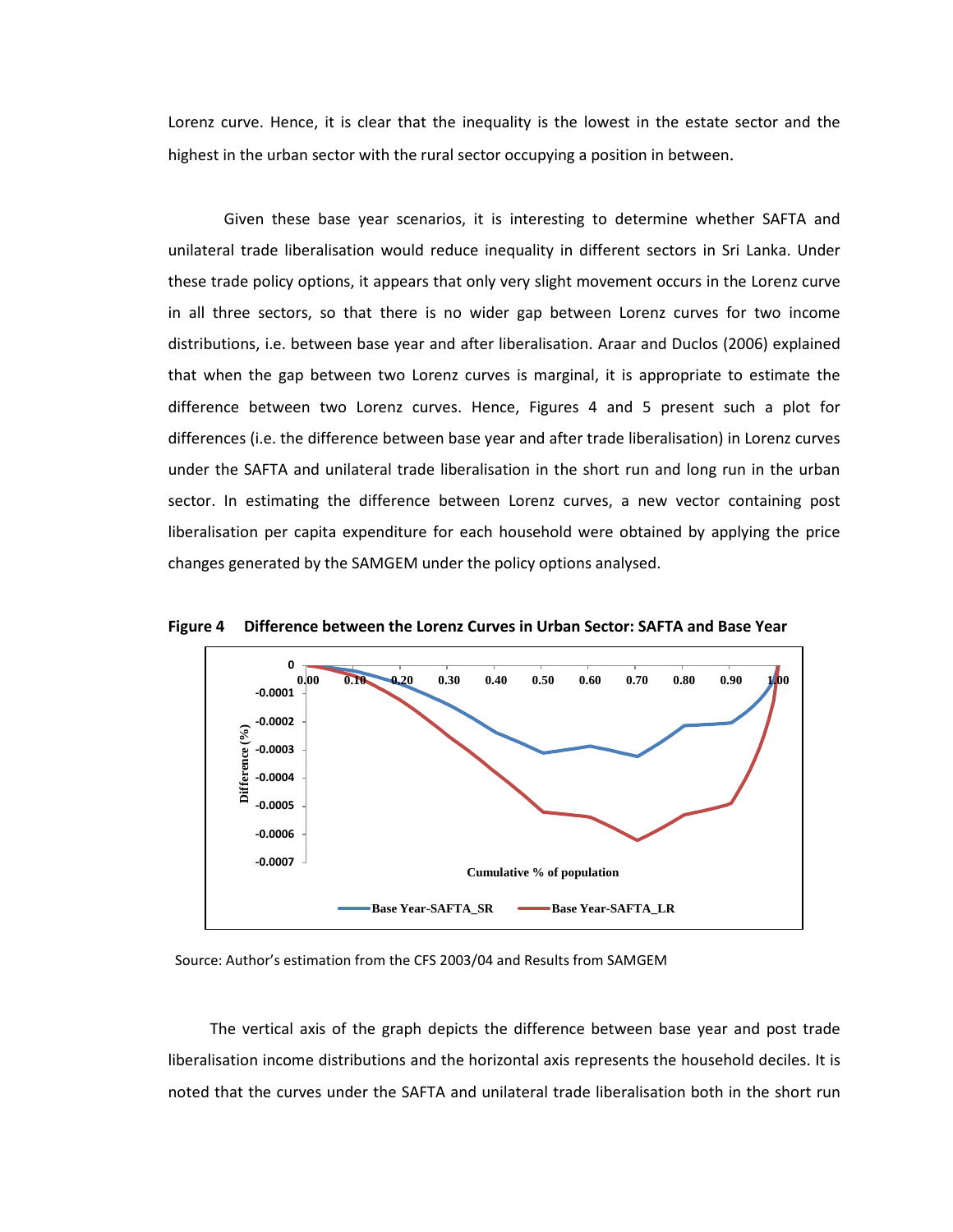and long run show a U shape, indicating that there is a reduction in inequality, however, the reduction is higher in the long-run in comparison to the short-run under both policy options. Moreover, the reduction of inequality is more pronounced under the unilateral trade liberalisation than under the SAFTA.



**Figure 5 Differences between the Lorenz Curves in Urban Sector: Unilateral Trade Liberalisation and Base Year**

It is also apparent that the extent of redistribution of income is largest in the middle income group compared with the lowest and the highest income groups. For instance, transition from base scenario to SAFTA at the fifth decile, there is a redistribution of 0.03 percent and 0.05 percent of total income in the short-run and long-run respectively from the rich to poor households. Under the unilateral trade liberalisation, it is apparent that at the fifth decile the inequality will further reduce from 0.10 percent in the short-run to 0.15percent in the long-run. This will further reduce at the seventh decile where reduction of inequality 0.12 percent and 0.18 percent in short run and long run respectively.

Figures 6 and 7 illustrate the difference between Lorenz curves of the two trade policies by comparing with the base scenario in the rural sector.

Source: Author's estimation from the CFS 2003/04 and Results from SAMGEM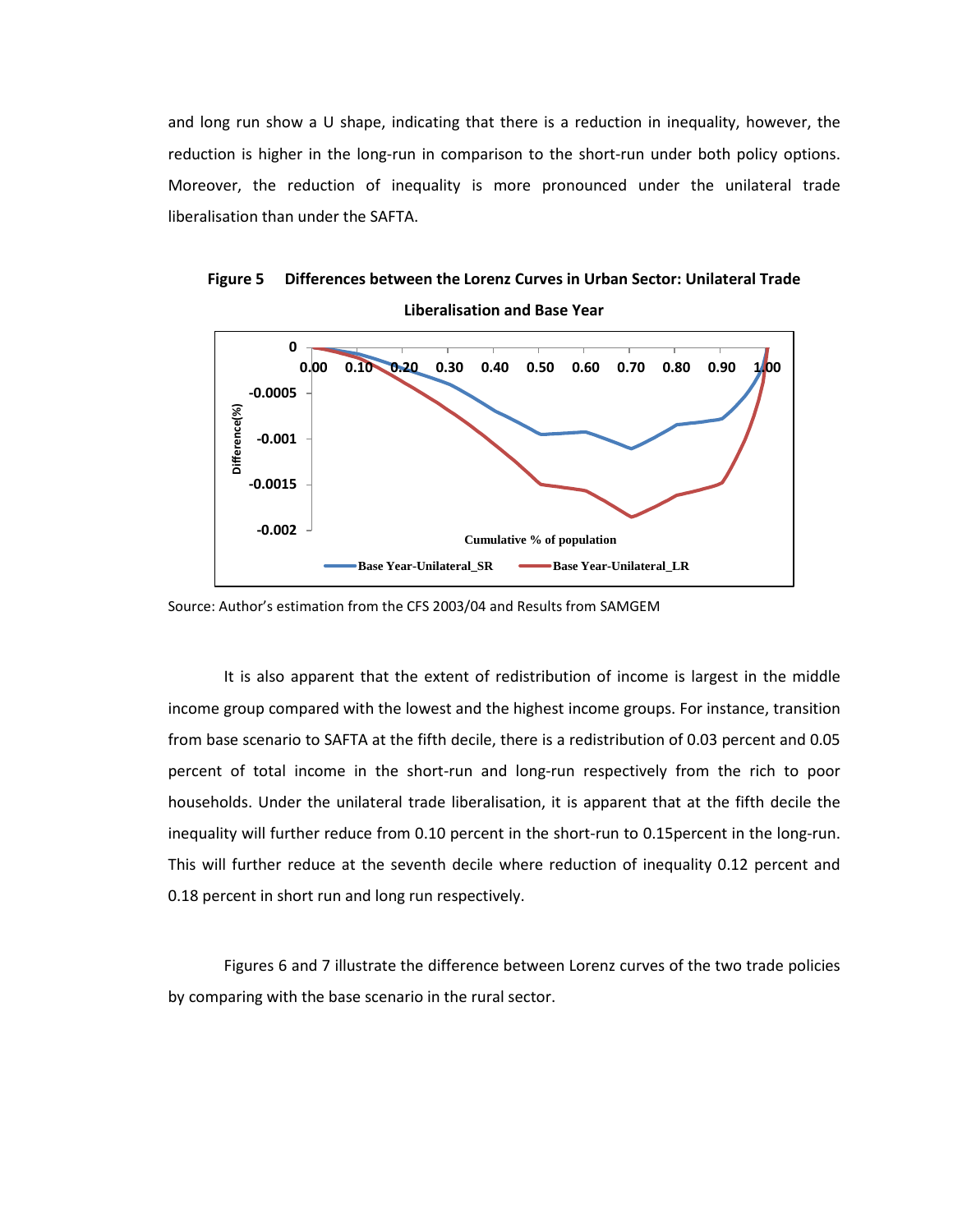

**Figure 6 Difference between the Lorenz Curves in Rural Sector: SAFTA and Base Year**

Source: Author's estimation from the CFS 2003/04 and Results from SAMGEM

The difference between Lorenz curves for two income distributions, under the SAFTA and unilateral trade liberalisation in the rural sector is also reveal a U shape both in the short and long run. Hence, it is apparent that inequality in the rural sector will also reduce under both policy options. Although under the unilateral trade liberalisation the reduction in income inequality is higher than that of SAFTA, there is no wider gap between the short-run and the long-run. It is also clear that the reduction in income inequality is higher in the middle income groups than that of lowest and the highest income groups. Consequently, in the rural sector also there is a redistribution of income from the richer household groups to the middle income household groups due to trade liberalisation.



**Cumulative % of population**

**Base Year-Unilateral\_SR Base Year-Unilateral\_LR** 

Source: Author's estimation from the CFS 2003/04 and Results from SAMGEM

**-0.0014 -0.0012**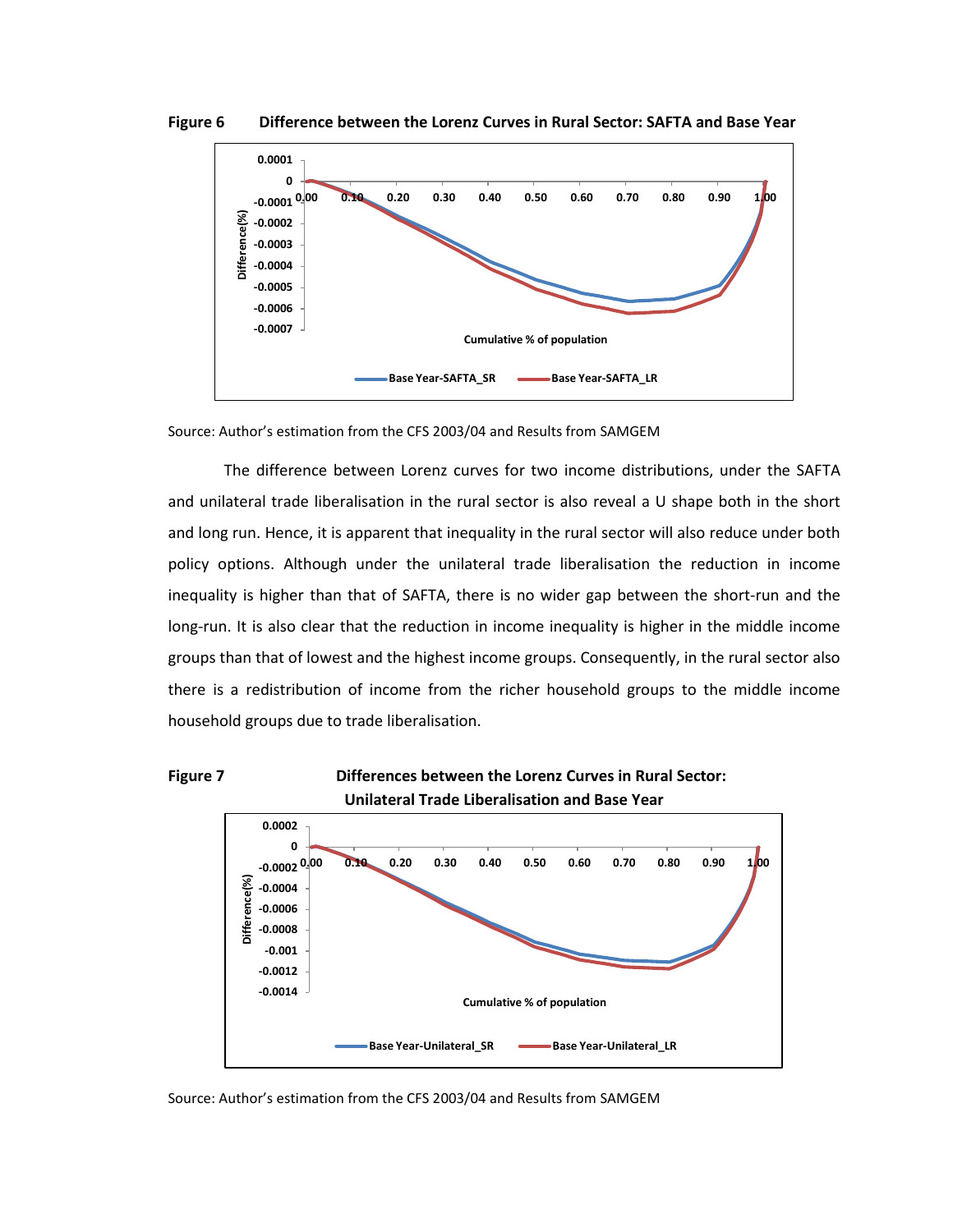Figures 8 and 9 illustrate the difference between Lorenz curves under SAFTA and unilateral trade liberalisation in the estate sector in short-run and long-run.



**Figure 8 Difference between the Lorenz Curves in Estate Sector: SAFTA and Base Year**

Source: Author's estimation from the CFS 2003/04 and Results from SAMGEM

**Figure 9 Difference between the Lorenz Curves in Estate Sector: Unilateral Trade** 



**Liberalisation and Base Year**

Source: Author's estimation from the CFS 2003/04 and Results from SAMGEM

The above figures indicate that, similar to the urban and rural sectors, there is a notable reduction in income inequality in the estate sector middle income household groups under both policy options. In the case of unilateral trade liberalisation, it appears that the reduction in income inequality is higher than that of SAFTA. There is a redistribution of income from rich to poor households under both the policy options.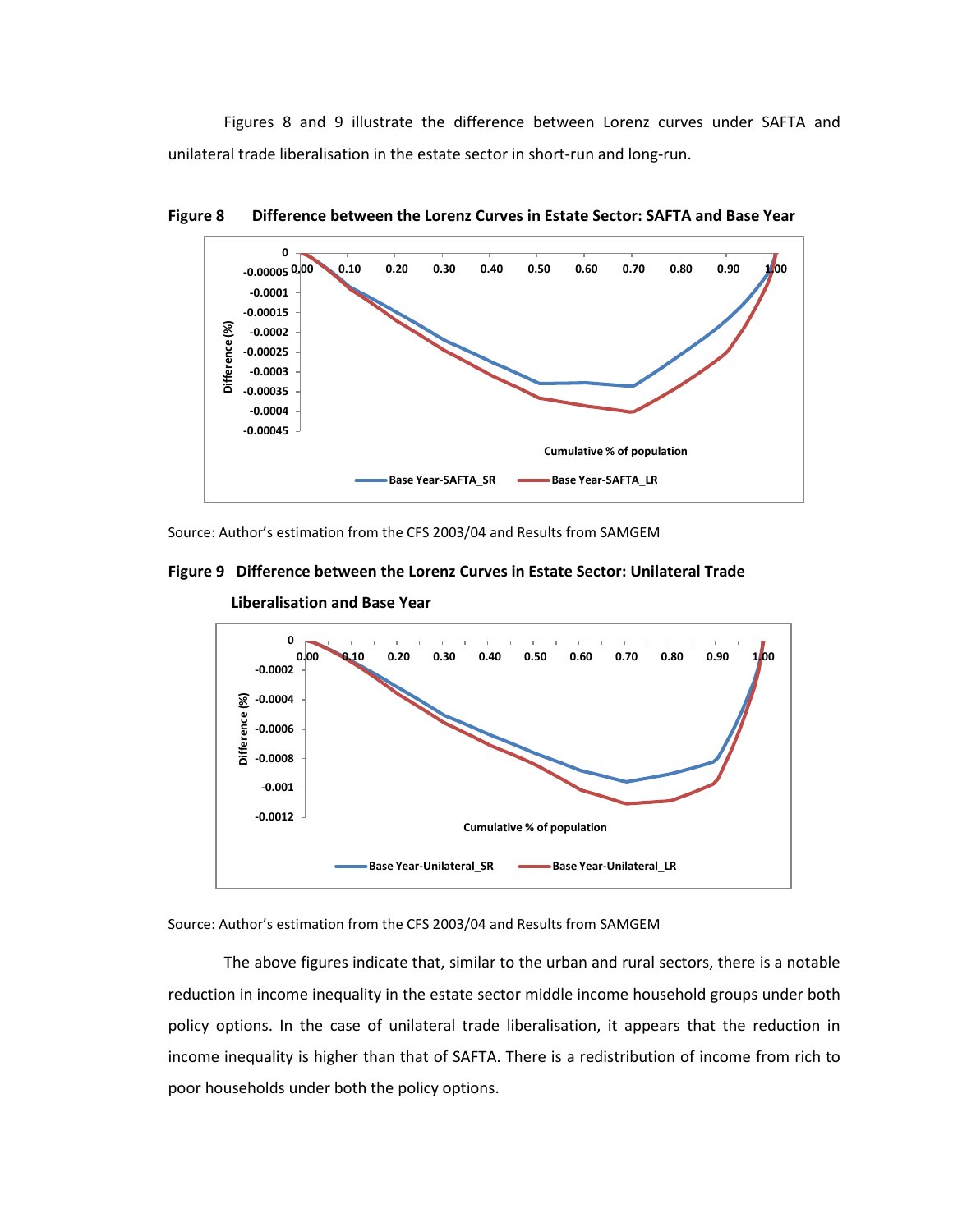The Lorenz curve provides useful ways of showing the complete pattern of income distribution. However, the S-Gini index is the most commonly applied inequality measure in the literature, probably because of its link to the Lorenz curves which provide an intuitive and graphical representation of inequality (Ourti and Clarke, 2008). Table 4 illustrates the Gini coefficients for Sri Lanka at national level during different survey periods based on the monthly per capita expenditure.

#### **Table 4 Gini-Coefficient of Household Expenditure for Sri Lanka**

|                               |      |          | <b>Survey Period</b> |         |         |
|-------------------------------|------|----------|----------------------|---------|---------|
|                               | 2002 | 2003/04* | 2005                 | 2006/07 | 2009/10 |
| Gini coefficient of household | 0.41 | 0.43     | 0.40                 | 0.41    | 0.37    |
| expenditure at national level |      |          |                      |         |         |

Source: Household Income and Expenditure Survey Reports, Various Issues, Department of Census and Statistics, Sri Lanka.

\* Author's estimation from the CFS 2003/04

According to Table 4, the Gini index at national level in 2002 was 0.41 and the estimated results demonstrate that this increased to 0.43 in 2003/04. The Gini coefficient of Sri Lanka has increased at an annual rate of 4.87 percent in 2003/2004. The reason for the rise in inequality in these periods was due to the Asian tsunami which brought huge economic losses and increased the vulnerability of coastal communities in Sri Lanka. Furthermore, political unrest and civil war which prevailed in Sri Lanka for more than two decades hindered the country's development process and disrupted the normalcy of the growth process. Hence, these factors also adversely affected to different socio economic -groups in Sri Lanka, thereby raising inequality. However, it is apparent that by 2009/10 inequality drops by 10.8 percent compared to 2006/07 as a result of improved political and economic stability in the country.

On the other hand, it is apparent that, per capita consumption between sectors (urban, rural and estate) was uneven according to the household expenditure data of CFS, 2003/04 (see Table 3). Hence, it is interesting to determine the inequality in different sectors in Sri Lanka before and after trade liberalisation. The DAD programme provides the facility to decompose the S-Gini index by different household groups. Hence, the S-Gini index has been calculated to illustrate the extent of inequality between different household groups. This is particularly useful to demonstrate how trade policies may alter the income distribution of richer households and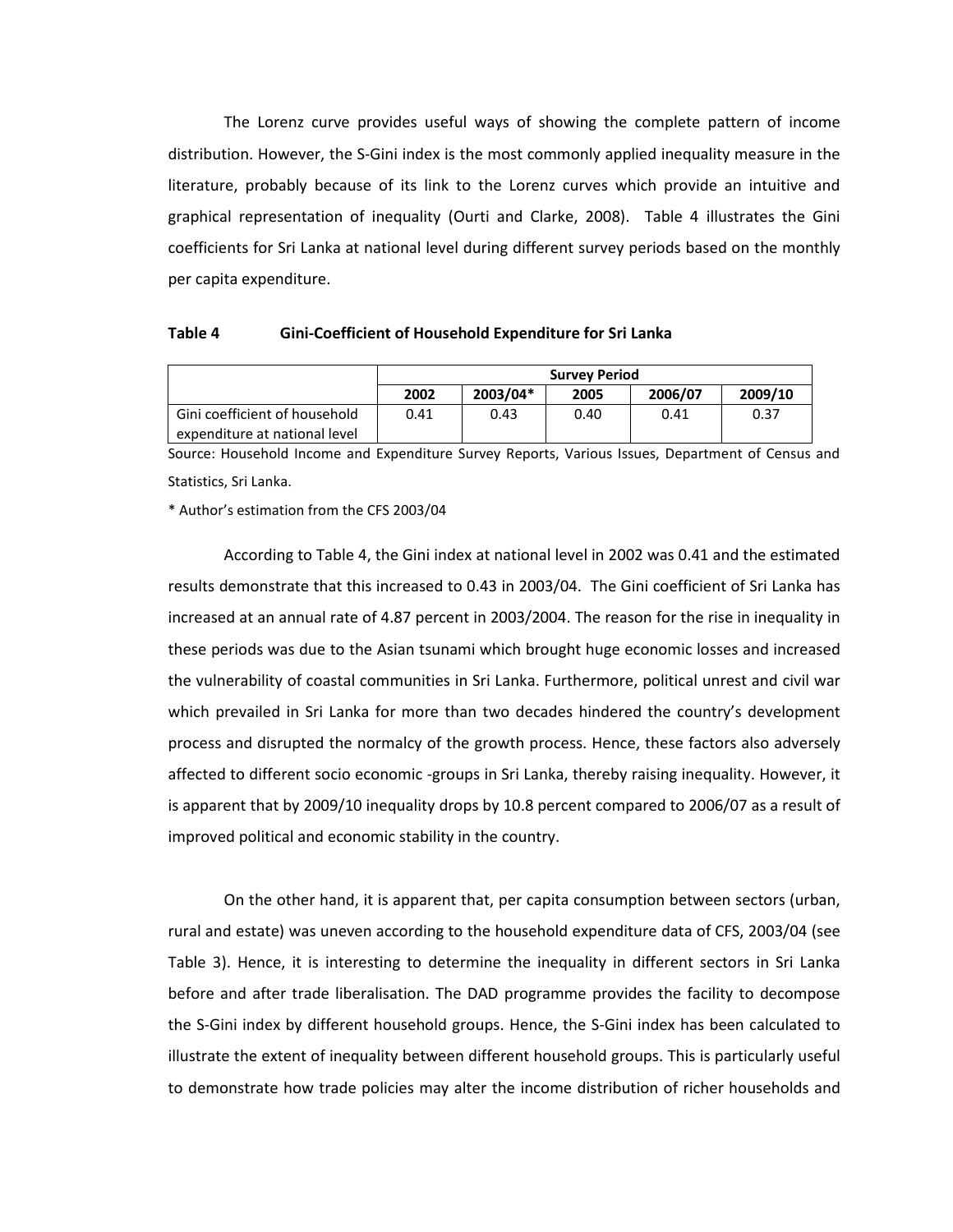poorer households in different sectors in Sri Lanka. Tables 5-7 present the S-Gini coefficients for urban, rural and estate sectors in Sri Lanka under the base year, SAFTA and unilateral trade liberalisation.

Tables 5-7 indicate that the estimated S-Gini coefficient of household per capital expenditure for urban, rural and estate sectors are 0.4659, 0.4040 and 0.2991 respectively. This means that the income disparity between households is highest in the urban sector and the lowest in the estate sector in the base year, which indicates that there was a greater homogeneous consumption pattern among the households in the estate sector than the other two sectors.

In the urban sector, 5.24 percent of the total consumption expenditure is spent by those of the poorest two deciles, while 52.95 percent of the total expenditure is spent by those in the richest two deciles in the base year. At the rural level, the corresponding figures are 6.72 percent and 47.72 respectively. On the other hand in the estate sector poorest two deciles spend 9.46 percent whereas the richest two deciles spent 40.25 percent of the total expenditure in the base year. This further explains that the inequality is higher in the urban sector in comparison to the other two sectors in Sri Lanka.

When examining the post liberalisation inequality under the SAFTA, it is apparent that in the urban sector inequality will decrease overall in the short-run (0.4655) and this further reduces in the long-run (0.4652). Table 5 illustrates the estimated S-Gini coefficients as 0.4646 and 0.4638 respectively under the unilateral trade liberalisation, which indicates that inequality further reduces in the urban sector in the long-run. Moreover, it is apparent that in the urban sector the share of the expenditure that the poorest two deciles will be able to spend increases up to 5.26 percent and in the richest two deciles reduces to 52.46 percent in the long-run under the SAFTA. Additionally, under the unilateral trade liberalisation the share of total expenditure being spent by the poorest two deciles increases up to 5.28 percent and the same in the richest two deciles reduces up to 52.79 percent in comparison to the base year. This indicates that there is a redistribution of income from the rich to the poor households in the long-run due to trade liberalisation in the urban sector.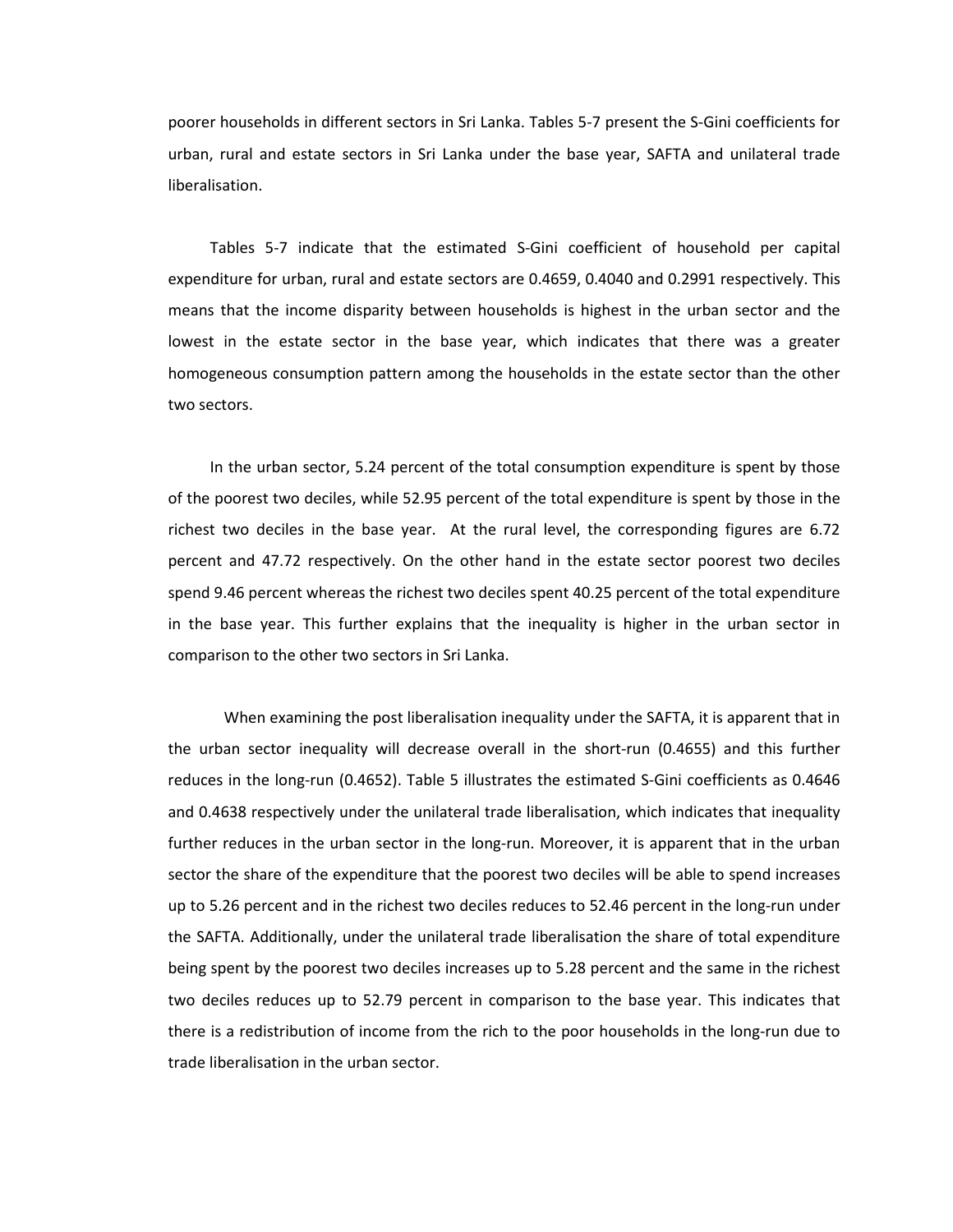| Group            | Population<br>Share (%) |        | <b>Base Year</b>   |                      | <b>SAFTA</b>       |                      |                    |                      |                   | <b>Unilateral Trade Liberalisation</b> |                    |  |
|------------------|-------------------------|--------|--------------------|----------------------|--------------------|----------------------|--------------------|----------------------|-------------------|----------------------------------------|--------------------|--|
|                  |                         | Expend | S-Gini             |                      | Short-Run          |                      | Long-Run           |                      | <b>Short-Run</b>  |                                        | Long-Run           |  |
|                  |                         | (%)    |                    | <b>Expend</b><br>(%) | S-Gini             | <b>Expend</b><br>(%) | S-Gini             | <b>Expend</b><br>(%) | S-Gini            | <b>Expend</b><br>(%)                   | S-Gini             |  |
| <b>Total</b>     | 100                     | 100    | 0.4659<br>(0.0134) | 100                  | 0.4655<br>(0.0135) | 100                  | 0.4652<br>(0.0134) | 100                  | 0.4646<br>(0.013) | 100                                    | 0.4638<br>(0.0135) |  |
| <b>Between</b>   |                         |        | 0.4525             |                      | 0.4522             |                      | 0.4518             |                      | 0.4513            |                                        | 0.4505             |  |
| <b>Groups</b>    |                         |        | (0.0135)           |                      | (0.0137)           |                      | (0.0133)           |                      | (0.0136)          |                                        | (0.0134)           |  |
| S-Gini by groups |                         |        |                    |                      |                    |                      |                    |                      |                   |                                        |                    |  |
| Decile 1         | 10                      | 2.12   | 0.1227<br>(0.008)  | 2.13                 | 0.1226<br>(0.009)  | 2.13                 | 0.1225<br>(0.008)  | 2.13                 | 0.1225<br>(0.008) | 2.14                                   | 0.1224<br>(0.008)  |  |
| Decile 2         | 10                      | 3.12   | 0.0436<br>(0.001)  | 3.12                 | 0.0435<br>(0.002)  | 3.13                 | 0.0434<br>(0.001)  | 3.13                 | 0.0434<br>(0.002) | 3.14                                   | 0.0433<br>(0.0015) |  |
| Decile 3         | 10                      | 3.95   | 0.0321<br>(0.001)  | 3.94                 | 0.0320<br>(0.002)  | 3.95                 | 0.0320<br>(0.001)  | 3.95                 | 0.0320<br>(0.001) | 3.95                                   | 0.0321<br>(0.0012) |  |
| Decile 4         | 10                      | 4.84   | 0.0340<br>(0.001)  | 4.85                 | 0.0339<br>(0.001)  | 4.86                 | 0.0339<br>(0.003)  | 4.87                 | 0.0339<br>(0.001) | 4.88                                   | 0.0339<br>(0.0013) |  |
| Decile 5         | 10                      | 5.89   | 0.0321<br>(0.001)  | 5.89                 | 0.0320<br>(0.001)  | 5.90                 | 0.0320<br>(0.001)  | 5.91                 | 0.0320<br>(0.001) | 5.94                                   | 0.0320<br>(0.0011) |  |
| Decile 6         | 10                      | 7.16   | 0.0332<br>(0.001)  | 7.15                 | 0.0331<br>(0.001)  | 7.60                 | 0.0331<br>(0.001)  | 7.15                 | 0.0331<br>(0.001) | 7.17                                   | 0.0330<br>(0.0011) |  |
| Decile 7         | 10                      | 8.69   | 0.0383<br>(0.004)  | 8.70                 | 0.0382<br>(0.002)  | 8.70                 | 0.0382<br>(0.001)  | 8.71                 | 0.0382<br>(0.001) | 8.72                                   | 0.0381<br>(0.0014) |  |
| Decile 8         | 10                      | 11.28  | 0.0491<br>(0.002)  | 11.28                | 0.0490<br>(0.002)  | 11.27                | 0.0490<br>(0.002)  | 11.26                | 0.0490<br>(0.001) | 11.27                                  | 0.0490<br>(0.0018) |  |
| Decile 9         | 10                      | 15.78  | 0.0679<br>(0.003)  | 15.78                | 0.0678<br>(0.003)  | 15.44                | 0.0678<br>(0.003)  | 15.78                | 0.0678<br>(0.002) | 15.77                                  | 0.0677<br>(0.0029) |  |
| Decile 10        | 10                      | 37.17  | 0.2738<br>(0.032)  | 37.16                | 0.2737<br>(0.033)  | 37.02                | 0.2736<br>(0.032)  | 37.11                | 0.2736<br>(0.032) | 37.02                                  | 0.2735<br>(0.0321) |  |

# **Table 5 Decomposition of inequality by group using the S-Gini Index: Urban Sector**

Source: Author's estimation from the CFS 2003/04 and Results from SAMGEM

Note: The respective standard errors are reported in parenthesis at 95% confidence limit Expend- Per capita expenditure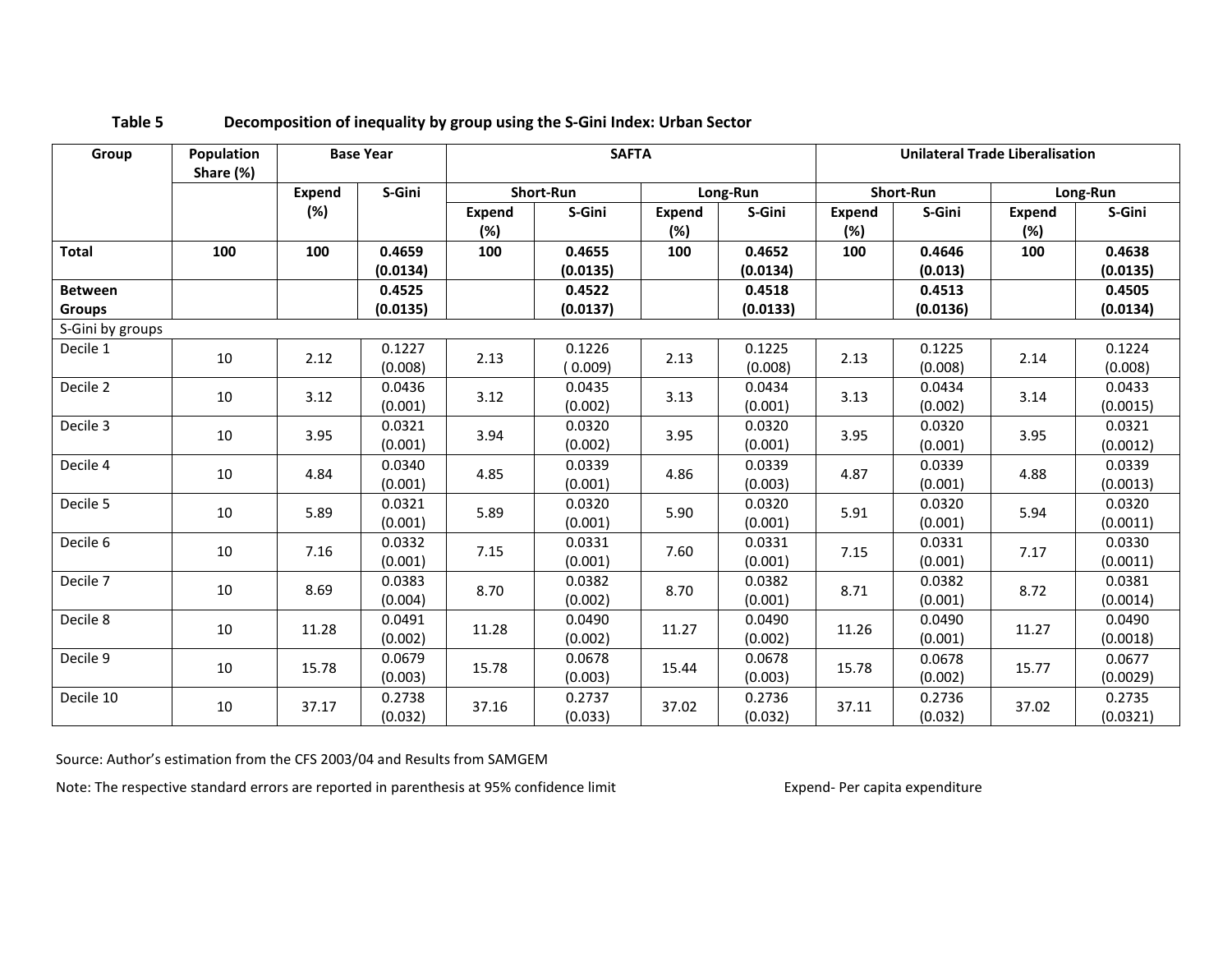| Group                 | Population<br>Share (%) |        | <b>Base Year</b>   |                      | <b>SAFTA</b>       |                      |                    | <b>Unilateral Trade Liberalisation</b> |                    |                      |                    |  |
|-----------------------|-------------------------|--------|--------------------|----------------------|--------------------|----------------------|--------------------|----------------------------------------|--------------------|----------------------|--------------------|--|
|                       |                         | Expend | S-Gini             |                      | <b>Short-Run</b>   |                      | Long-Run           |                                        | <b>Short-Run</b>   |                      | Long-Run           |  |
|                       |                         | (%)    |                    | <b>Expend</b><br>(%) | S-Gini             | <b>Expend</b><br>(%) | S-Gini             | <b>Expend</b><br>(%)                   | S-Gini             | <b>Expend</b><br>(%) | S-Gini             |  |
| <b>Total</b>          | 100                     | 100    | 0.4040<br>(0.0070) | 100                  | 0.4033<br>(0.0070) | 100                  | 0.4032<br>(0.0071) | 100                                    | 0.4026<br>(0.0073) | 100                  | 0.4025<br>(0.0072) |  |
| <b>Between Groups</b> |                         |        | 0.3911<br>(0.0061) |                      | 0.3904<br>(0.0062) |                      | 0.3904<br>(0.0061) |                                        | 0.3898<br>(0.0067) |                      | 0.3897<br>(0.0066) |  |
| S-Gini by groups      |                         |        |                    |                      |                    |                      |                    |                                        |                    |                      |                    |  |
| Decile 1              | 10                      | 2.60   | 0.2584<br>(0.0672) | 2.58                 | 0.2583<br>(0.0672) | 2.58                 | 0.2582<br>(0.0672) | 2.58                                   | 0.2581<br>(0.0672) | 2.60                 | 0.2580<br>(0.0673) |  |
| Decile 2              | 10                      | 4.12   | 0.0363<br>(0.0005) | 4.14                 | 0.0363<br>(0.0005) | 4.15                 | 0.0363<br>(0.0005) | 4.14                                   | 0.0362<br>(0.0056) | 4.14                 | 0.0361<br>(0.0005) |  |
| Decile 3              | 10                      | 4.96   | 0.0276<br>(0.0004) | 4.98                 | 0.0275<br>(0.0004) | 4.98                 | 0.0275<br>(0.0004) | 4.98                                   | 0.0274<br>(0.0004) | 4.99                 | 0.0273<br>(0.0004) |  |
| Decile 4              | 10                      | 5.81   | 0.0247<br>(0.0003) | 5.83                 | 0.0246<br>(0.0003) | 5.82                 | 0.0246<br>(0.0003) | 5.84                                   | 0.0245<br>(0.0003) | 5.84                 | 0.0244<br>(0.0003) |  |
| Decile 5              | 10                      | 6.71   | 0.0245<br>(0.0003) | 6.72                 | 0.0244<br>(0.0003) | 6.73                 | 0.0244<br>(0.0003) | 6.73                                   | 0.0243<br>(0.0003) | 6.73                 | 0.0242<br>(0.0003) |  |
| Decile 6              | 10                      | 7.81   | 0.0264<br>(0.0004) | 7.82                 | 0.0263<br>(0.0003) | 7.82                 | 0.0263<br>(0.0004) | 7.83                                   | 0.0262<br>(0.0004) | 7.83                 | 0.0262<br>(0.0003) |  |
| Decile 7              | 10                      | 9.17   | 0.0283<br>(0.0004) | 9.17                 | 0.0283<br>(0.0004) | 9.18                 | 0.0283<br>(0.0004) | 9.18                                   | 0.0283<br>(0.0004) | 9.18                 | 0.0282<br>(0.0004) |  |
| Decile 8              | 10                      | 11.10  | 0.0365<br>(0.0005) | 11.11                | 0.0365<br>(0.0005) | 11.10                | 0.0364<br>(0.0005) | 11.11                                  | 0.0363<br>(0.0005) | 11.11                | 0.0363<br>(0.0005) |  |
| Decile 9              | 10                      | 14.58  | 0.0560<br>(0.0009) | 14.57                | 0.0559<br>(0.0008) | 14.57                | 0.0558<br>(0.0008) | 14.57                                  | 0.0557<br>(0.0008) | 14.56                | 0.0557<br>(0.0008) |  |
| Decile 10             | 10                      | 33.14  | 0.3025<br>(0.0178) | 33.08                | 0.3026<br>(0.0178) | 33.07                | 0.3025<br>(0.0178) | 33.04                                  | 0.3024<br>(0.0178) | 33.02                | 0.3024<br>(0.0178) |  |

# **Table 6 Decomposition of inequality by group using the S-Gini Index: Rural Sector**

Source: Author's estimation from the CFS 2003/04 and Results from SAMGEM

Note: The respective standard errors are reported in parenthesis at 95% confidence limit Expend- Per capita expenditure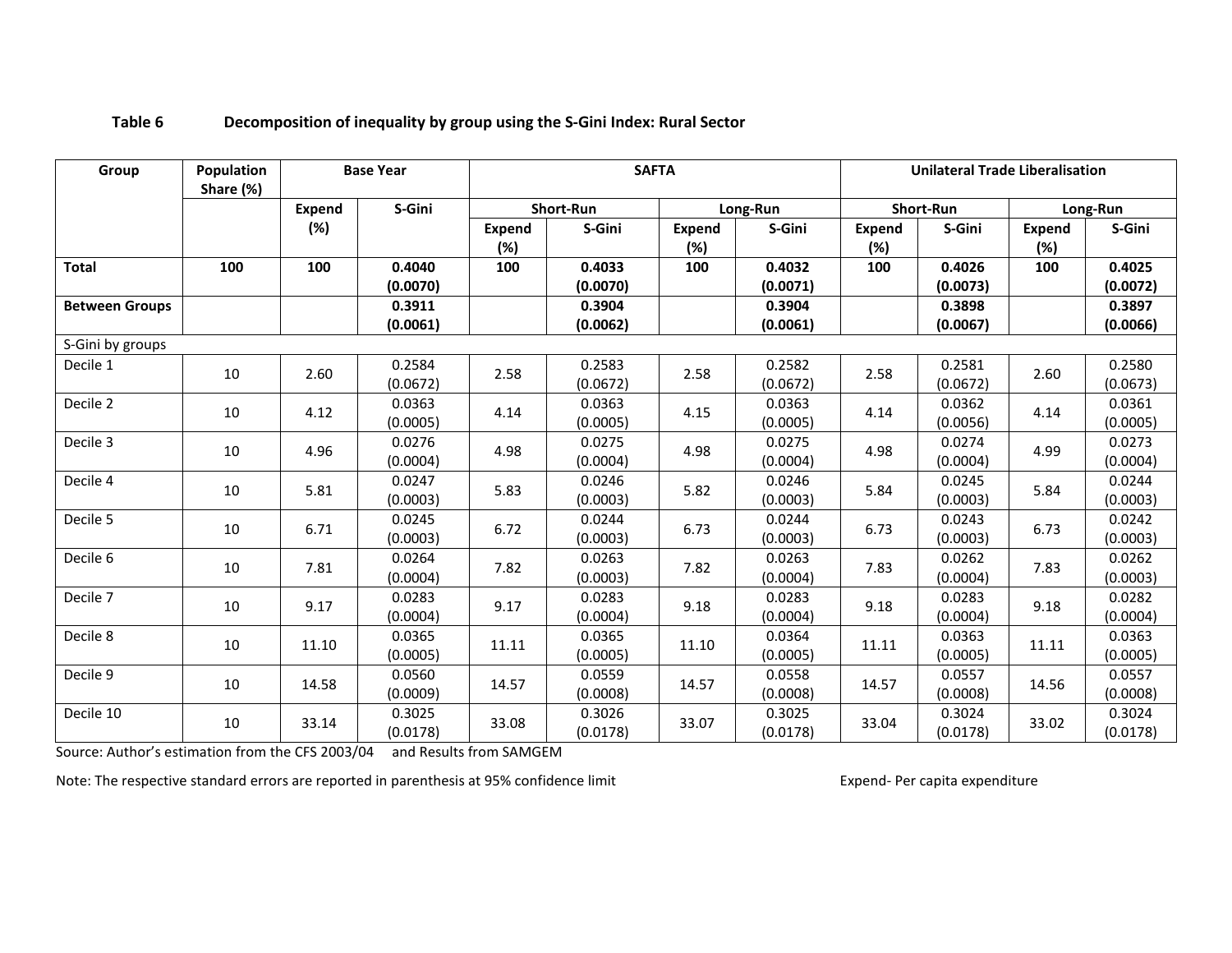The S-Gini coefficient in the rural sector under the SAFTA will also reduce to 0.4033 and 0.4032 in the short-run and long-run respectively. It is also noticed that there is a greater reduction in inequality occur under the unilateral trade liberalisation in which case the estimated S-Gini coefficient in the short-run 0.4026 and in the long-run 0.4025. It is seen that under the SAFTA, the share of expenditure that will be spent by the poorest two deciles increases to 6.73 percent while in the richest two deciles the share reduces to 47.65 percent in the long-run. Under the unilateral trade liberalisation it also appears that there is a redistribution of income from rich to poor household groups in the rural sector as the share of expenditure that the poorest two deciles can spend will increase to 6.74 percent and the same in the richest households reduces to 47.58 percent in the long-run.

The estimated Gini coefficients in the estate sector under the SAFTA shows a slight decrease in the inequality from 0.2986 in the short-run to 0.2985 in the long-run. In the case of unilateral trade liberalisation the estimated Gini coefficients in the short-run (0.2980) and longrun (0.2978) indicate that the income disparity in the estate sector will further narrow in the long-run as a result of trade liberalisation.

When examining the estimated S-Gini coefficients between household groups it is apparent that there is a reduction in inequality between household groups under the two trade policies in all three sectors. Hence, it is clear that income disparities may narrow down between the household groups due to trade liberalisation. As explained before, there is lower inequality between household groups in the estate sector than that of urban and rural sectors in Sri Lanka.

Changes in the S-Gini coefficients under the SAFTA and unilateral trade liberalisation confirm that inequality in urban, rural and estate sectors will reduce especially in the long-run. The standard deviations reported in the parentheses were used to calculate "t" values for respective S-Gini coefficients. These values are reported in Appendix A.5. Since, there are a large number of observations, the critical "t" value when  $\alpha$ =0.025 takes 1.95. This has been compared with the calculated "t" values to determine the significance of the above results provided in Tables 5 -7. The "t" test indicated that the calculated S-Gini-coefficients are significant at five percent significance level (95 percent confidence limit).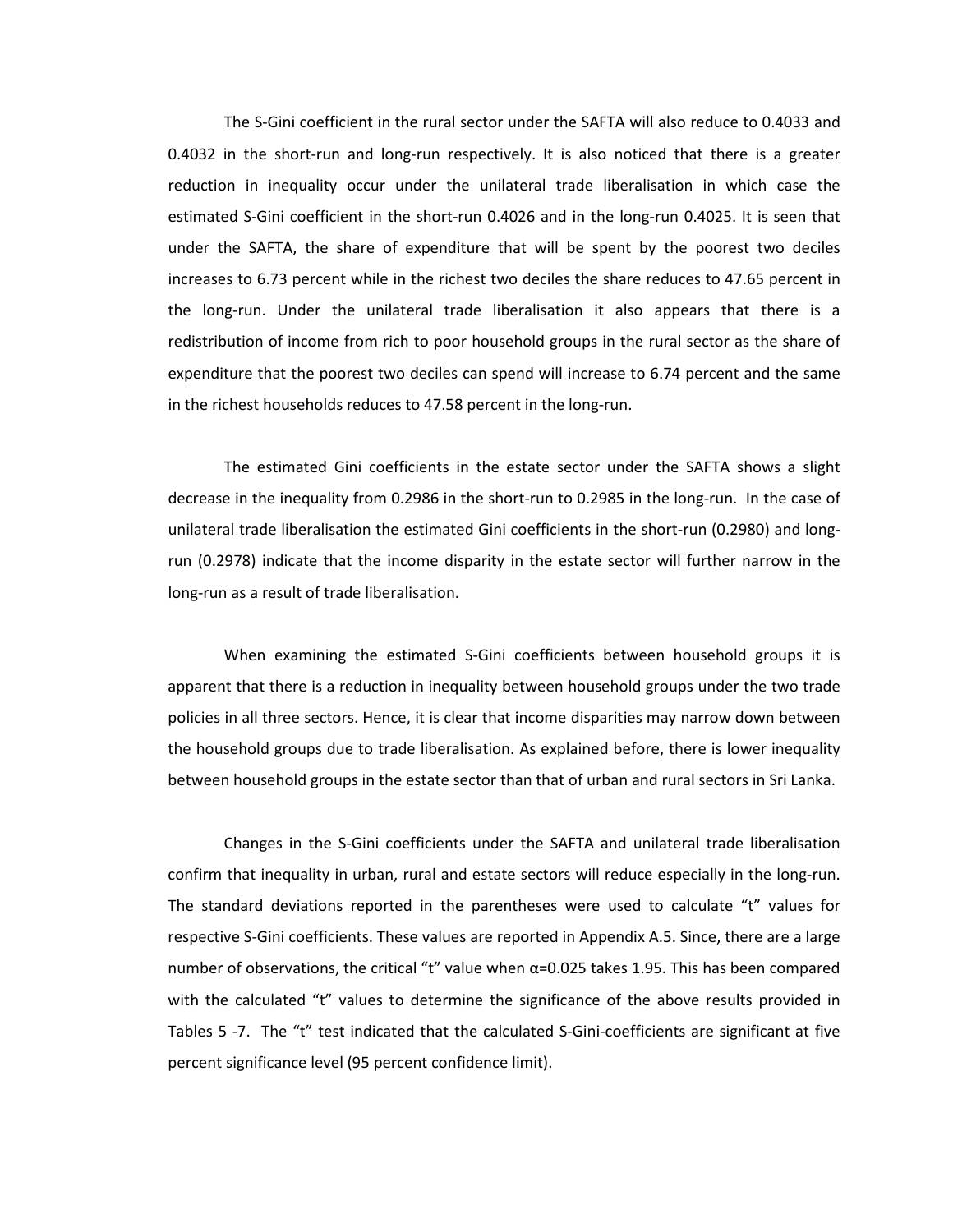| Group                 | Population<br>Share (%) |               | <b>Base Year</b>   |               |                    | <b>SAFTA</b>         |                    |                      | <b>Unilateral Trade Liberalisation</b> |                         |                    |
|-----------------------|-------------------------|---------------|--------------------|---------------|--------------------|----------------------|--------------------|----------------------|----------------------------------------|-------------------------|--------------------|
|                       |                         | <b>Expend</b> | S-Gini             |               | Short-Run          |                      | Long-Run           |                      | Short-Run                              |                         | Long-Run           |
|                       |                         | (%)           |                    | Expend<br>(%) | S-Gini             | <b>Expend</b><br>(%) | S-Gini             | <b>Expend</b><br>(%) | S-Gini                                 | <b>Expend</b><br>$(\%)$ | S-Gini             |
| <b>Total</b>          | 100                     | 100           | 0.2991<br>(0.0134) | 100           | 0.2986<br>(0.0134) | 100                  | 0.2985<br>(0.0134) | 100                  | 0.2980<br>(0.0134)                     | 100                     | 0.2978<br>(0.0134) |
| <b>Between Groups</b> |                         |               | 0.2915             |               | 0.2912             |                      | 0.2911             |                      | 0.2905                                 |                         | 0.2904             |
|                       |                         |               | (0.0135)           |               | (0.0136)           |                      | (0.0135)           |                      | (0.0136)                               |                         | (0.0135)           |
| S-Gini by groups      |                         |               |                    |               |                    |                      |                    |                      |                                        |                         |                    |
| Decile 1              | 10                      | 4.02          | 0.1054<br>(0.0209) | 4.03          | 0.1053<br>(0.0209) | 4.03                 | 0.1052<br>(0.0209) | 4.03                 | 0.1051<br>(0.0209)                     | 4.03                    | 0.1050<br>(0.0209) |
| Decile 2              | 10                      | 5.44          | 0.0279<br>(0.0014) | 5.45          | 0.0279<br>(0.0014) | 5.44                 | 0.0279<br>(0.0014) | 5.43                 | 0.0279<br>(0.0014)                     | 5.43                    | 0.0279<br>(0.0014) |
| Decile 3              | 10                      | 6.16          | 0.0188<br>(0.0011) | 6.17          | 0.0188<br>(0.0011) | 6.17                 | 0.0188<br>(0.0011) | 6.18                 | 0.0188<br>(0.0011)                     | 6.18                    | 0.0188<br>(0.0011) |
| Decile 4              | 10                      | 6.94          | 0.0166<br>(0.0009) | 6.94          | 0.0166<br>(0.0009) | 6.95                 | 0.0166<br>(0.0009) | 6.95                 | 0.0166<br>(0.0009)                     | 6.96                    | 0.0166<br>(0.0009) |
| Decile 5              | 10                      | 7.60          | 0.0220<br>(0.0011) | 7.60          | 0.0220<br>(0.0011) | 7.60                 | 0.0220<br>(0.0011) | 7.61                 | 0.0220<br>(0.0011)                     | 7.62                    | 0.0220<br>(0.0011) |
| Decile 6              | 10                      | 8.53          | 0.0188<br>(0.0011) | 8.53          | 0.0188<br>(0.0011) | 8.53                 | 0.0188<br>(0.0011) | 8.54                 | 0.0188<br>(0.0011)                     | 8.54                    | 0.0188<br>(0.0011) |
| Decile 7              | 10                      | 9.75          | 0.0272<br>(0.0015) | 9.76          | 0.0272<br>(0.0015) | 9.76                 | 0.0272<br>(0.0015) | 9.76                 | 0.0272<br>(0.0015)                     | 9.76                    | 0.0272<br>(0.0015) |
| Decile 8              | 10                      | 11.31         | 0.0263<br>(0.0017) | 11.30         | 0.0263<br>(0.0017) | 11.30                | 0.0263<br>(0.0017) | 11.31                | 0.0262<br>(0.0017)                     | 11.31                   | 0.0262<br>(0.0017) |
| Decile 9              | 10                      | 14.12         | 0.0399<br>(0.0027) | 14.12         | 0.0399<br>(0.0027) | 14.12                | 0.0399<br>(0.0027) | 14.14                | 0.0398<br>(0.0027)                     | 14.15                   | 0.0398<br>(0.0027) |
| Decile 10             | 10                      | 26.13         | 0.1923<br>(0.0305) | 26.10         | 0.1923<br>(0.0305) | 26.10                | 0.1923<br>(0.0305) | 26.05                | 0.1923<br>(0.0305)                     | 26.02                   | 0.1923<br>(0.0305) |

# **Table 7 Decomposition of inequality by group using the S-Gini Index: Estate Sector**

Source: Author's estimation from the CFS 2003/04 and Results from SAMGEM

Note: The respective standard errors are reported in parenthesis at 95% confidence limit Expend- Per capita expenditure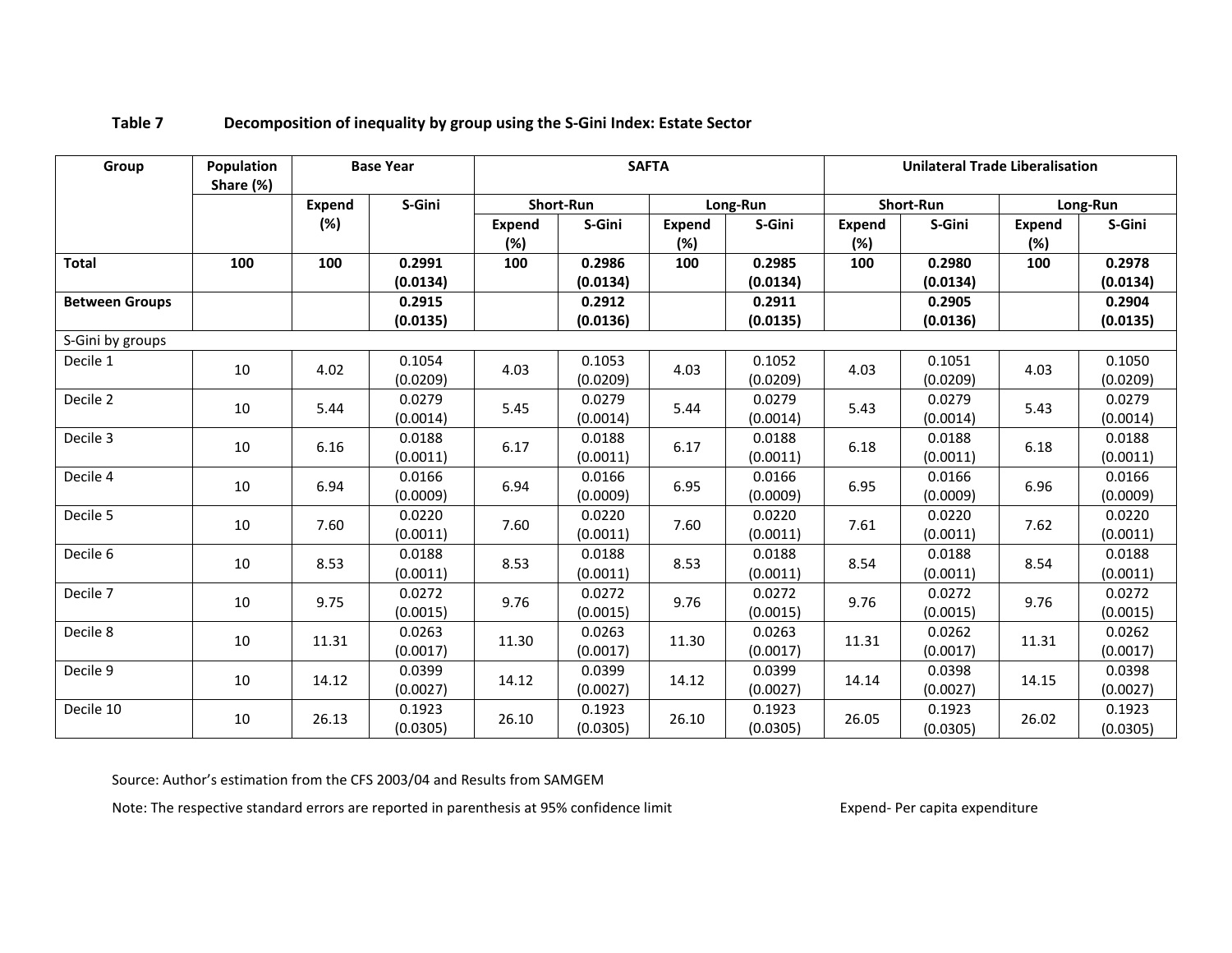The estimated Lorenz curves and the Gini coefficients suggest that inequality in households in urban, rural and estates sectors is expected to fall under the SAFTA and unilateral trade liberalisation both in the short run and long run. Hence, it appears that this long term effects of trade liberalisation are consistent with the H-O-S theorem. Furthermore, the U shape difference between Lorenz curves (base year and after trade liberalisation) indicate that there is redistribution of income from rich to poor households under both the trade policy options.

#### **5.2 Non-parametric Estimation of Poverty in Sri Lanka**

The aim of the present section is to investigate the impact of trade liberalisation on poverty of different household groups in urban, rural and estate sectors in Sri Lanka. Poverty indicators are estimated for the base year and after liberalisation, namely: under the SAFTA and unilateral trade liberalisation, which determine the extent to which trade liberalisation affect poverty in Sri Lanka.

As mentioned in Section 4.1.1, Foster-Greer-Thorbecke (FGT) index is used to analysis the poverty in urban, rural and estate sectors in Sri Lanka. The poverty head-count ratio ( $\alpha$ =0), is the most commonly used indicator of poverty as it gives the proportion of population earning income less than or equal to the poverty line income level. In analysing poverty other poverty measures are estimated such as the poverty gap ( $\alpha$ =1), which measures the extent to which individuals fall below the poverty line and poverty severity ( $\alpha$ =2) which averages the squares of the poverty gaps relative to the poverty line.

In order to estimate the poverty head count ratio, one needs to estimate the distribution of income (Dhongde, 2004). Hence, the present study estimates the income distribution functions for urban, rural and estate sectors in Sri Lanka by employing the nonparametric technique, as the non-parametric method estimates income distribution directly without assuming any particular functional form for the true distribution.

#### • **Urban Sector Density Function**

Figures 10-12 illustrate the Kernel Density Function of per capita expenditure for urban, rural and estate sector household groups in Sri Lanka in the base year. The vertical axis presents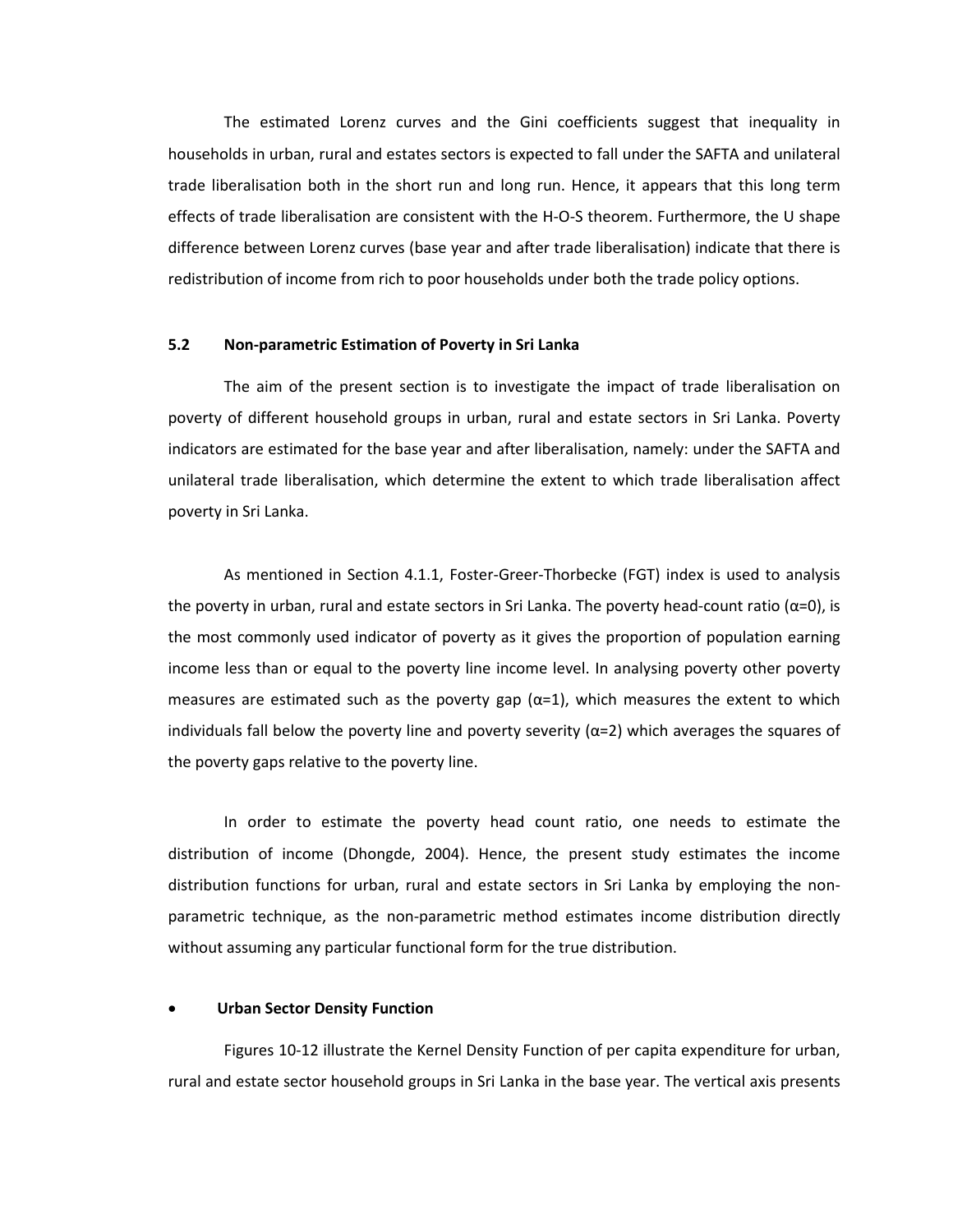the y value which is an estimate of the probability density at value of x (monthly per capita expenditure). The vertical line is the poverty line in: urban sector Rs. 1767, rural sector Rs. 1652 and estate sector Rs. 1570 in the base year respectively.



#### **Figure 10 Urban Sector Density Function: Base Year 2003/04**

Source: Author's estimation from CFS, 2003/04

### **Figure 11 Rural Sector Density Function: Base Year 2003/04**



Source: Author's estimation from CFS, 2003/04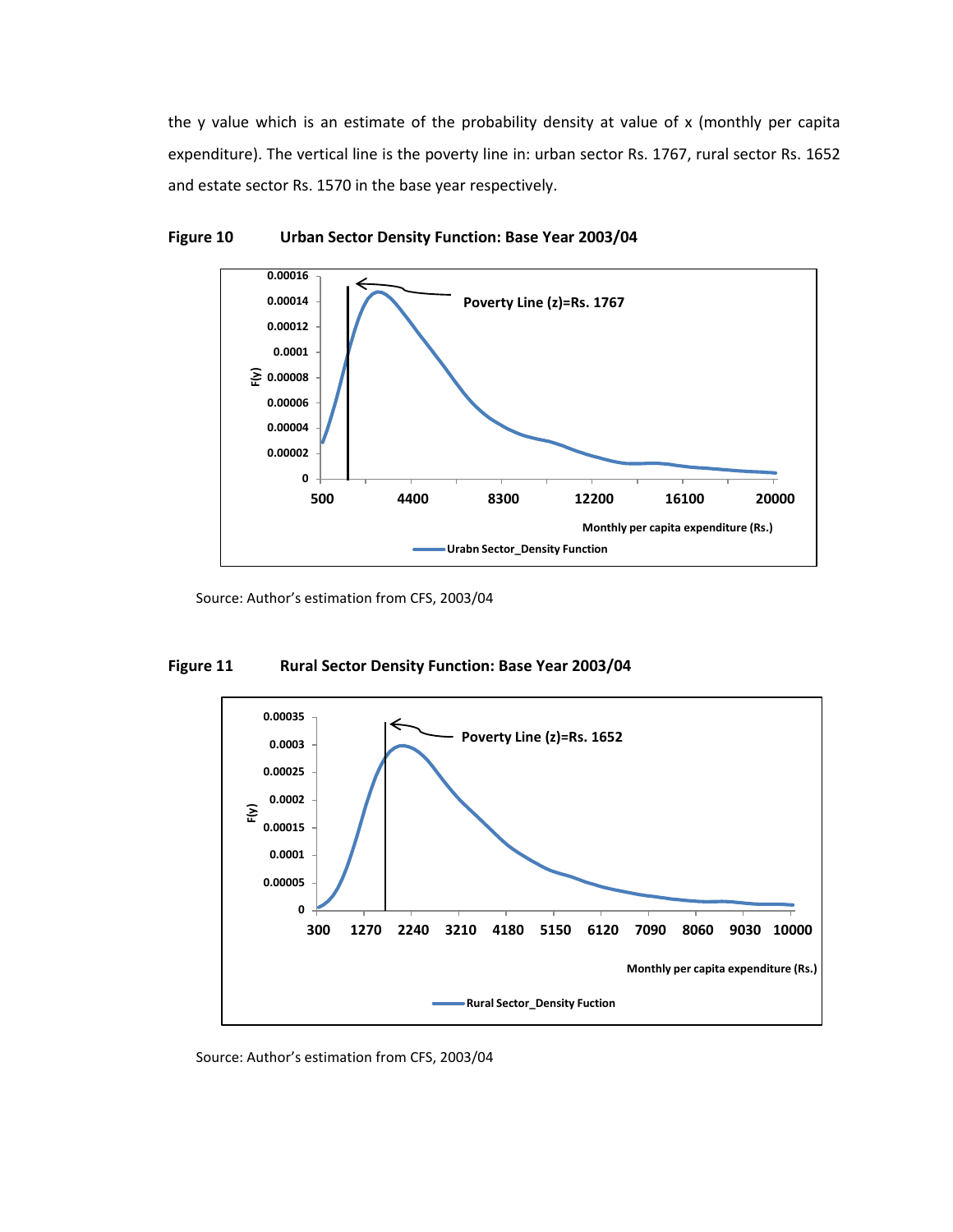**Figure 12 Estate Sector Density Function: Base Year 2003/04**



Source: Author's estimation from CFS, 2003/04

Dhongde (2004) explained that according to the Kernel method, the poverty head count ratio is calculated by taking the sum of the estimated densities until the poverty line of income (per capita expenditure) level is reached. From the above estimated density functions it is clear the urban sector has the smallest proportion of households living below the poverty line and in contrast the highest in the estate sector, while the rural sector records the higher level of poverty than the urban sector and lower than that of the estate sector in the base year. The reasons for poverty differences in urban, rural and estate sector poverty will be discussed in the latter part of this section.

Given the base year scenario, it is interesting to examine the impact of SAFTA and unilateral trade liberalisation on poverty in urban, rural and estate sectors in Sri Lanka. As noted in Section 3.2, SAMGEM has been formulated by incorporating monetary poverty lines for urban, rural and estate sectors in Sri Lanka. These changes in monetary poverty lines will be taken into account in calculating FGT indices for different trade policy scenarios, namely: SAFTA and unilateral trade liberalisation. Table 8 illustrates the percentage changes in average poverty line for urban, rural and estates sectors in Sri Lanka under SAFTA and unilateral trade liberalisation.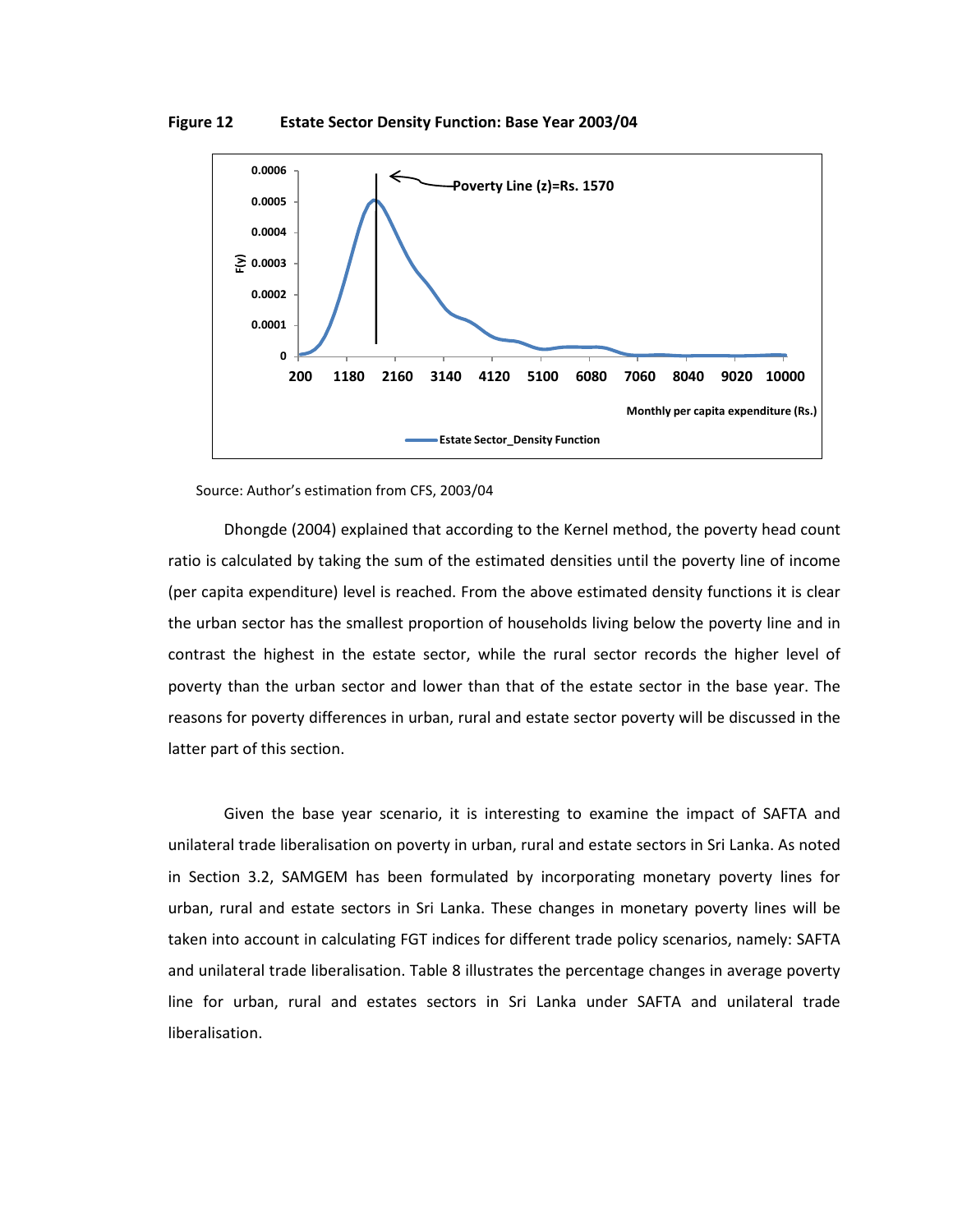|               |                  | <b>SAFTA</b> | Unilateral Trade Liberalisation |           |  |  |  |  |
|---------------|------------------|--------------|---------------------------------|-----------|--|--|--|--|
| <b>Sector</b> | <b>Short-Run</b> | Long-Run     | <b>Short-Run</b>                | Long-Run  |  |  |  |  |
| Urban         | $-0.3370$        | $-0.5601$    | $-3.3387$                       | $-3.4669$ |  |  |  |  |
| Rural         | -0.6391          | $-1.0624$    | -3.9818                         | -4.5568   |  |  |  |  |
| Estate        | $-0.6903$        | $-1.1150$    | $-4.2033$                       | -4.7778   |  |  |  |  |

#### **Table 8 Percentage Change in Poverty Lines in Different Sectors in Sri Lanka**

Source: Simulation Results from SAMGEM

Table 8 shows that the poverty line declines for all three sectors under both trade liberalisation options although the magnitude of the decrease in values are higher in the longrun. Further, it is apparent that there is larger reduction in monetary poverty lines under unilateral trade liberalisation due to non discriminatory trade liberalisation. Additionally, one can observe that reduction in prices of a basic commodity bundle is larger for rural and estate sectors households than the urban sector as the basic commodity bundle mainly includes food items for which the rural and estate sector have a higher demand. As a result of the removal of tariffs under the two trade policy options, the prices of basic goods become cheaper in comparison to manufacturing and industrial goods. The estimated values of per capita expenditure and new prices generated under the trade policy options were used in calculating FGT indices to ascertain the post simulation poverty profiles in urban, rural and estate sectors in Sri Lanka.

In order to understand how poverty profiles change in urban, rural and estate sectors as a result of implementing the two trade policies, it is useful to estimate the density functions incorporating post simulation results with new per capita income and new poverty line. The Density function for per capita expenditure illustrates the percentage of individuals with a given per capita expenditure. However, the estimated post liberalisation density functions overlap the above illustrated density functions demonstrated from Figures 10 -12 since simulated post shock values are comparatively smaller. Hence, under such circumstances, Araar and Duclos (2006) suggest that it is appropriate to estimate difference between two density functions, namely; difference between base year values and post simulation values.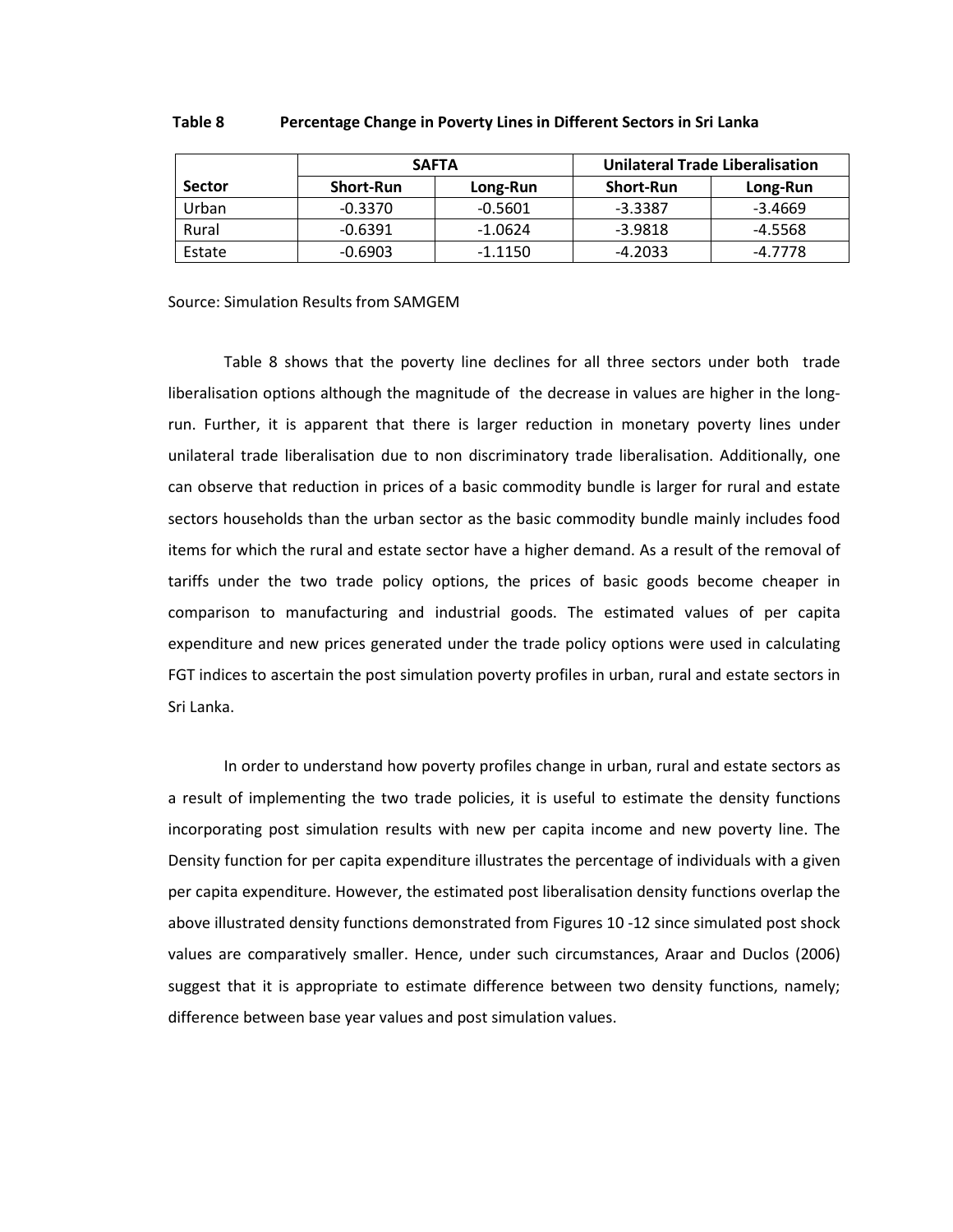Appendix A.2 to A.4 explain the difference between density functions (i.e. the difference between the base year values and the post simulation values) under the SAFTA and unilateral trade liberalisation for urban, rural and estate sectors respectively. Figure A.2.1 and A.2.2 estimate the difference between density function under SAFTA and unilateral trade liberalisation in the urban sector. Figure A.2.1 shows that, in the short–run, there is a tendency that number of households whose monthly per capita expenditure between Rs.500-3000 will decrease marginally and there is a greater decline in the number of household who falls between this range in the long-run. There is a higher probability of decline in the number of households whose monthly per capital expenditure ranges from Rs500-4400 under the unilateral trade liberalisation.

Similar explanation can be seen in Figure A.3.1 and Figure A.3.2 under the rural sector with a difference in monthly household per capita expenditure between Rs300-2250 under the SAFTA and unilateral trade liberalisation between Rs300- 2270. There is a higher probability of decline in poverty in the rural sector than there is in the urban sector as the consequence of trade liberalisation. In Figure A.4.1 and Figure A.4.2 there is even higher probability of poverty decline in the estate sector with the implementation of SAFTA and unilateral trade liberalisation. There is a trend of moving from lower to a higher monthly per capita expenditure level in all the three sectors under both policy options. Further elucidation is followed in the FGT poverty indices illustrated in Tables 9 -11 for urban, rural and estate sectors in Sri Lanka.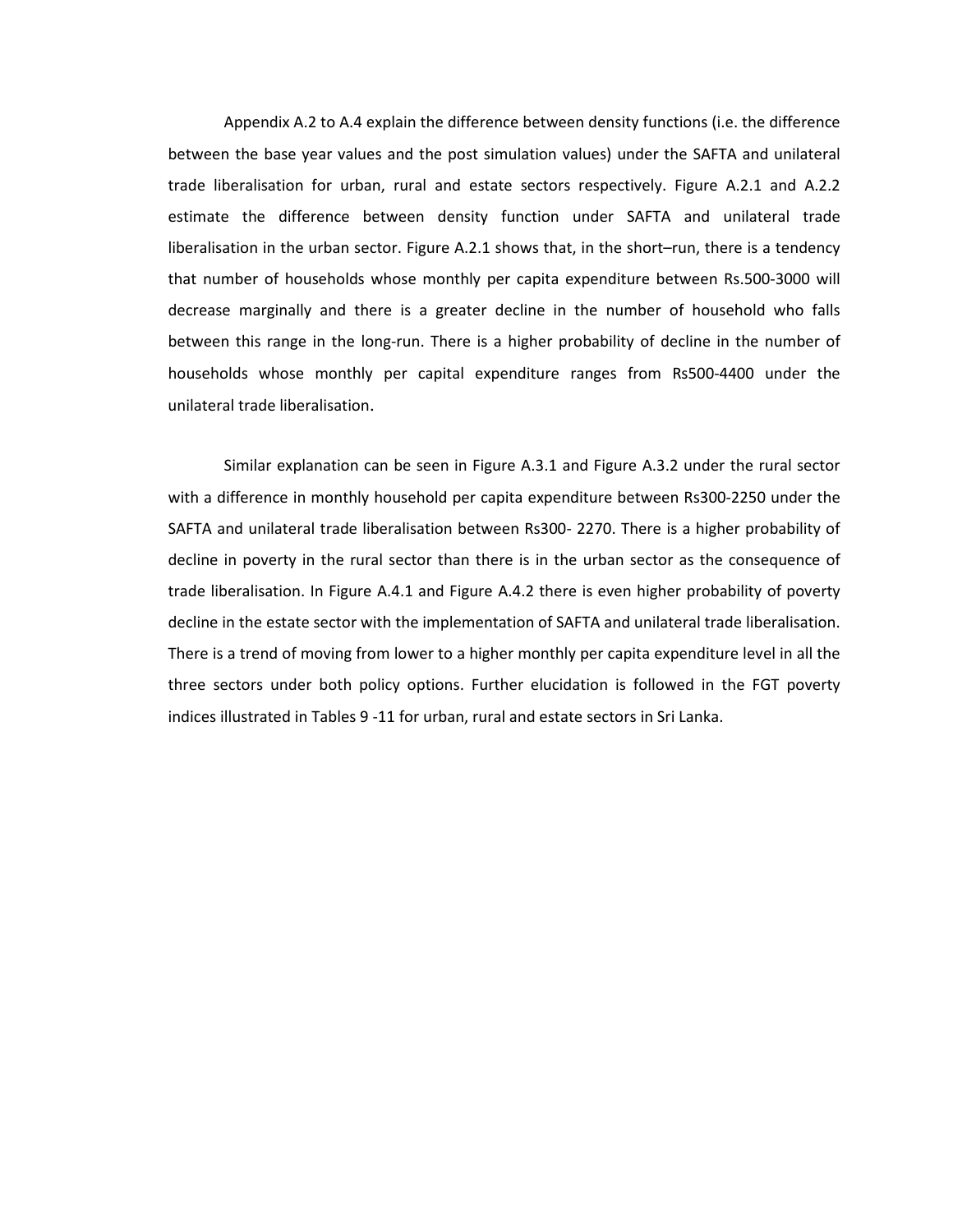| Household    | <b>Population</b> |              | <b>Base Year</b> |              | <b>SAFTA</b> |               |              |              |               |              | <b>Unilateral Trade Liberalisation</b> |               |              |              |               |              |  |
|--------------|-------------------|--------------|------------------|--------------|--------------|---------------|--------------|--------------|---------------|--------------|----------------------------------------|---------------|--------------|--------------|---------------|--------------|--|
| Group        | Share (%)         |              | $(z=Rs. 1767)$   |              |              | Short-Run     |              |              | Long-Run      |              |                                        | Short-Run     |              |              | Long-Run      |              |  |
|              |                   |              |                  |              |              | $(z=Rs.1761)$ |              |              | $(z=Rs.1757)$ |              |                                        | $(z=Rs.1707)$ |              |              | $(z=Rs.1705)$ |              |  |
|              |                   | $\alpha = 0$ | $\alpha = 1$     | $\alpha = 2$ | $\alpha = 0$ | $\alpha = 1$  | $\alpha = 2$ | $\alpha = 0$ | $\alpha = 1$  | $\alpha = 2$ | $\alpha = 0$                           | $\alpha = 1$  | $\alpha = 2$ | $\alpha = 0$ | $\alpha = 1$  | $\alpha = 2$ |  |
|              |                   | (%)          | (%)              | (%)          | (%)          | (%)           | (%)          | (%)          | (%)           | (%)          | $(\%)$                                 | (%)           | (%)          | (%)          | (%)           | (%)          |  |
| <b>Total</b> | 100.00            | 7.32         | 1.50             | 0.53         | 7.12         | 1.46          | 0.51         | 6.90         | 1.43          | 0.50         | 5.01                                   | 1.16          | 0.41         | 4.87         | 1.15          | 0.40         |  |
|              |                   | (0.006)      | (0.001)          | (0.000)      | (0.006)      | (0.002)       | (0.000)      | (0.006)      | (0.001)       | (0.000)      | (0.005)                                | (0.001)       | (0.000)      | (0.005)      | (0.001)       | (0.000)      |  |
| Decile 1     | 10                | 72.92        | 15.01            | 5.30         | 70.94        | 14.62         | 5.16         | 69.59        | 14.31         | 5.08         | 50.00                                  | 11.60         | 4.10         | 48.64        | 11.49         | 4.06         |  |
|              |                   | (0.036)      | (0.014)          | (0.007)      | (0.037)      | (0.014)       | (0.007)      | (0.038)      | (0.014)       | (0.007)      | (0.041)                                | (0.013)       | (0.006)      | (0.041)      | (0.013)       | (0.006)      |  |
| Decile 2     | 10                | 0.0          | 0.0              | 0.0          | 0.0          | 0.0           | 0.0          | 0.0          | 0.0           | 0.0          | 0.0                                    | 0.0           | 0.0          | 0.0          | 0.0           | 0.0          |  |
|              |                   | (0.00)       | (0.00)           | (0.00)       | (0.00)       | (0.00)        | (0.00)       | (0.00)       | (0.00)        | (0.00)       | (0.00)                                 | (0.00)        | (0.00)       | (0.00)       | (0.00)        | (0.00)       |  |
| Decile 3     | 10                | 0.0          | 0.0              | 0.0          | 0.0          | 0.0           | 0.0          | 0.0          | 0.0           | 0.0          | 0.0                                    | 0.0           | 0.0          | 0.0          | 0.0           | 0.0          |  |
|              |                   | (0.00)       | (0.00)           | (0.00)       | (0.00)       | (0.00)        | (0.00)       | (0.00)       | (0.00)        | (0.00)       | (0.00)                                 | (0.00)        | (0.00)       | (0.00)       | (0.00)        | (0.00)       |  |
| Decile 4     | 10                | 0.0          | 0.0              | 0.0          | 0.0          | 0.0           | 0.0          | 0.0          | 0.0           | 0.0          | 0.0                                    | 0.0           | 0.0          | 0.0          | 0.0           | 0.0          |  |
|              |                   | (0.00)       | (0.00)           | (0.00)       | (0.00)       | (0.00)        | (0.00)       | (0.00)       | (0.00)        | (0.00)       | (0.00)                                 | (0.00)        | (0.00)       | (0.00)       | (0.00)        | (0.00)       |  |
| Decile 5     | 10                | 0.0          | 0.0              | 0.0          | 0.0          | 0.0           | 0.0          | 0.0          | 0.0           | 0.0          | 0.0                                    | 0.0           | 0.0          | 0.0          | 0.0           | 0.0          |  |
|              |                   | (0.00)       | (0.00)           | (0.00)       | (0.00)       | (0.00)        | (0.00)       | (0.00)       | (0.00)        | (0.00)       | (0.00)                                 | (0.00)        | (0.00)       | (0.00)       | (0.00)        | (0.00)       |  |
| Decile 6     | 10                | 0.0          | 0.0              | 0.0          | 0.0          | 0.0           | 0.0          | 0.0          | 0.0           | 0.0          | 0.0                                    | 0.0           | 0.0          | 0.0          | 0.0           | 0.0          |  |
|              |                   | (0.00)       | (0.00)           | (0.00)       | (0.00)       | (0.00)        | (0.00)       | (0.00)       | (0.00)        | (0.00)       | (0.00)                                 | (0.00)        | (0.00)       | (0.00)       | (0.00)        | (0.00)       |  |
| Decile 7     | 10                | 0.0          | 0.0              | 0.0          | 0.0          | 0.0           | 0.0          | 0.0          | 0.0           | 0.0          | 0.0                                    | 0.0           | 0.0          | 0.0          | 0.0           | 0.0          |  |
|              |                   | (0.00)       | (0.00)           | (0.00)       | (0.00)       | (0.00)        | (0.00)       | (0.00)       | (0.00)        | (0.00)       | (0.00)                                 | (0.00)        | (0.00)       | (0.00)       | (0.00)        | (0.00)       |  |
| Decile 8     | 10                | 0.0          | 0.0              | 0.0          | 0.0          | 0.0           | 0.0          | 0.0          | 0.0           | 0.0          | 0.0                                    | 0.0           | 0.0          | 0.0          | 0.0           | 0.0          |  |
|              |                   | (0.00)       | (0.00)           | (0.00)       | (0.00)       | (0.00)        | (0.00)       | (0.00)       | (0.00)        | (0.00)       | (0.00)                                 | (0.00)        | (0.00)       | (0.00)       | (0.00)        | (0.00)       |  |
| Decile 9     | 10                | 0.0          | 0.0              | 0.0          | 0.0          | 0.0           | 0.0          | 0.0          | 0.0           | 0.0          | 0.0                                    | 0.0           | 0.0          | 0.0          | 0.0           | 0.0          |  |
|              |                   | (0.00)       | (0.00)           | (0.00)       | (0.00)       | (0.00)        | (0.00)       | (0.00)       | (0.00)        | (0.00)       | (0.00)                                 | (0.00)        | (0.00)       | (0.00)       | (0.00)        | (0.00)       |  |
| Decile 10    | 10                | 0.0          | 0.0              | 0.0          | 0.0          | 0.0           | 0.0          | 0.0          | 0.0           | 0.0          | 0.0                                    | 0.0           | 0.0          | 0.0          | 0.0           | 0.0          |  |
|              |                   | (0.00)       | (0.00)           | (0.00)       | (0.00)       | (0.00)        | (0.00)       | (0.00)       | (0.00)        | (0.00)       | (0.00)                                 | (0.00)        | (0.00)       | (0.00)       | (0.00)        | (0.00)       |  |

## **Table 9 FGT Poverty Indices under the Base Year and Different Trade Policy Options: Urban Sector**

Source: Author's estimation from the CFS 2003/04 and Results from SAMGEM

Note: z= Poverty Line The respective standard errors are reported in parenthesis at 95% confidence limit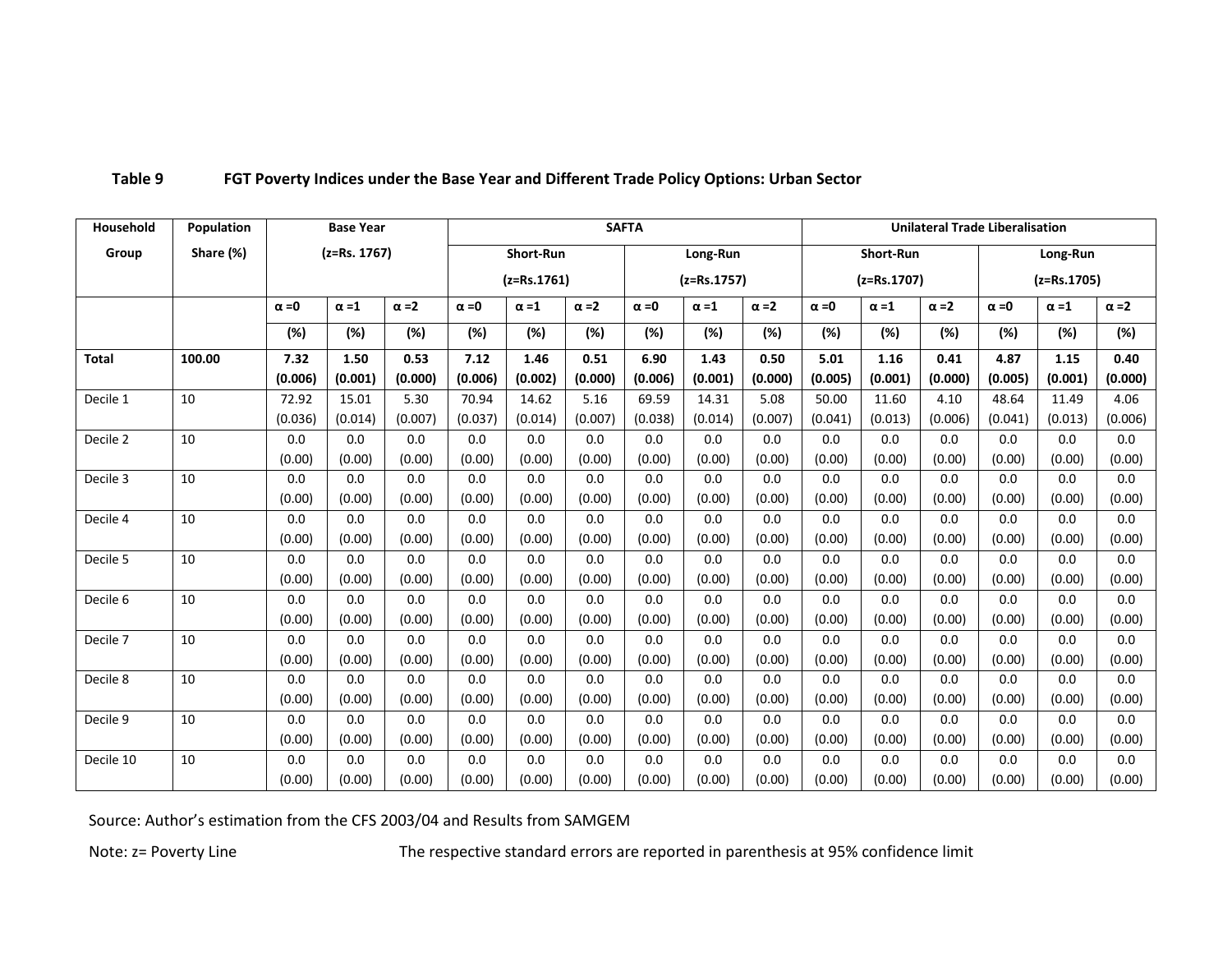According to Table 9, it is apparent that poverty head count ratio (P0), poverty gap (P1) and poverty severity (P2) in the urban sector is 7.32 percent, 1.5 percent and 0.53 percent respectively. As shown in Table 9, the urban sector poverty is expected to decline under the SAFTA and unilateral trade liberalisation both in the short run and long run. Further, it is noted that poverty reduction in the urban sector is higher under the unilateral trade liberalisation in comparison to the SAFTA outcome due to non-discriminatory trade liberalisation. Moreover, decomposition of FGT indices based on household groups indicate that, only households belonging to the first decile fall below the poverty line in the base year, under SAFTA and unilateral trade liberalisation. For instance, in the base year 72.92 percent of the households in the first decile fall below the poverty line and in the short-run the same will be reduced to 70.94 percent and 50 percent under the SAFTA and unilateral trade liberalisation respectively. As indicated from the estimated results this is expected to further decline in the long run under the above mentioned trade policy options.

As illustrated in Table 10, it is noted that poverty is higher in the rural sector in comparison to the urban sector. For instance, in the base year poverty head count ratio (P0), poverty gap (P1) and poverty severity (P2) in the rural sector is 16.02 percent, 4.27 percent and 1.07 percent respectively. Similar to the urban sector, poverty is expected to be reduced in the rural sector under the aforesaid trade policy scenarios both in the short run and in the long run.

FGT decomposition by household groups indicate that, in the rural sector almost all the households belonging to the first decile and 60.14 percent of the households in the second decile fall below the poverty line in the base year. However, in the short-run, under the SAFTA all households in the first decile and 53.11 percent of the households in the second decile will fall below the poverty line. Under the unilateral trade liberalisation scenario this is expected to further reduce as figures indicate that all households in the first decile and 22.15 percent of the households belonging to the second decile will fall below the poverty line. Similar to the urban sector, poverty is expected to be reduced further in the long-run under these trade policy options in the said household groups.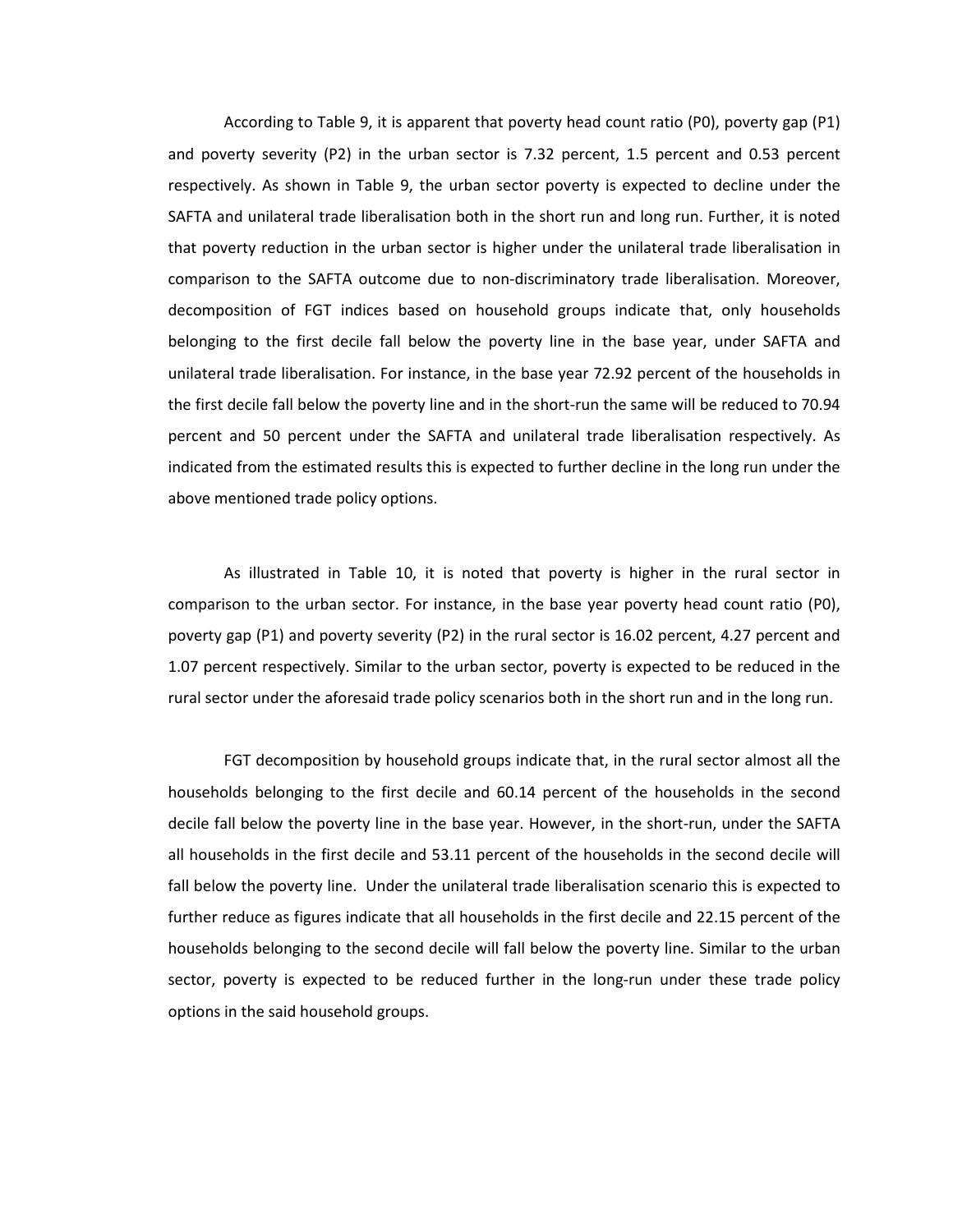| Household           | Population |              | <b>Base Year</b>             |         | <b>SAFTA</b> |                  |              |               |              |              |                              | <b>Unilateral Trade Liberalisation</b> |              |               |              |              |
|---------------------|------------|--------------|------------------------------|---------|--------------|------------------|--------------|---------------|--------------|--------------|------------------------------|----------------------------------------|--------------|---------------|--------------|--------------|
| Group               | Share (%)  |              | $(z=Rs. 1652)$               |         |              | <b>Short-Run</b> |              |               | Long-Run     |              | <b>Short-Run</b><br>Long-Run |                                        |              |               |              |              |
|                     |            |              |                              |         |              | $(z=Rs.1641)$    |              | $(z=Rs.1634)$ |              |              |                              | $(z=Rs.1586)$                          |              | $(z=Rs.1576)$ |              |              |
|                     |            | $\alpha = 0$ | $\alpha = 2$<br>$\alpha = 1$ |         | $\alpha = 0$ | $\alpha = 1$     | $\alpha = 2$ | $\alpha = 0$  | $\alpha = 1$ | $\alpha = 2$ | $\alpha = 0$                 | $\alpha = 1$                           | $\alpha = 2$ | $\alpha = 0$  | $\alpha = 1$ | $\alpha = 2$ |
|                     |            | (%)          | (%)                          | (%)     | (%)          | (%)              | (%)          | (%)           | (%)          | $(\%)$       | (%)                          | (%)                                    | (%)          | (%)           | (%)          | (%)          |
| <b>Total</b>        | 100.00     | 16.02        | 4.27                         | 1.07    | 15.31        | 4.10             | 1.01         | 14.95         | 4.01         | 0.97         | 12.21                        | 3.41                                   | 0.74         | 11.08         | 3.30         | 0.71         |
|                     |            | (0.003)      | (0.003)                      | (0.004) | (0.004)      | (0.003)          | (0.001)      | (0.003)       | (0.003)      | (0.001)      | (0.003)                      | (0.003)                                | (0.003)      | (0.003)       | (0.003)      | (0.003)      |
| Decile 1            | 10         | 100          | 38.86                        | 10.55   | 100          | 37.96            | 9.99         | 100           | 37.43        | 9.67         | 100                          | 33.48                                  | 7.54         | 100           | 32.65        | 7.51         |
|                     |            | (0.000)      | (0.033)                      | (0.003) | (0.000)      | (0.033)          | (0.003)      | (0.000)       | (0.033)      | (0.003)      | (0.000)                      | (0.036)                                | (0.002)      | (0.000)       | (0.036)      | (0.002)      |
| Decile 2            | 10         | 60.14        | 3.88                         | 0.34    | 53.11        | 3.11             | 0.24         | 49.48         | 2.68         | 0.20         | 22.15                        | 0.64                                   | 0.025        | 18.01         | 0.40         | 0.012        |
|                     |            | (0.015)      | (0.001)                      | (0.001) | (0.016)      | (0.001)          | (0.001)      | (0.017)       | (0.001)      | (0.001)      | (0.013)                      | (0.000)                                | (0.000)      | (0.012)       | (0.000)      | (0.000)      |
| Decile 3            | 10         | 0.0          | 0.0                          | 0.0     | 0.0          | 0.0              | 0.0          | 0.0           | 0.0          | 0.0          | 0.0                          | 0.0                                    | 0.0          | 0.0           | 0.0          | 0.0          |
|                     |            | (0.00)       | (0.00)                       | (0.00)  | (0.00)       | (0.00)           | (0.00)       | (0.00)        | (0.00)       | (0.00)       | (0.00)                       | (0.00)                                 | (0.00)       | (0.00)        | (0.00)       | (0.00)       |
| Decile 4            | 10         | 0.0          | 0.0                          | 0.0     | 0.0          | 0.0              | 0.0          | 0.0           | 0.0          | 0.0          | 0.0                          | 0.0                                    | 0.0          | 0.0           | 0.0          | 0.0          |
|                     |            | (0.00)       | (0.00)                       | (0.00)  | (0.00)       | (0.00)           | (0.00)       | (0.00)        | (0.00)       | (0.00)       | (0.00)                       | (0.00)                                 | (0.00)       | (0.00)        | (0.00)       | (0.00)       |
| Decile 5            | 10         | 0.0          | 0.0                          | 0.0     | 0.0          | 0.0              | 0.0          | 0.0           | 0.0          | 0.0          | 0.0                          | 0.0                                    | 0.0          | 0.0           | 0.0          | 0.0          |
|                     |            | (0.00)       | (0.00)                       | (0.00)  | (0.00)       | (0.00)           | (0.00)       | (0.00)        | (0.00)       | (0.00)       | (0.00)                       | (0.00)                                 | (0.00)       | (0.00)        | (0.00)       | (0.00)       |
| Decile 6            | 10         | 0.0          | 0.0                          | 0.0     | 0.0          | 0.0              | 0.0          | 0.0           | 0.0          | 0.0          | 0.0                          | 0.0                                    | 0.0          | 0.0           | 0.0          | 0.0          |
|                     |            | (0.00)       | (0.00)                       | (0.00)  | (0.00)       | (0.00)           | (0.00)       | (0.00)        | (0.00)       | (0.00)       | (0.00)                       | (0.00)                                 | (0.00)       | (0.00)        | (0.00)       | (0.00)       |
| Decile <sub>7</sub> | 10         | 0.0          | 0.0                          | 0.0     | 0.0          | 0.0              | 0.0          | 0.0           | 0.0          | 0.0          | 0.0                          | 0.0                                    | 0.0          | 0.0           | 0.0          | 0.0          |
|                     |            | (0.00)       | (0.00)                       | (0.00)  | (0.00)       | (0.00)           | (0.00)       | (0.00)        | (0.00)       | (0.00)       | (0.00)                       | (0.00)                                 | (0.00)       | (0.00)        | (0.00)       | (0.00)       |
| Decile 8            | 10         | 0.0          | 0.0                          | 0.0     | 0.0          | 0.0              | 0.0          | 0.0           | 0.0          | 0.0          | 0.0                          | 0.0                                    | 0.0          | 0.0           | 0.0          | 0.0          |
|                     |            | (0.00)       | (0.00)                       | (0.00)  | (0.00)       | (0.00)           | (0.00)       | (0.00)        | (0.00)       | (0.00)       | (0.00)                       | (0.00)                                 | (0.00)       | (0.00)        | (0.00)       | (0.00)       |
| Decile 9            | 10         | 0.0          | 0.0                          | 0.0     | 0.0          | 0.0              | 0.0          | 0.0           | 0.0          | 0.0          | 0.0                          | 0.0                                    | 0.0          | 0.0           | 0.0          | 0.0          |
|                     |            | (0.00)       | (0.00)                       | (0.00)  | (0.00)       | (0.00)           | (0.00)       | (0.00)        | (0.00)       | (0.00)       | (0.00)                       | (0.00)                                 | (0.00)       | (0.00)        | (0.00)       | (0.00)       |
| Decile 10           | 10         | 0.0          | 0.0                          | 0.0     | 0.0          | 0.0              | 0.0          | 0.0           | 0.0          | 0.0          | 0.0                          | 0.0                                    | 0.0          | 0.0           | 0.0          | 0.0          |
|                     |            | (0.00)       | (0.00)                       | (0.00)  | (0.00)       | (0.00)           | (0.00)       | (0.00)        | (0.00)       | (0.00)       | (0.00)                       | (0.00)                                 | (0.00)       | (0.00)        | (0.00)       | (0.00)       |

## **Table 10 FGT Poverty Indices under the Base Year and Different Trade Policy Options: Rural Sector**

Source: Author's estimation from the CFS 2003/04 and Results from SAMGEM

Note: z = Poverty Line The The respective standard errors are reported in parenthesis at 95% confidence limit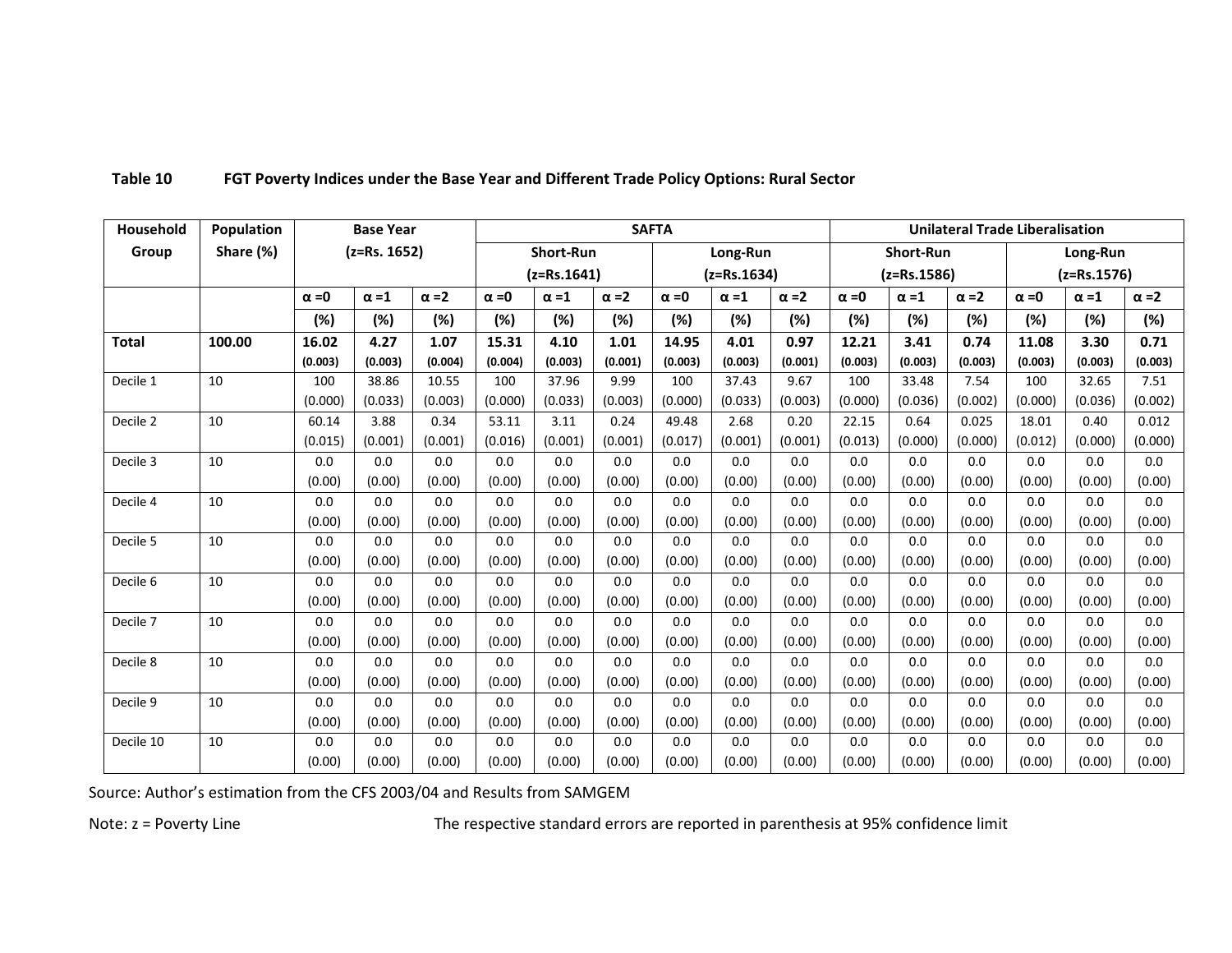| Household    | Population | <b>SAFTA</b><br><b>Base Year</b> |                |              |                                |                  |              |               |              |              | <b>Unilateral Trade Liberalisation</b> |              |              |              |              |              |
|--------------|------------|----------------------------------|----------------|--------------|--------------------------------|------------------|--------------|---------------|--------------|--------------|----------------------------------------|--------------|--------------|--------------|--------------|--------------|
| Group        | Share (%)  |                                  | $(z=Rs. 1570)$ |              |                                | <b>Short-Run</b> |              |               | Long-Run     |              | <b>Short-Run</b>                       |              |              | Long-Run     |              |              |
|              |            |                                  |                |              | $(z=Rs.1560)$<br>$(z=Rs.1552)$ |                  |              | $(z=Rs.1504)$ |              |              | $(z=Rs.1494)$                          |              |              |              |              |              |
|              |            | $\alpha = 0$                     | $\alpha = 1$   | $\alpha = 2$ | $\alpha = 0$                   | $\alpha = 1$     | $\alpha = 2$ | $\alpha = 0$  | $\alpha = 1$ | $\alpha = 2$ | $\alpha = 0$                           | $\alpha = 1$ | $\alpha = 2$ | $\alpha = 0$ | $\alpha = 1$ | $\alpha = 2$ |
|              |            | $(\%)$                           | (%)            | (%)          | (%)                            | $(\%)$           | (%)          | (%)           | (%)          | (%)          | (%)                                    | (%)          | (%)          | (%)          | (%)          | (%)          |
| <b>Total</b> | 100.00     | 24.20                            | 4.93           | 1.65         | 23.36                          | 4.66             | 1.56         | 23.02         | 4.48         | 1.50         | 17.31                                  | 3.44         | 1.17         | 16.30        | 3.27         | 1.11         |
|              |            | (0.017)                          | (0.004)        | (0.002)      | (0.017)                        | (0.004)          | (0.002)      | (0.017)       | (0.004)      | (0.002)      | (0.015)                                | (0.004)      | (0.002)      | (0.015)      | (0.004)      | (0.002)      |
| Decile 1     | 10         | 100                              | 35.73          | 14.74        | 100                            | 34.76            | 14.12        | 100           | 34.14        | 13.73        | 100                                    | 29.81        | 11.24        | 100          | 28.91        | 10.78        |
|              |            | (0.00)                           | (0.018)        | (0.019)      | (0.00)                         | (0.018)          | (0.019)      | (0.00)        | (0.018)      | (0.019)      | (0.00)                                 | (0.019)      | (0.019)      | (0.00)       | (0.020)      | (0.019)      |
| Decile 2     | 10         | 100                              | 12.09          | 1.64         | 100                            | 10.85            | 1.36         | 100           | 9.98         | 1.18         | 72.88                                  | 4.44         | 0.37         | 62.71        | 3.59         | 0.27         |
|              |            | (0.00)                           | (0.005)        | (0.001)      | (0.00)                         | (0.005)          | (0.001)      | (0.00)        | (0.005)      | (0.001)      | (0.057)                                | (0.005)      | (0.005)      | (0.063)      | (0.004)      | (0.001)      |
| Decile 3     | 10         | 42.37                            | 1.36           | 0.05         | 33.89                          | 0.82             | 0.02         | 30.05         | 0.52         | 0.01         | 0.0                                    | 0.0          | 0.0          | 0.0          | 0.0          | 0.0          |
|              |            | (0.064)                          | (0.002)        | (0.000)      | (0.061)                        | (0.002)          | (0.000)      | (0.059)       | (0.001)      | (0.000)      | (0.00)                                 | (0.00)       | (0.00)       | (0.00)       | (0.00)       | (0.00)       |
| Decile 4     | 10         | 0.0                              | 0.0            | 0.0          | 0.0                            | 0.0              | 0.0          | 0.0           | 0.0          | 0.0          | 0.0                                    | 0.0          | 0.0          | 0.0          | 0.0          | 0.0          |
|              |            | (0.00)                           | (0.00)         | (0.00)       | (0.00)                         | (0.00)           | (0.00)       | (0.00)        | (0.00)       | (0.00)       | (0.00)                                 | (0.00)       | (0.00)       | (0.00)       | (0.00)       | (0.00)       |
| Decile 5     | 10         | 0.0                              | 0.0            | 0.0          | 0.0                            | 0.0              | 0.0          | 0.0           | 0.0          | 0.0          | 0.0                                    | 0.0          | 0.0          | 0.0          | 0.0          | 0.0          |
|              |            | (0.00)                           | (0.00)         | (0.00)       | (0.00)                         | (0.00)           | (0.00)       | (0.00)        | (0.00)       | (0.00)       | (0.00)                                 | (0.00)       | (0.00)       | (0.00)       | (0.00)       | (0.00)       |
| Decile 6     | 10         | 0.0                              | 0.0            | 0.0          | 0.0                            | 0.0              | 0.0          | 0.0           | 0.0          | 0.0          | 0.0                                    | 0.0          | 0.0          | 0.0          | 0.0          | 0.0          |
|              |            | (0.00)                           | (0.00)         | (0.00)       | (0.00)                         | (0.00)           | (0.00)       | (0.00)        | (0.00)       | (0.00)       | (0.00)                                 | (0.00)       | (0.00)       | (0.00)       | (0.00)       | (0.00)       |
| Decile 7     | 10         | 0.0                              | 0.0            | 0.0          | 0.0                            | 0.0              | 0.0          | 0.0           | 0.0          | 0.0          | 0.0                                    | 0.0          | 0.0          | 0.0          | 0.0          | 0.0          |
|              |            | (0.00)                           | (0.00)         | (0.00)       | (0.00)                         | (0.00)           | (0.00)       | (0.00)        | (0.00)       | (0.00)       | (0.00)                                 | (0.00)       | (0.00)       | (0.00)       | (0.00)       | (0.00)       |
| Decile 8     | 10         | 0.0                              | 0.0            | 0.0          | 0.0                            | 0.0              | 0.0          | 0.0           | 0.0          | 0.0          | 0.0                                    | 0.0          | 0.0          | 0.0          | 0.0          | 0.0          |
|              |            | (0.00)                           | (0.00)         | (0.00)       | (0.00)                         | (0.00)           | (0.00)       | (0.00)        | (0.00)       | (0.00)       | (0.00)                                 | (0.00)       | (0.00)       | (0.00)       | (0.00)       | (0.00)       |
| Decile 9     | 10         | 0.0                              | 0.0            | 0.0          | 0.0                            | 0.0              | 0.0          | 0.0           | 0.0          | 0.0          | 0.0                                    | 0.0          | 0.0          | 0.0          | 0.0          | 0.0          |
|              |            | (0.00)                           | (0.00)         | (0.00)       | (0.00)                         | (0.00)           | (0.00)       | (0.00)        | (0.00)       | (0.00)       | (0.00)                                 | (0.00)       | (0.00)       | (0.00)       | (0.00)       | (0.00)       |
| Decile 10    | 10         | 0.0                              | 0.0            | 0.0          | 0.0                            | 0.0              | 0.0          | 0.0           | 0.0          | 0.0          | 0.0                                    | 0.0          | 0.0          | 0.0          | 0.0          | 0.0          |
|              |            | (0.00)                           | (0.00)         | (0.00)       | (0.00)                         | (0.00)           | (0.00)       | (0.00)        | (0.00)       | (0.00)       | (0.00)                                 | (0.00)       | (0.00)       | (0.00)       | (0.00)       | (0.00)       |

### **Table 11 FGT Poverty Indices under the Base Year and Different Trade Policy Options: Estate Sector**

Source: Author's estimation from the CFS 2003/04 and Results from SAMGEM

Note: z = Poverty Line The respective standard errors are reported in parenthesis at 95% confidence limit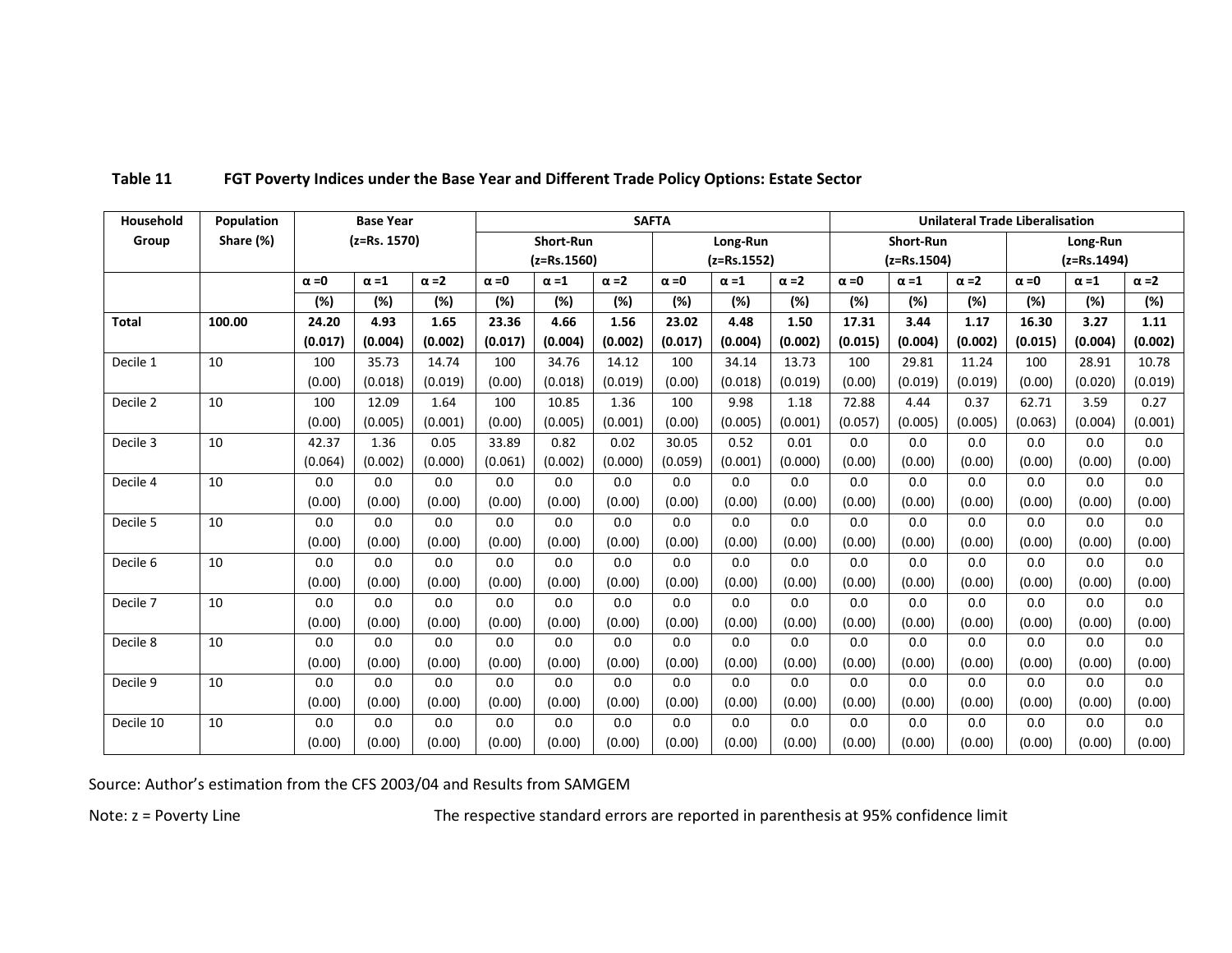Table 11 illustrates the poverty profile in the estate sector in Sri Lanka. From the estimated results, it is seen that in the base year poverty head count ratio (P0), poverty gap (P1) and poverty severity (P2) in the estate sector is 24.20 percent, 4.93 percent and 1.65 percent respectively. From this it is clear that the highest poverty is recorded in the estate sector in comparison to the urban and rural sectors in Sri Lanka as indicated by the Kernel density functions illustrated form Figures 10 -12.

As can be seen in the other two sectors with the implementation of the two trade policies, poverty is expected to decline in the estate sector as well. The decomposition of FGT indices by household groups indicates that the households belonging to the first three deciles fall below the poverty line in the base year, which means that 100 percent of households in the first two deciles and 42.37 percent of the households in the third deciles fall below the poverty line. Under the SAFTA, it is apparent that, in the short-run, the same situation prevails in the first two deciles, however, there is a fall in poverty in households belonging to the third deciles up to 33.89 percent. Nevertheless, under the unilateral trade liberalisation, it can be noted that poverty prevails only among the households in the first two deciles and all households in the third deciles fall above the poverty line.

By examining the base year (2003/04) poverty profiles in Sri Lanka it can be seen that, the poverty in terms of head count ratio (P0) in the urban sector is the lowest (7.32 percent) and estate sector is the highest (24.2 percent) while in rural sector it records 16.02 percent. DCS (2006/07) noted that the rural population consists of 82 percent of the total population, reflecting its highest population share, thus the highest number of poor persons is recorded from the rural sector. This is also clear from the sample size indicated in Table 2, as the sample size has been selected according to the population size of the respective sectors. As noted in Table 11, although the poverty in the estate sector is the highest among all three sectors, estate sector population consists of less than 5 percent of the total population in Sri Lanka. Hence, it is revealed that, in overall there is a higher incidence of poverty in rural provinces (including estate sector) and the rural sector of Western province in Sri Lanka.

Economic growth in Sri Lanka after trade liberalisation in 1977 has largely been limited to the urban manufacturing and services sector located in the country's Western province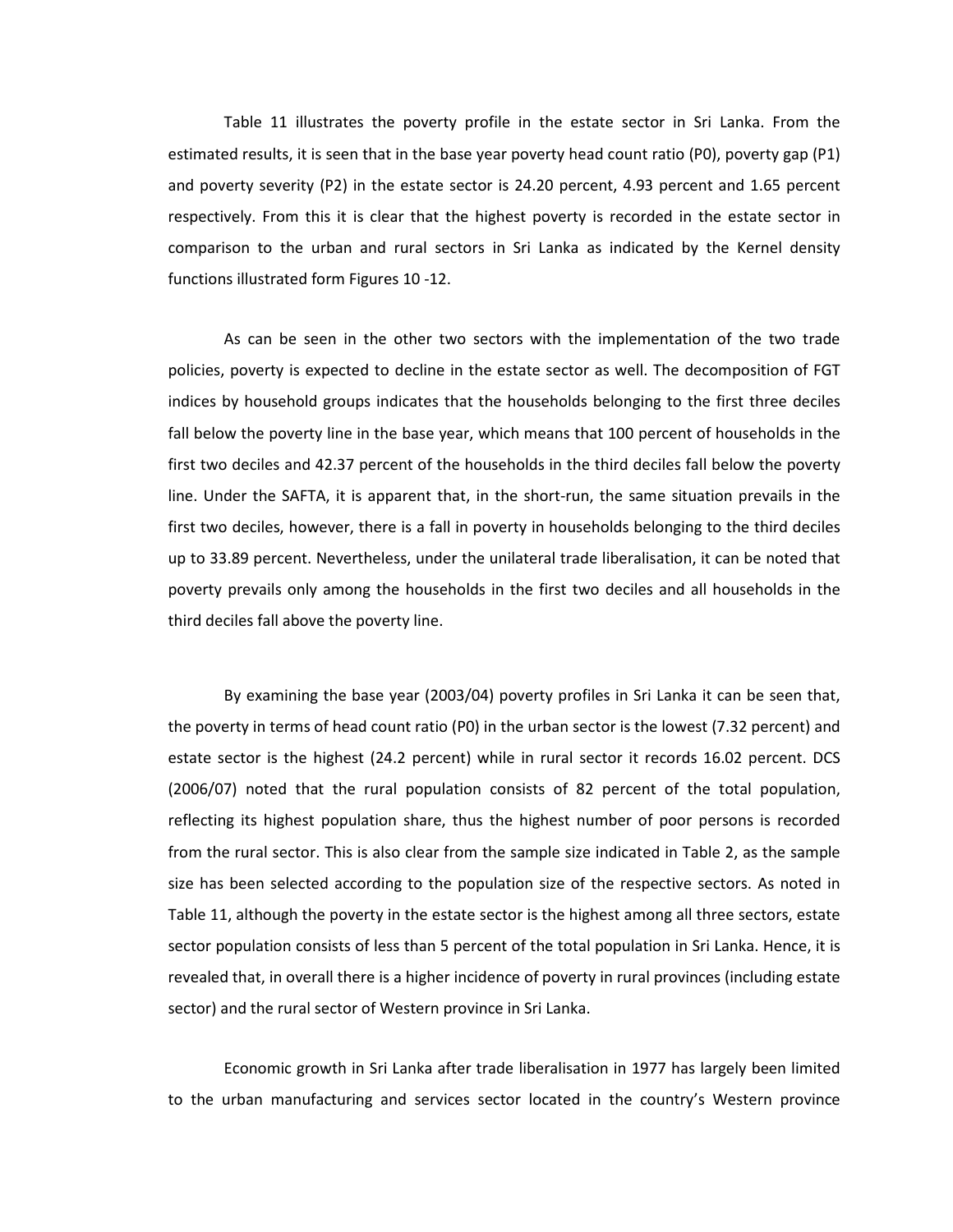where capital city is located, leaving agricultural households, especially those in remote provinces with little or no growth in consumption and income. According to the Central Bank Annual Report of Sri Lanka (2004), the composition of GDP originating from agriculture has declined during the last two decades and its contribution to GDP is just over 17 percent, the share of the industry has been steady at 27-28 percent while the service sector is the dominant sector which contributes about 54 percent as a share of GDP. Further, the Central Bank Report explained that, the share of employment in agriculture, industry and services was 30.2 percent, 25 percent and 44.8 percent respectively in 2004. By comparing the output and employment structures it is clear that the labour productivity is very low in agriculture, where nearly a one third of the workers are engaged in producing just one-sixth of the country's value added. Hence, agricultural productivity growth is fundamental for a reduction in poverty levels especially in rural and estate sectors in Sri Lanka as nearly 90 percent of the poor live in the rural agricultural economy.

The World Bank (2007) noted that the estate sector households suffered from disadvantages similar to the rural poor households. These include remoteness, poor infrastructural facilities, low level and poor quality education and dependence on agriculture for livelihoods. The only difference between rural poor and estate sector households is in access to public health services, which is worse in the estate sector. Hence, it is apparent that one of the main reasons for the high incidence of poverty in the estate sector is associated with lack of mainstream economic infrastructure in such areas in the country.

All countries in the world, including Sri Lanka, have committed themselves to attaining the targets embodied in the Millennium Declaration Goals by 2015. Eradicating extreme poverty and hunger constitutes the first MDG. For this reason, it is worthwhile to investigate the poverty level over the period 1990-2004 and examine the prospects of Sri Lanka attaining the first MDG of halving the incidence of consumption poverty between 1990 and 2015. Table 12 illustrates the poverty trend by sectors and also under different trade policy options as indicated by the poverty head count ratio. In calculating poverty head count ratio at the national level minimum monthly per capita expenditure Rs. 1526 (see Section 3.1) is taken as the poverty line and this is adjusted by changing the consumer price index for Sri Lanka in calculating poverty head count index under the SAFTA and unilateral trade liberalisation at the national level. According to the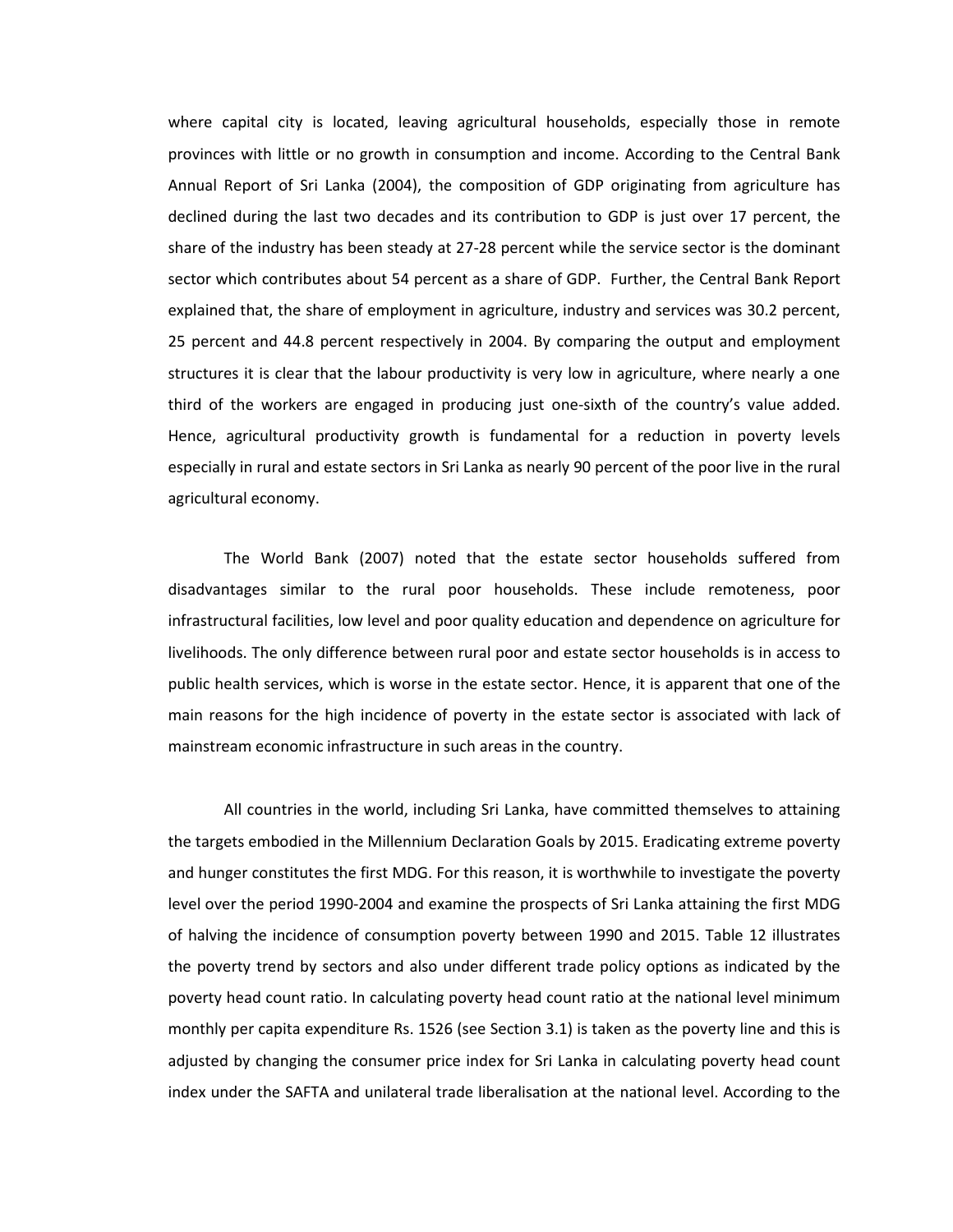results obtained from SAMGEM, under the SAFTA, the estimated national poverty line in the short run and long run would be Rs.1517 and Rs. 1512 respectively and under the unilateral trade liberalisation, the poverty line in the short-run is estimated as Rs.1467 and the same in the long-run is Rs.1461.

| <b>Sector</b> | 1990/91 | 2003/04*<br>(Base Year) |           | SAFTA*    |           | <b>Unilateral Trade</b><br>Liberalisation* | Target in<br>2015 |
|---------------|---------|-------------------------|-----------|-----------|-----------|--------------------------------------------|-------------------|
|               |         | (%)                     | <b>SR</b> | <b>LR</b> | <b>SR</b> | <b>LR</b>                                  |                   |
|               | (%)     |                         | (%)       | (%)       | (%)       | (%)                                        | (%)               |
| National      | 26.1    | 18.3                    | 17.7      | 17.4      | 14.3      | 14.2                                       | 13.1              |
| Urban         | 16.1    | 7.3                     | 7.1       | 6.9       | 5.0       | 4.8                                        | 8.1               |
| Rural         | 29.4    | 16.2                    | 15.3      | 14.9      | 12.2      | 11.1                                       | 14.7              |
| Estate        | 20.5    | 24.2                    | 23.4      | 23.0      | 17.3      | 16.3                                       | 10.2              |

**Table 12 Poverty Trends by Sectors from 1990-2004 and under Different Trade Policy Options**

Source: Department of Census and Statistics (DCS), based on HIES 1990-91 \*Note: Author's estimation from the CFS 2003/04 and Results from SAMGEM

As indicated in Table 12, it is evident that the poverty head count ratio in Sri Lanka has declined from 26.1 percent in 1990/91 to 18.3 percent in 2004 and this is expected to further decline under the SAFTA and unilateral trade liberalisation. As can be seen from Table 1, Sri Lanka has already achieved these targets by 2009/10 except in the estate sector. Hence, it can be seen that Sri Lanka has made a significant progress towards poverty reduction.

The calculated poverty indices (see Tables 10-12) under the SAFTA and unilateral trade liberalisation suggest that there is a reduction in poverty in urban, rural and estate sectors in Sri Lanka. In order to test the significance of the results indicated in Tables 10 -12, a "t" test has been used by calculating the "t" values taking the standard deviations reported in parenthesis for respective poverty indices. These values are reported in Appendix A.6. The critical "t" value, when  $\alpha$ =0.025 from the "t" table is indicated as 1.96. As the calculated 't" values are greater than this critical "t" value it can be concluded that the poverty indices reported in Tables 10 -12 are significant at five percent significance level (95 percent confidence limit).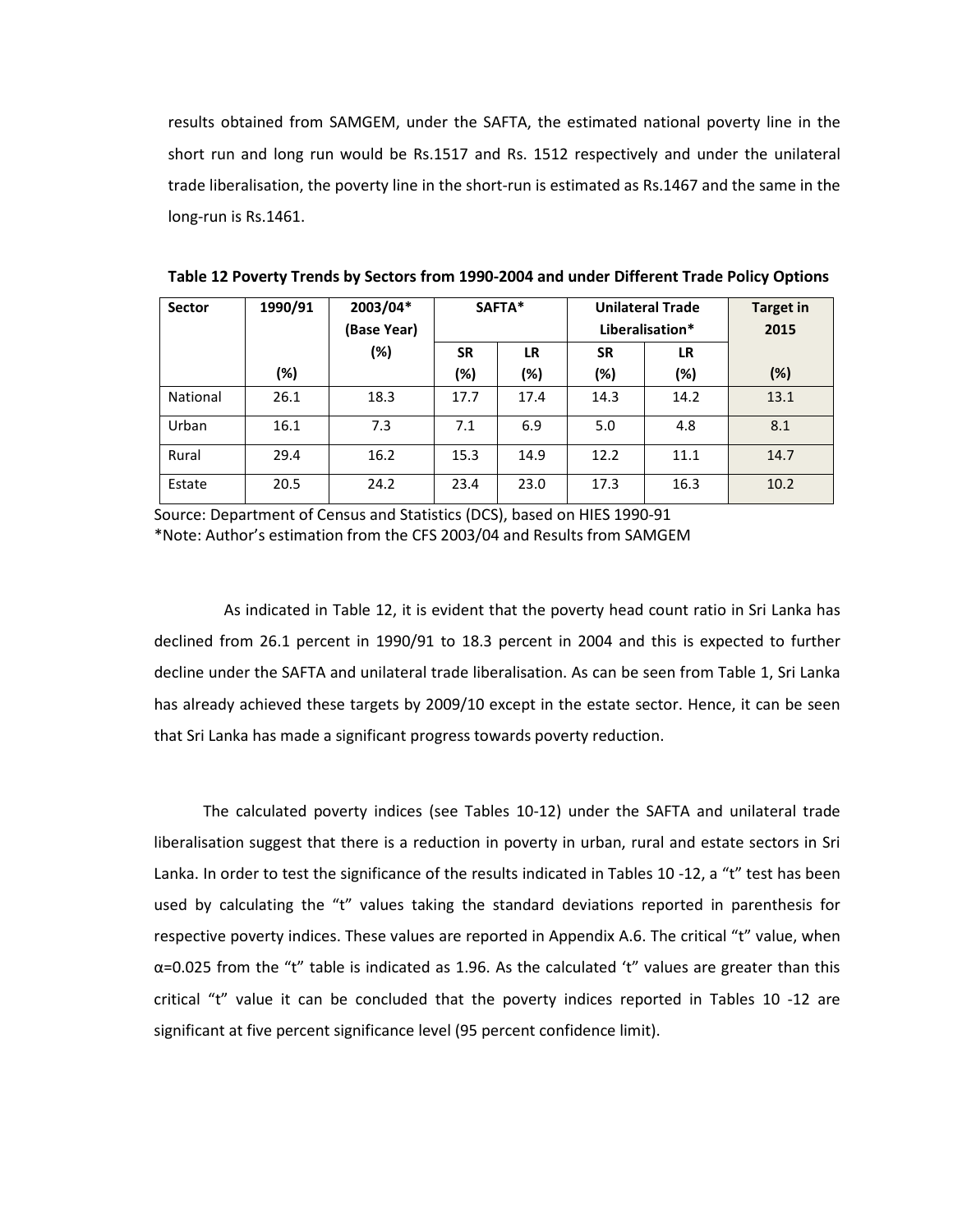### **6. Concluding Remarks**

It is widely accepted that trade liberalisation accelerates economic growth which would lead to poverty reduction in developing countries. Sri Lanka has achieved positive economic growth rates over the period of 1995-2009 except in 2001 due to the terrorist attacks on Sri Lanka's international airport and military targets in the USA on September 11 and their aftermath. It is clear that there is a significant reduction in poverty of Sri Lanka over the period of 1990/91 and 2009/10. In applying the results obtained from the SAMGEM to analyse income inequality using S-Gini co-efficients in the DAD programme, the results suggest that the inequality in urban, rural and estates sectors in Sri Lanka, is reduced in overall as well as between different household groups under the SAFTA and unilateral trade liberalisation. It is also suggested that the inequality is highest in the urban and lowest estate sector while rural sector falls between the two. Furthermore, estimated FGT indices indicated that poverty is highest in the estate sector followed by the rural sector and urban sector. It is also expected that the poverty in all three sectors decline under the two trade policies and the poverty reduction is higher under the unilateral trade liberalisation than under the SAFTA. Hence, it is obvious that Sri Lanka is progressing towards achieving the first MDG by 2015. For this reason, it can be concluded that trade liberalisation in Sri Lanka per se has a positive impact both in theory and practice.

It is the duty of the Sri Lankan government and policy makers of the country to transfer the benefits of trade liberalisation to the less developed and economically backward regions in rural and estate sectors (Central, Sabaragamuwa, Uva and Southern provinces) where most of the poor people are living in the country. Moreover, clear and focused initiatives are needed to enhance productivity in the agricultural sector accompanied by infrastructure development, which is especially important in provinces in the rural and estate sector provinces.

Another important issue to be concerned is that whether such growth benefits are equitably distributed among all sectors in the country. In this case policy makers need to make a clear focus on the question of equity vs. efficiency i.e. the tradeoff between investing scare resources in projects to uplift remote areas or investing in more profitable projects in urban growth centers. McCulloch Winters and Cirera (2001) explained that in order to yield stronger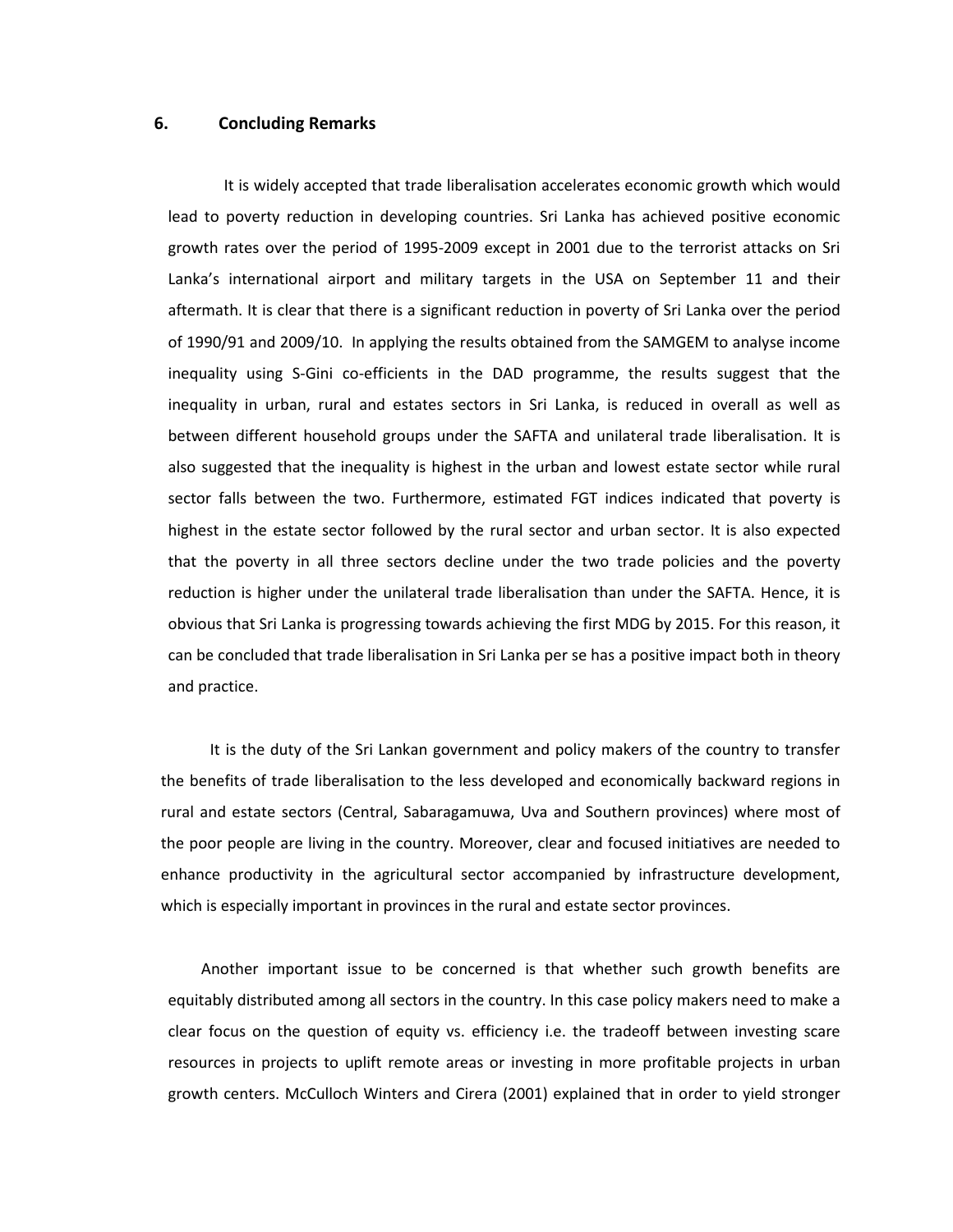results from an open trade regime, such policies must be accompanied by appropriate complementary policies, such as education, security well being, infrastructure, financial and macroeconomic policies. They also described that the precise mix of trade and other policies which are needed will depend on specific circumstances of each country. Hence, it is important that policy makers in Sri Lanka focus on the detailed pathways through which trade liberalisation can have positive impact on poor people and also distribute benefits from trade liberalisation more fairly among all parities in the country to alleviate inequality and poverty in Sri Lanka.

### **Acknowledgments**

I am grateful to Professor Mahinda Siriwardana (principal supervisor) and Dr. Stuart Mounter (co-supervisor) for their helpful advices and comments on this paper. A special word of gratitude is due to Dr. Abdelkrim Araar at the Laval University in Canada for responding to my e-mail queries on how to use the DAD software for the income distribution analysis.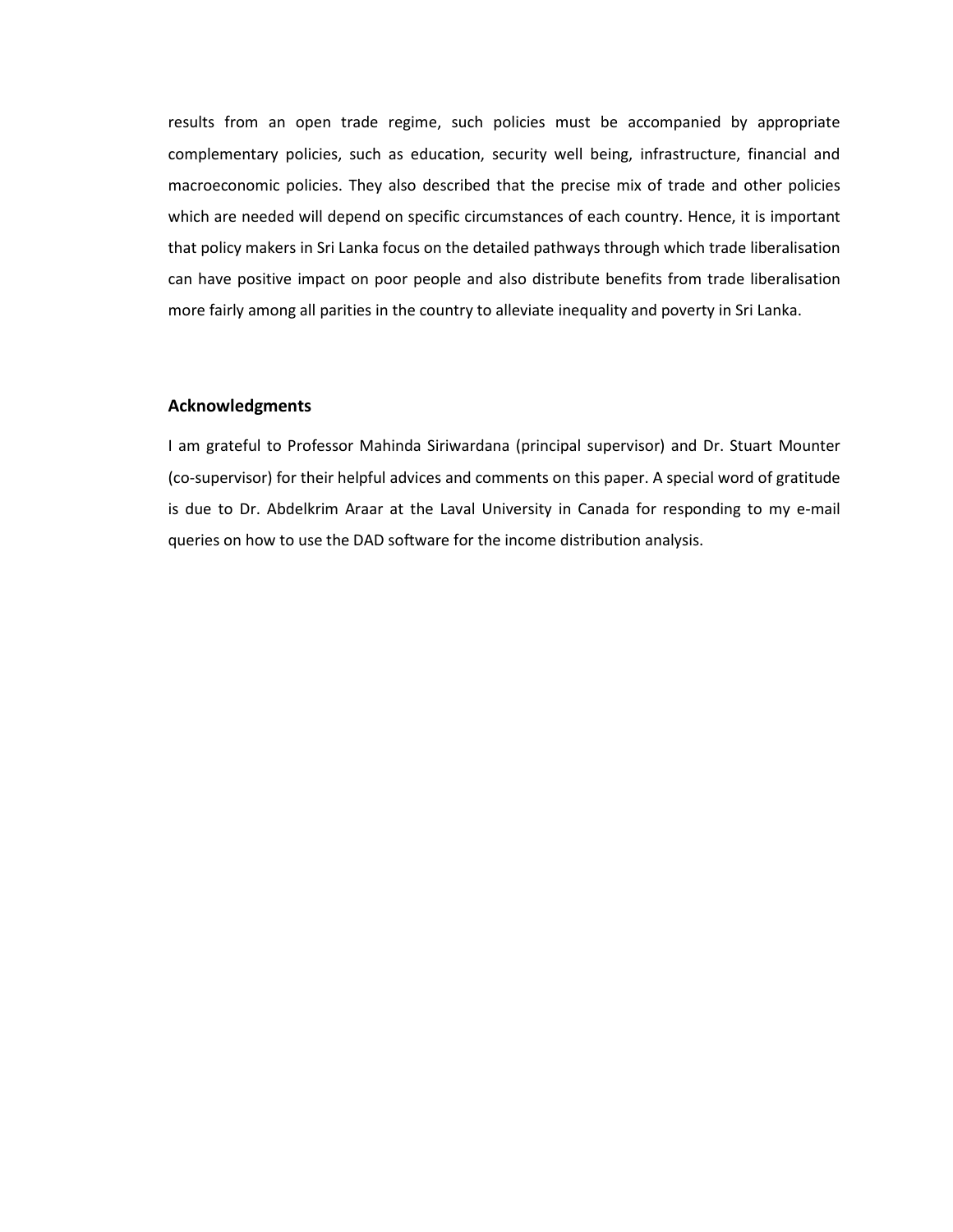|           | SR <sub>1</sub> | SR <sub>2</sub> | SR <sub>3</sub> | SR4             | SR5             | SR <sub>6</sub> | SR7             | SR <sub>8</sub> | SR9             | <b>SR10</b> |
|-----------|-----------------|-----------------|-----------------|-----------------|-----------------|-----------------|-----------------|-----------------|-----------------|-------------|
| <b>SR</b> | $-0.513$        | $-0.417$        | $-0.561$        | $-0.562$        | $-0.533$        | $-0.423$        | $-0.449$        | $-0.394$        | $-0.345$        | $-0.331$    |
| <b>LR</b> | $-0.763$        | $-0.703$        | $-0.852$        | $-0.839$        | $-0.800$        | $-0.649$        | $-0.679$        | $-0.590$        | $-0.513$        | $-0.443$    |
|           | SU <sub>1</sub> | SU <sub>2</sub> | SU <sub>3</sub> | SU <sub>4</sub> | SU <sub>5</sub> | SU <sub>6</sub> | SU <sub>7</sub> | SU <sub>8</sub> | SU <sub>9</sub> | <b>SU10</b> |
| <b>SR</b> | $-0.359$        | $-0.415$        | $-0.451$        | $-0.468$        | $-0.393$        | $-0.239$        | $-0.315$        | $-0.277$        | $-0.270$        | $-0.222$    |
| <b>LR</b> | $-0.610$        | $-0.714$        | $-0.753$        | $-0.697$        | $-0.673$        | $-0.465$        | $-0.535$        | $-0.361$        | $-0.418$        | $-0.313$    |
|           | <b>SE1</b>      | SE <sub>2</sub> | SE3             | SE4             | SE <sub>5</sub> | SE <sub>6</sub> | SE <sub>7</sub> | SE <sub>8</sub> | SE <sub>9</sub> | <b>SE10</b> |
| <b>SR</b> | $-0.457$        | $-0.658$        | $-0.492$        | $-0.607$        | $-0.613$        | $-0.276$        | $-0.424$        | $-0.262$        | $-0.258$        | $-0.234$    |
| <b>LR</b> | $-0.761$        | $-1.005$        | $-0.793$        | $-0.906$        | $-0.924$        | $-0.545$        | $-0.665$        | $-0.529$        | $-0.306$        | $-0.298$    |

## **Percentage change in CPI under the SAFTA**

## **Percentage change in CPI under the unilateral trade liberalisation**

|           | <b>SR1</b>      | SR <sub>2</sub> | SR <sub>3</sub> | SR4             | SR <sub>5</sub> | SR <sub>6</sub> | SR7             | SR <sub>8</sub> | SR9             | <b>SR10</b> |
|-----------|-----------------|-----------------|-----------------|-----------------|-----------------|-----------------|-----------------|-----------------|-----------------|-------------|
| <b>SR</b> | $-3.640$        | $-3.434$        | $-3.855$        | $-3.824$        | $-3.809$        | $-3.503$        | $-3.577$        | $-3.477$        | $-3.320$        | $-3.250$    |
| <b>LR</b> | $-3.762$        | $-3.631$        | $-4.094$        | $-4.030$        | $-3.992$        | $-3.581$        | $-3.678$        | $-3.495$        | $-3.265$        | $-3.068$    |
|           | SU <sub>1</sub> | SU <sub>2</sub> | SU <sub>3</sub> | SU <sub>4</sub> | SU <sub>5</sub> | SU <sub>6</sub> | SU <sub>7</sub> | SU <sub>8</sub> | SU <sub>9</sub> | <b>SU10</b> |
| <b>SR</b> | $-3.490$        | $-3.663$        | $-3.580$        | $-3.748$        | $-3.600$        | $-3.148$        | $-3.390$        | $-2.961$        | $-3.154$        | $-2.991$    |
| <b>LR</b> | $-3.633$        | $-3.930$        | $-3.866$        | $-3.841$        | $-3.828$        | $-3.222$        | $-3.451$        | $-2.922$        | $-3.056$        | $-2.749$    |
|           | <b>SE1</b>      | SE <sub>2</sub> | SE <sub>3</sub> | SE4             | SE <sub>5</sub> | SE <sub>6</sub> | SE <sub>7</sub> | SE <sub>8</sub> | SE <sub>9</sub> | <b>SE10</b> |
| <b>SR</b> | $-3.572$        | $-4.251$        | $-3.779$        | $-4.054$        | $-4.106$        | $-3.278$        | $-3.781$        | $-3.291$        | $-3.143$        | $-3.054$    |
| <b>LR</b> | $-3.824$        | $-4.640$        | $-4.035$        | $-4.328$        | $-4.414$        | $-3.441$        | $-3.923$        | $-3.462$        | $-3.387$        | $-3.217$    |

Source: Simulation results derived from SAMGEM

Note: SR-Short-Run LR-Long-Run

SR1-SR10 – Rural Household Groups SU1-SU10 – Urban Household Groups

SE1-SE10 – Estate Sector Household Groups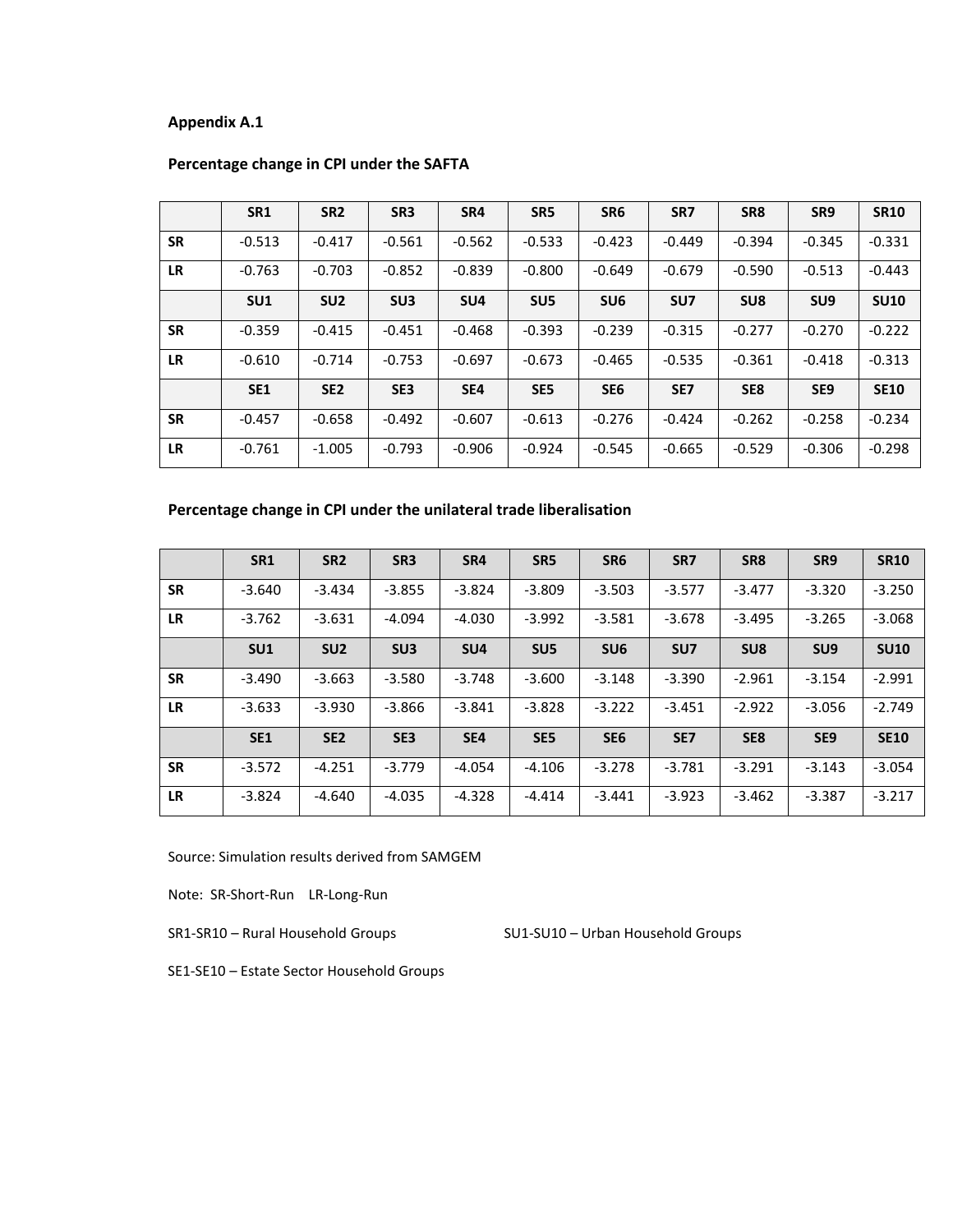

#### **Figure A.2.1 Difference between Density Functions under SAFTA: Urban Sector**

Source: Author's estimation from CFS, 2003/04





Source: Author's estimation from CFS, 2003/04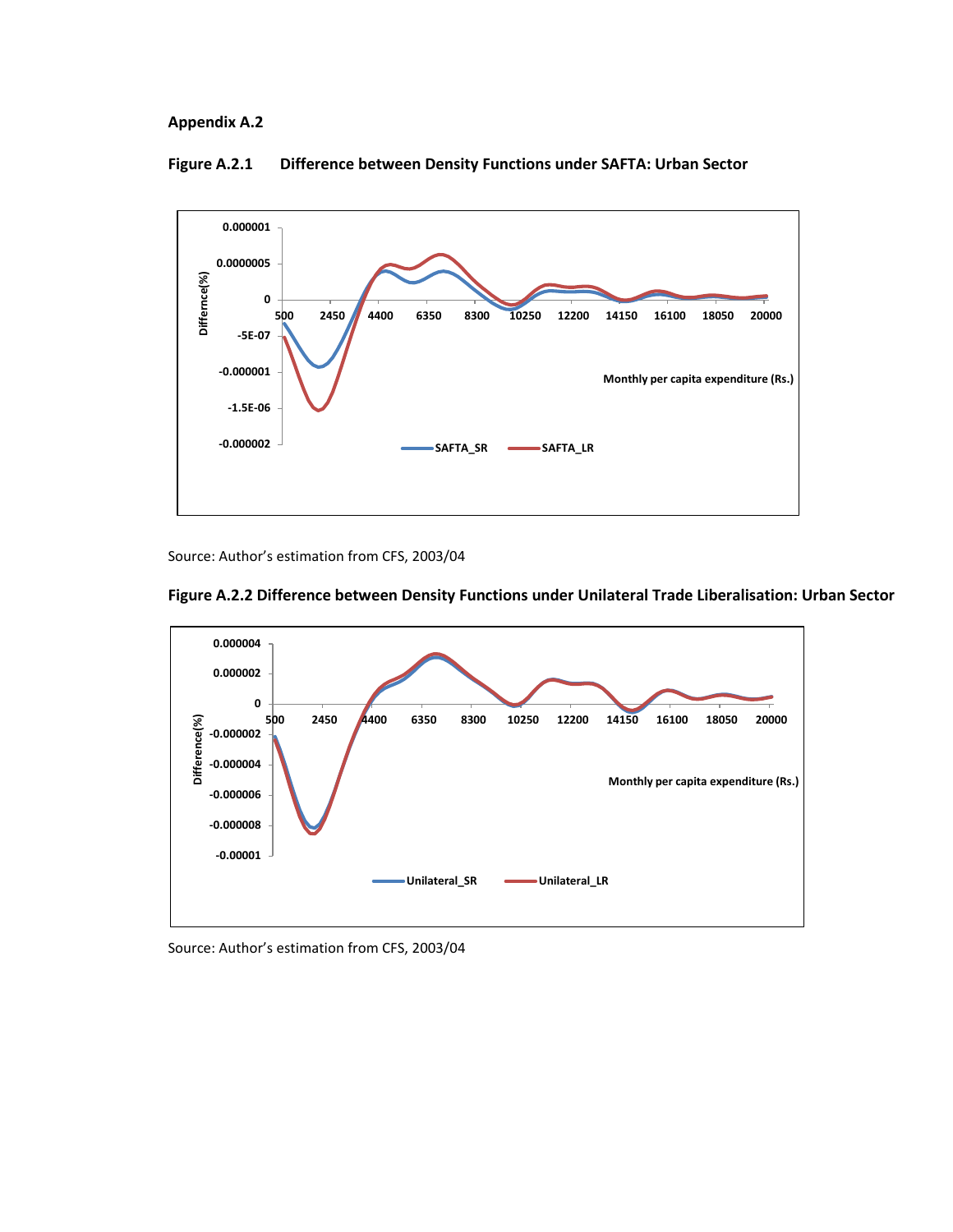

**Figure A.3.1 Difference between Density Functions under SAFTA: Rural Sector** 

Source: Author's estimation from CFS, 2003/04





Source: Author's estimation from CFS, 2003/04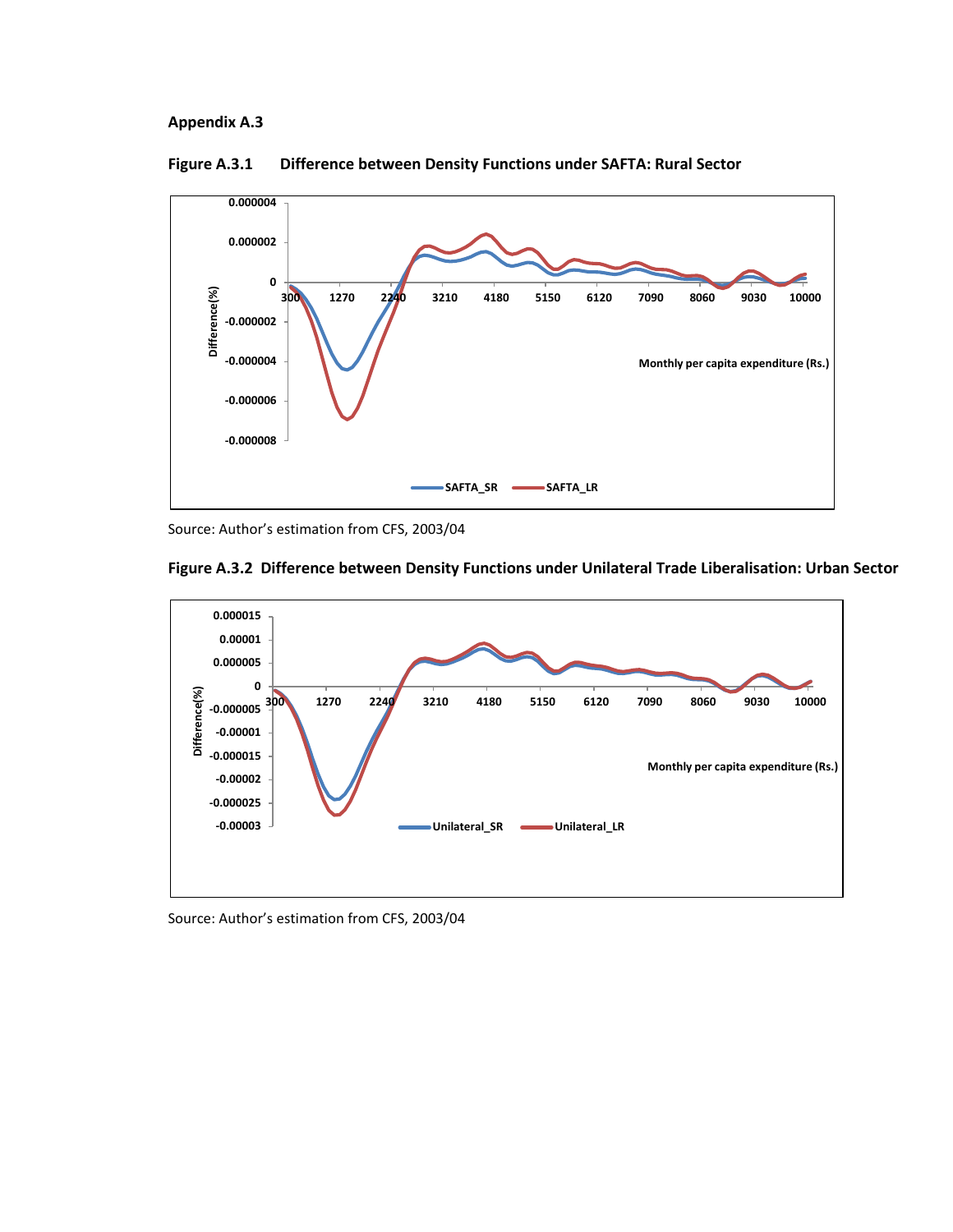

### **Figure A.4.1 Difference between Density Functions under SAFTA: Estate Sector**

Source: Author's estimation from CFS, 2003/04





Source: Author's estimation from CFS, 2003/04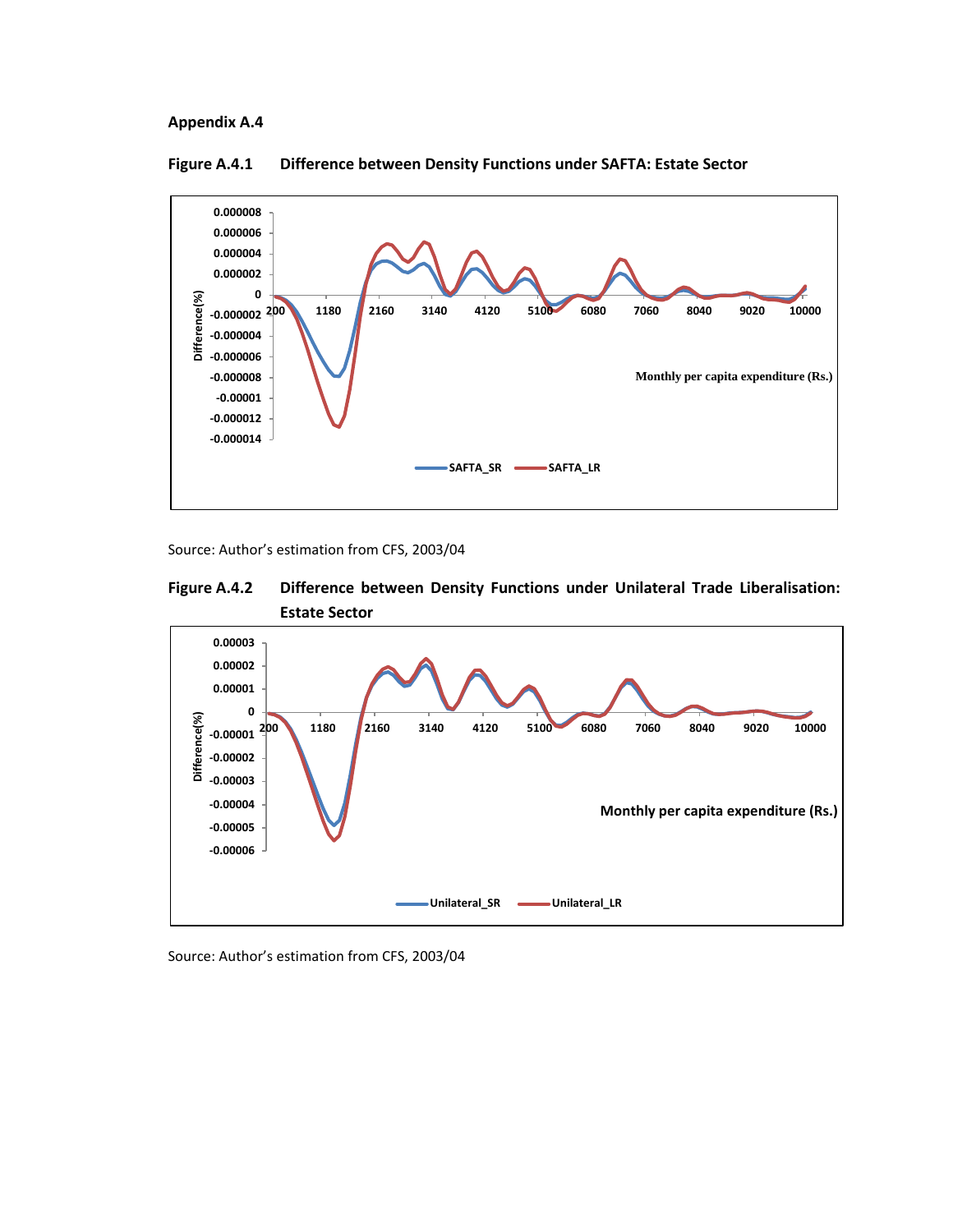## **Appendix A.5: Calculation of "t" values to Determine Statistical Significance of S-Gini Co-efficient**

### **Test of Significance: "t" values for Urban Sector**

| Household  |        | <b>Base Year</b> |       |         | <b>SAFTA</b> |       |          |         |       |        |           | Unilateral Trade Liberalisation |        |          |        |  |  |
|------------|--------|------------------|-------|---------|--------------|-------|----------|---------|-------|--------|-----------|---------------------------------|--------|----------|--------|--|--|
| Group      |        |                  |       |         | Short-Run    |       | Long-Run |         |       |        | Short-Run |                                 |        | Long-Run |        |  |  |
|            | μ      | σ                | t     | μ       | σ            | t     | μ        | σ       | t     | μ      | σ         |                                 | μ      | σ        | t      |  |  |
| Total      | 0.4658 | 0.0134           | 34.76 | 0.4655  | 0.0135       | 34.48 | 0.4651   | 0.0134  | 34.70 | 0.4646 | 0.0134    | 34.67                           | 0.4637 | 0.0135   | 34.34  |  |  |
| Between    | 0.4525 | 0.0135           | 33.51 | 0.4522  | 0.0137       | 33.00 | 0.4518   | 0.0133  | 33.97 | 0.4513 | 0.0136    | 33.18                           | 0.4504 | 0.0134   | 33.61  |  |  |
| Groups     |        |                  |       |         |              |       |          |         |       |        |           |                                 |        |          |        |  |  |
| Within     | 0.0133 | 0.0014           | 9.5   | 0.01333 | 0.00142      | 9.36  | 0.01332  | 0.00132 | 10.09 | 0.0133 | 0.0013    | 10.23                           | 0.0133 | 0.0013   | 10.23  |  |  |
| Groups     |        |                  |       |         |              |       |          |         |       |        |           |                                 |        |          |        |  |  |
| Gini by    |        |                  |       |         |              |       |          |         |       |        |           |                                 |        |          |        |  |  |
| Households |        |                  |       |         |              |       |          |         |       |        |           |                                 |        |          |        |  |  |
| Decile 1   | 0.1226 | 0.0085           | 14.42 | 0.1226  | 0.0085       | 14.34 | 0.1226   | 0.0085  | 14.42 | 0.1226 | 0.0085    | 14.34                           | 0.1226 | 0.0085   | 14.34  |  |  |
| Decile 2   | 0.0435 | 0.0015           | 29.0  | 0.0435  | 0.0015       | 28.13 | 0.0435   | 0.0015  | 28.13 | 0.0435 | 0.0015    | 28.13                           | 0.0435 | 0.0015   | 28.13  |  |  |
| Decile 3   | 0.0321 | 0.0012           | 26.75 | 0.0321  | 0.0012       | 25.55 | 0.0321   | 0.0012  | 25.55 | 0.0321 | 0.0012    | 25.55                           | 0.0321 | 0.0012   | 25.55  |  |  |
| Decile 4   | 0.0339 | 0.0013           | 26.07 | 0.0339  | 0.0013       | 25.99 | 0.0339   | 0.0013  | 25.99 | 0.0339 | 0.0013    | 25.99                           | 0.0339 | 0.0013   | 25.99  |  |  |
| Decile 5   | 0.0321 | 0.0012           | 26.75 | 0.0321  | 0.0011       | 26.81 | 0.0321   | 0.0011  | 26.81 | 0.0321 | 0.0011    | 26.81                           | 0.0321 | 0.0011   | 26.811 |  |  |
| Decile 6   | 0.0332 | 0.0012           | 27.66 | 0.0332  | 0.0011       | 28.00 | 0.0332   | 0.0011  | 28.00 | 0.0332 | 0.0011    | 28.00                           | 0.0332 | 0.0011   | 28.00  |  |  |
| Decile 7   | 0.0383 | 0.0014           | 27.36 | 0.0382  | 0.0014       | 26.26 | 0.0382   | 0.0014  | 26.26 | 0.0382 | 0.0014    | 26.26                           | 0.0382 | 0.0014   | 26.26  |  |  |
| Decile 8   | 0.0490 | 0.0018           | 27.22 | 0.0490  | 0.0018       | 27.18 | 0.0490   | 0.0018  | 27.18 | 0.0490 | 0.0018    | 27.18                           | 0.0490 | 0.0018   | 27.18  |  |  |
| Decile 9   | 0.0678 | 0.0029           | 23.37 | 0.0678  | 0.0029       | 22.68 | 0.0678   | 0.0029  | 22.68 | 0.0678 | 0.0029    | 22.68                           | 0.0678 | 0.0029   | 22.68  |  |  |
| Decile 10  | 0.2737 | 0.0321           | 8.52  | 0.2737  | 0.0321       | 8.52  | 0.2737   | 0.0321  | 8.52  | 0.2737 | 0.0321    | 8.52                            | 0.2737 | 0.0321   | 8.52   |  |  |

Source: Author's calculations from results estimated from DAD

Note: µ=Mean Value σ= Standard Deviation

σ  $t = \frac{\mu}{\sqrt{2}}$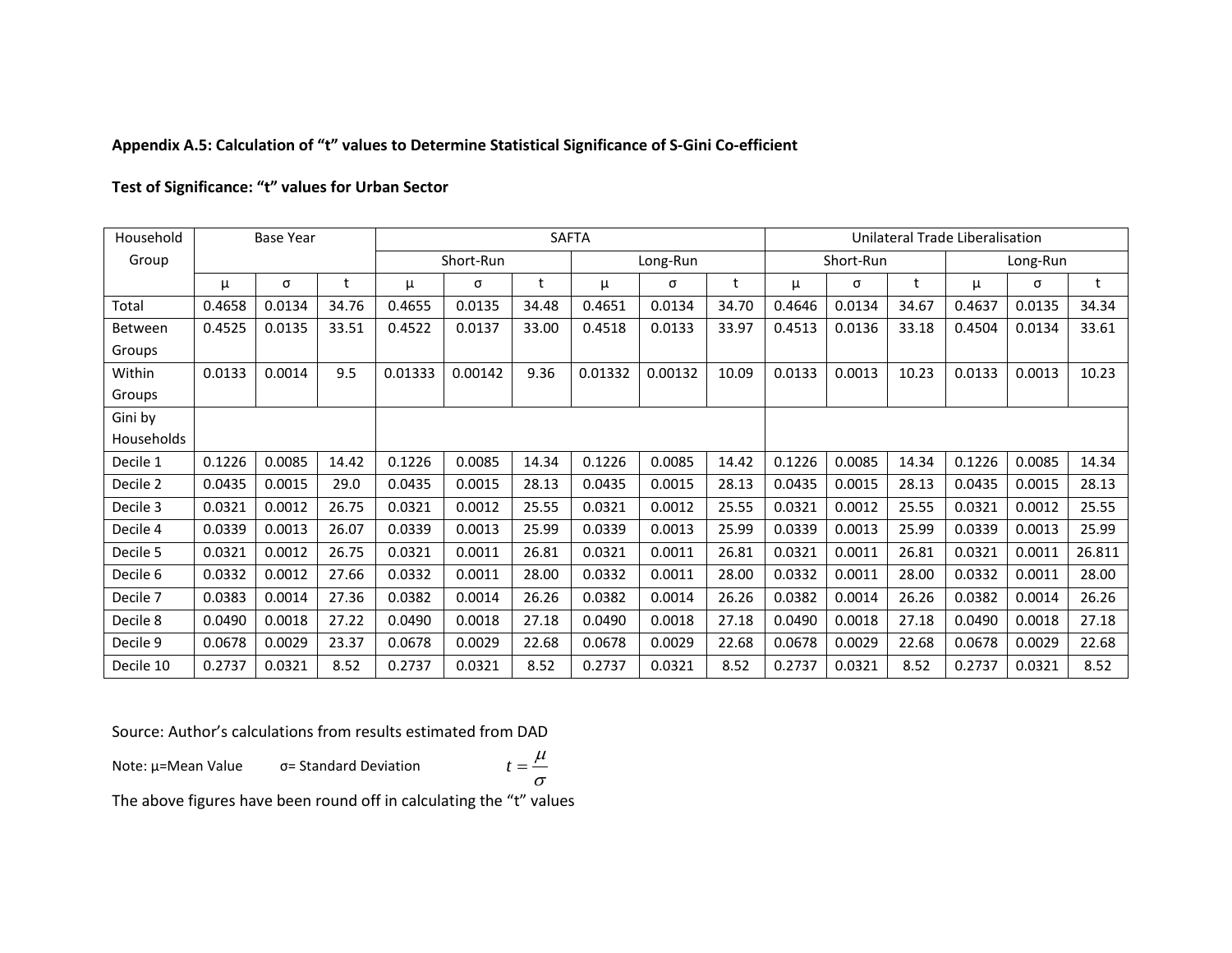## **Test of Significance: "t" values for Rural Sector**

| Household           |         | <b>Base Year</b> |       |         |           |       | <b>SAFTA</b> |        | Unilateral Trade Liberalisation |         |           |       |         |          |       |
|---------------------|---------|------------------|-------|---------|-----------|-------|--------------|--------|---------------------------------|---------|-----------|-------|---------|----------|-------|
| Group               |         |                  |       |         | Short-Run |       | Long-Run     |        |                                 |         | Short-Run |       |         | Long-Run |       |
|                     | μ       | σ                | t     | μ       | σ         | t     | μ            | σ      |                                 | μ       | σ         | t     | μ       | σ        | t     |
| Total               | 0.4040  | 0.007            | 57.17 | 0.4033  | 0.007     | 57.61 | 0.4032       | 0.007  | 57.6                            | 0.4026  | 0.007     | 57.51 | 0.4025  | 0.007    | 57.5  |
| Between             | 0.3911  | 0.006            | 65.18 | 0.3904  | 0.006     | 65.06 | 0.3903       | 0.006  | 65.05                           | 0.38977 | 0.006     | 64.96 | 0.38970 | 0.006    | 64.95 |
| Groups              |         |                  |       |         |           |       |              |        |                                 |         |           |       |         |          |       |
| Within              | 0.01289 | 0.0001           | 128.9 | 0.01288 | 0.0005    | 25.76 | 0.01287      | 0.0004 | 32.17                           | 0.01286 | 0.0006    | 21.43 | 0.01286 | 0.0005   | 25.72 |
| Groups              |         |                  |       |         |           |       |              |        |                                 |         |           |       |         |          |       |
| Gini by             |         |                  |       |         |           |       |              |        |                                 |         |           |       |         |          |       |
| Households          |         |                  |       |         |           |       |              |        |                                 |         |           |       |         |          |       |
| Decile 1            | 0.2584  | 0.0672           | 3.84  | 0.2584  | 0.0672    | 3.84  | 0.2584       | 0.0672 | 3.84                            | 0.2584  | 0.0672    | 3.84  | 0.2584  | 0.0672   | 3.84  |
| Decile 2            | 0.0363  | 0.0005           | 64.77 | 0.0363  | 0.0005    | 64.77 | 0.0363       | 0.0005 | 64.77                           | 0.0363  | 0.0005    | 64.77 | 0.0363  | 0.0005   | 64.77 |
| Decile 3            | 0.0275  | 0.0004           | 66.41 | 0.0275  | 0.0004    | 66.41 | 0.0275       | 0.0004 | 66.41                           | 0.0275  | 0.0004    | 66.41 | 0.0275  | 0.0004   | 66.41 |
| Decile 4            | 0.0246  | 0.0003           | 69.21 | 0.0246  | 0.0003    | 69.21 | 0.0246       | 0.0003 | 69.21                           | 0.0246  | 0.0003    | 69.21 | 0.0246  | 0.0003   | 69.21 |
| Decile 5            | 0.0244  | 0.0003           | 69.94 | 0.0244  | 0.0003    | 69.93 | 0.0244       | 0.0003 | 69.93                           | 0.0244  | 0.0003    | 69.93 | 0.0244  | 0.0003   | 69.93 |
| Decile 6            | 0.0263  | 0.0003           | 69.62 | 0.0263  | 0.0003    | 69.63 | 0.0263       | 0.0003 | 69.63                           | 0.0263  | 0.0003    | 69.63 | 0.0263  | 0.0003   | 69.63 |
| Decile <sub>7</sub> | 0.0283  | 0.0004           | 70.85 | 0.0283  | 0.0004    | 70.85 | 0.0283       | 0.0004 | 70.85                           | 0.0283  | 0.0004    | 70.85 | 0.0283  | 0.0004   | 70.85 |
| Decile 8            | 0.0365  | 0.0005           | 69.06 | 0.0365  | 0.0005    | 69.06 | 0.0365       | 0.0005 | 69.06                           | 0.0365  | 0.0005    | 69.06 | 0.0365  | 0.0005   | 69.06 |
| Decile 9            | 0.0559  | 0.0008           | 64.98 | 0.0559  | 0.0008    | 64.98 | 0.0559       | 0.0008 | 64.98                           | 0.0559  | 0.0008    | 64.98 | 0.0559  | 0.0008   | 64.98 |
| Decile 10           | 0.3025  | 0.0178           | 16.94 | 0.3025  | 0.0178    | 16.94 | 0.3025       | 0.0178 | 16.94                           | 0.3025  | 0.0178    | 16.94 | 0.3025  | 0.0178   | 16.94 |

Source: Author's calculations from results estimated from DAD

Note: µ=Mean Value σ= Standard Deviation

$$
t=\frac{\mu}{\sigma}
$$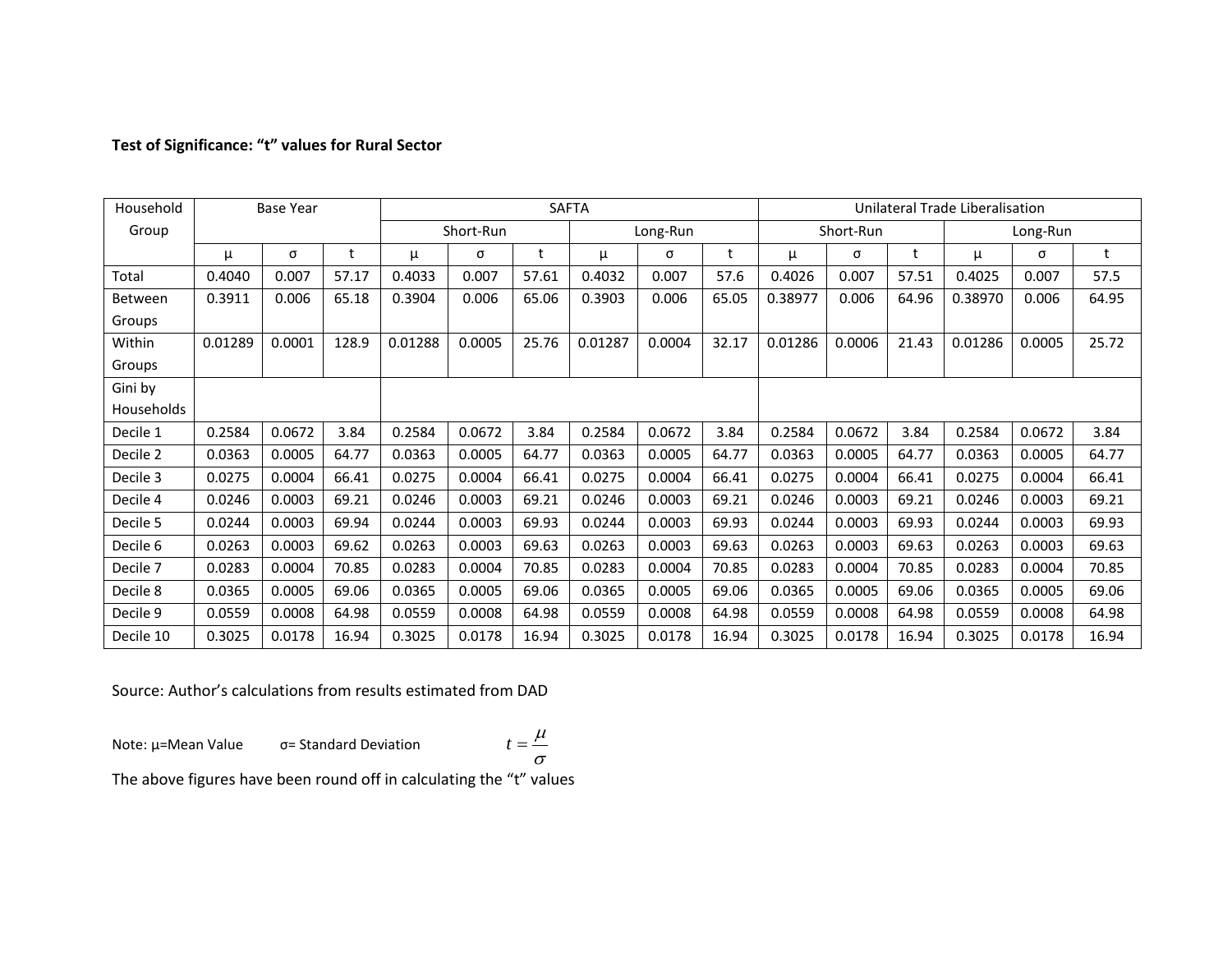## **Test of Significance: "t" values for Estate Sector**

| Household  |         | <b>Base Year</b> |       |         |           |       | <b>SAFTA</b> |         |       | Unilateral Trade Liberalisation |           |       |         |          |       |
|------------|---------|------------------|-------|---------|-----------|-------|--------------|---------|-------|---------------------------------|-----------|-------|---------|----------|-------|
| Group      |         |                  |       |         | Short-Run |       | Long-Run     |         |       |                                 | Short-Run |       |         | Long-Run |       |
|            | μ       | σ                | t     | μ       | σ         | t     | μ            | σ       | t     | μ                               | σ         |       | μ       | σ        | t     |
| Total      | 0.2990  | 0.0134           | 22.31 | 0.29866 | 0.0134    | 22.28 | 0.29860      | 0.0134  | 22.28 | 0.29801                         | 0.0134    | 22.23 | 0.29787 | 0.0134   | 22.22 |
| Between    | 0.2915  | 0.0135           | 21.59 | 0.29119 | 0.0136    | 21.41 | 0.29111      | 0.0135  | 21.56 | 0.29053                         | 0.0136    | 21.36 | 0.29040 | 0.0135   | 21.51 |
| Groups     |         |                  |       |         |           |       |              |         |       |                                 |           |       |         |          |       |
| Within     | 0.0074  | 0.0001           | 74.0  | 0.0074  | 0.00013   | 56.92 | 0.0074       | 0.00013 | 56.92 | 0.0074                          | 0.0001    | 74.0  | 0.0074  | 0.0001   | 74.0  |
| Groups     |         |                  |       |         |           |       |              |         |       |                                 |           |       |         |          |       |
| Gini by    |         |                  |       |         |           |       |              |         |       |                                 |           |       |         |          |       |
| Households |         |                  |       |         |           |       |              |         |       |                                 |           |       |         |          |       |
| Decile 1   | 0.1053  | 0.02093          | 5.034 | 0.1053  | 0.02093   | 5.034 | 0.1053       | 0.02093 | 5.034 | 0.1053                          | 0.02093   | 5.034 | 0.1053  | 0.02093  | 5.034 |
| Decile 2   | 0.02791 | 0.0014           | 19.17 | 0.02791 | 0.0014    | 19.17 | 0.02791      | 0.0014  | 19.17 | 0.02791                         | 0.0014    | 19.17 | 0.02791 | 0.0014   | 19.17 |
| Decile 3   | 0.01882 | 0.0011           | 15.74 | 0.01882 | 0.0011    | 15.74 | 0.01882      | 0.0011  | 15.74 | 0.01882                         | 0.0011    | 15.74 | 0.01882 | 0.0011   | 15.74 |
| Decile 4   | 0.0166  | 0.0009           | 17.05 | 0.0166  | 0.0009    | 17.05 | 0.0166       | 0.0009  | 17.05 | 0.0166                          | 0.0009    | 17.05 | 0.0166  | 0.0009   | 17.05 |
| Decile 5   | 0.0220  | 0.0011           | 19.19 | 0.0220  | 0.0011    | 19.19 | 0.0220       | 0.0011  | 19.19 | 0.0220                          | 0.0011    | 19.19 | 0.0220  | 0.0011   | 19.19 |
| Decile 6   | 0.0188  | 0.0011           | 16.92 | 0.0188  | 0.0011    | 16.92 | 0.0188       | 0.0011  | 16.92 | 0.0188                          | 0.0011    | 16.92 | 0.0188  | 0.0011   | 16.92 |
| Decile 7   | 0.0272  | 0.0015           | 17.53 | 0.0272  | 0.0015    | 17.53 | 0.0272       | 0.0015  | 17.53 | 0.0272                          | 0.0015    | 17.53 | 0.0272  | 0.0015   | 17.53 |
| Decile 8   | 0.02631 | 0.0017           | 15.11 | 0.02631 | 0.0017    | 15.11 | 0.02631      | 0.0017  | 15.11 | 0.02631                         | 0.0017    | 15.11 | 0.02631 | 0.0017   | 15.11 |
| Decile 9   | 0.0399  | 0.0027           | 14.34 | 0.0399  | 0.0027    | 14.34 | 0.0399       | 0.0027  | 14.34 | 0.0399                          | 0.0027    | 14.34 | 0.0399  | 0.0027   | 14.34 |
| Decile 10  | 0.1923  | 0.0305           | 6.28  | 0.1923  | 0.0305    | 6.28  | 0.1923       | 0.0305  | 6.28  | 0.1923                          | 0.0305    | 6.28  | 0.1923  | 0.0305   | 6.28  |

Source: Author's calculations from results estimated from DAD

Note: µ=Mean Value σ= Standard Deviation

$$
t=\frac{\mu}{\sigma}
$$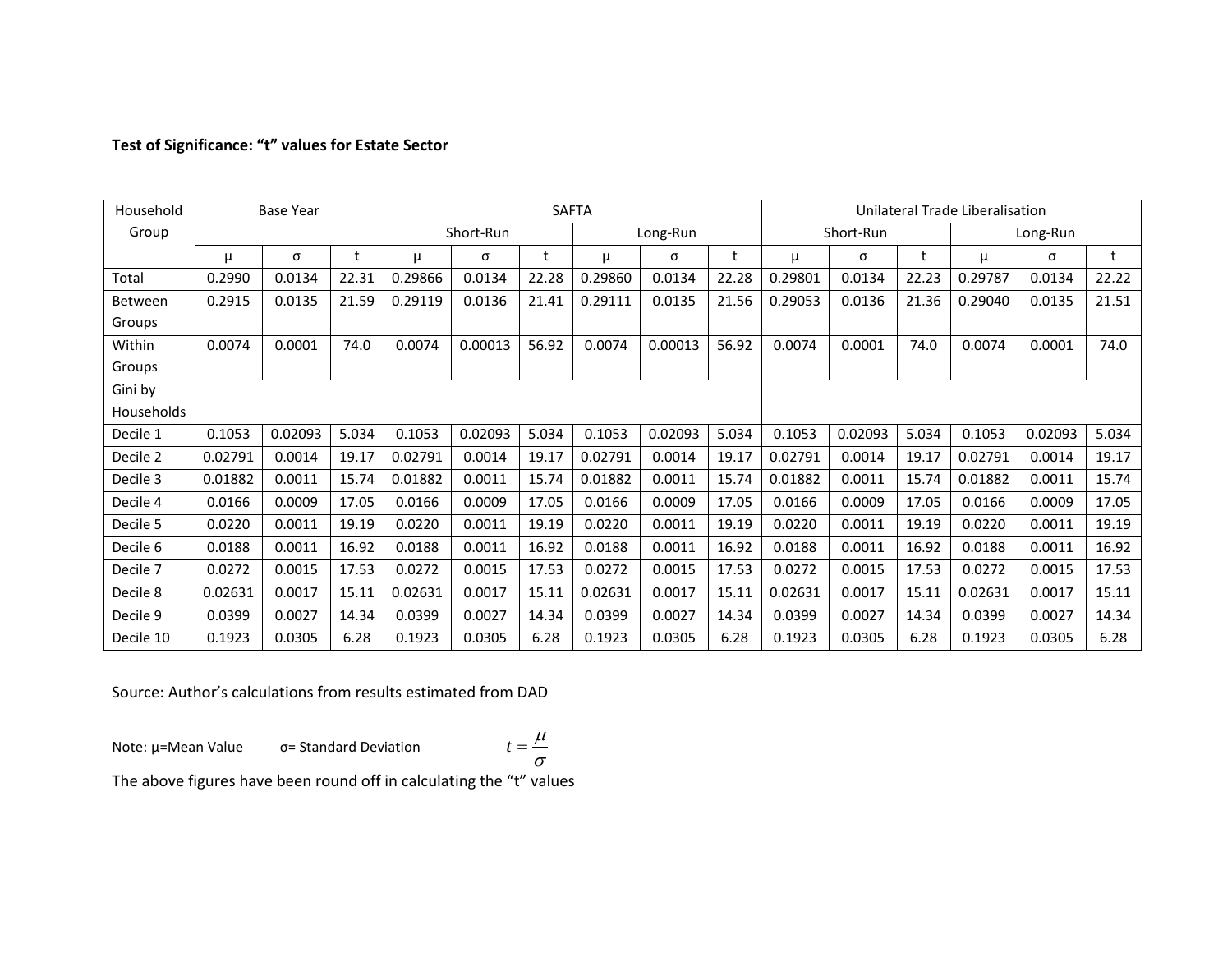# **Appendix A.6: Calculation of "t" values to Determine Statistical Significance of FGT indices**

|  | Test of Significance: "t" values for Urban Sector |  |  |  |  |  |
|--|---------------------------------------------------|--|--|--|--|--|
|--|---------------------------------------------------|--|--|--|--|--|

| Household             |       | <b>Base Year</b> |          |       |           | <b>SAFTA</b> |          |       | Unilateral Trade Liberalisation |      |           |          |          |       |          |
|-----------------------|-------|------------------|----------|-------|-----------|--------------|----------|-------|---------------------------------|------|-----------|----------|----------|-------|----------|
| Group                 |       |                  |          |       | Short-Run |              | Long-Run |       |                                 |      | Short-Run |          | Long-Run |       |          |
|                       | $\mu$ | σ                |          | μ     | σ         |              | $\mu$    | σ     |                                 | μ    | σ         |          | μ        | σ     |          |
| Total<br>$\alpha = 0$ | 7.32  | 0.006            | 1220     | 7.12  | 0.006     | 1186         | 6.9      | 0.006 | 1150                            | 5.01 | 0.005     | 1002     | 4.87     | 0.005 | 974      |
| $\alpha = 1$          | 1.5   | 0.001            | 1500     | 1.46  | 0.002     | 730          | 1.43     | 0.001 | 1430                            | 1.16 | 0.001     | 1160     | 1.15     | 0.001 | 1150     |
| $\alpha = 2$          | 0.53  | 0.000            | infinity | 0.51  | 0.000     | infinity     | 0.5      | 0.000 | infinity                        | 0.41 | 0.000     | infinity | 0.4      | 0.000 | infinity |
| Gini by               |       |                  |          |       |           |              |          |       |                                 |      |           |          |          |       |          |
| Households            |       |                  |          |       |           |              |          |       |                                 |      |           |          |          |       |          |
| Decile 1 $\alpha$ =0  | 72.92 | 0.036            | 2025     | 70.94 | 0.037     | 1917         | 69.59    | 0.038 | 1831                            | 50   | 0.041     | 1219     | 48.64    | 0.041 | 1186     |
| $\alpha = 1$          | 15.01 | 0.014            | 1072     | 14.62 | 0.014     | 1044         | 14.31    | 0.014 | 1022                            | 11.6 | 0.013     | 892      | 11.49    | 0.013 | 883      |
| $\alpha = 2$          | 5.3   | 0.007            | 752      | 5.16  | 0.007     | 737          | 5.08     | 0.007 | 725                             | 4.1  | 0.006     | 683      | 4.06     | 0.006 | 676      |

Source: Author's calculations from results estimated from DAD

Note: µ=Mean Value σ= Standard Deviation

$$
t=\frac{\mu}{\sigma}
$$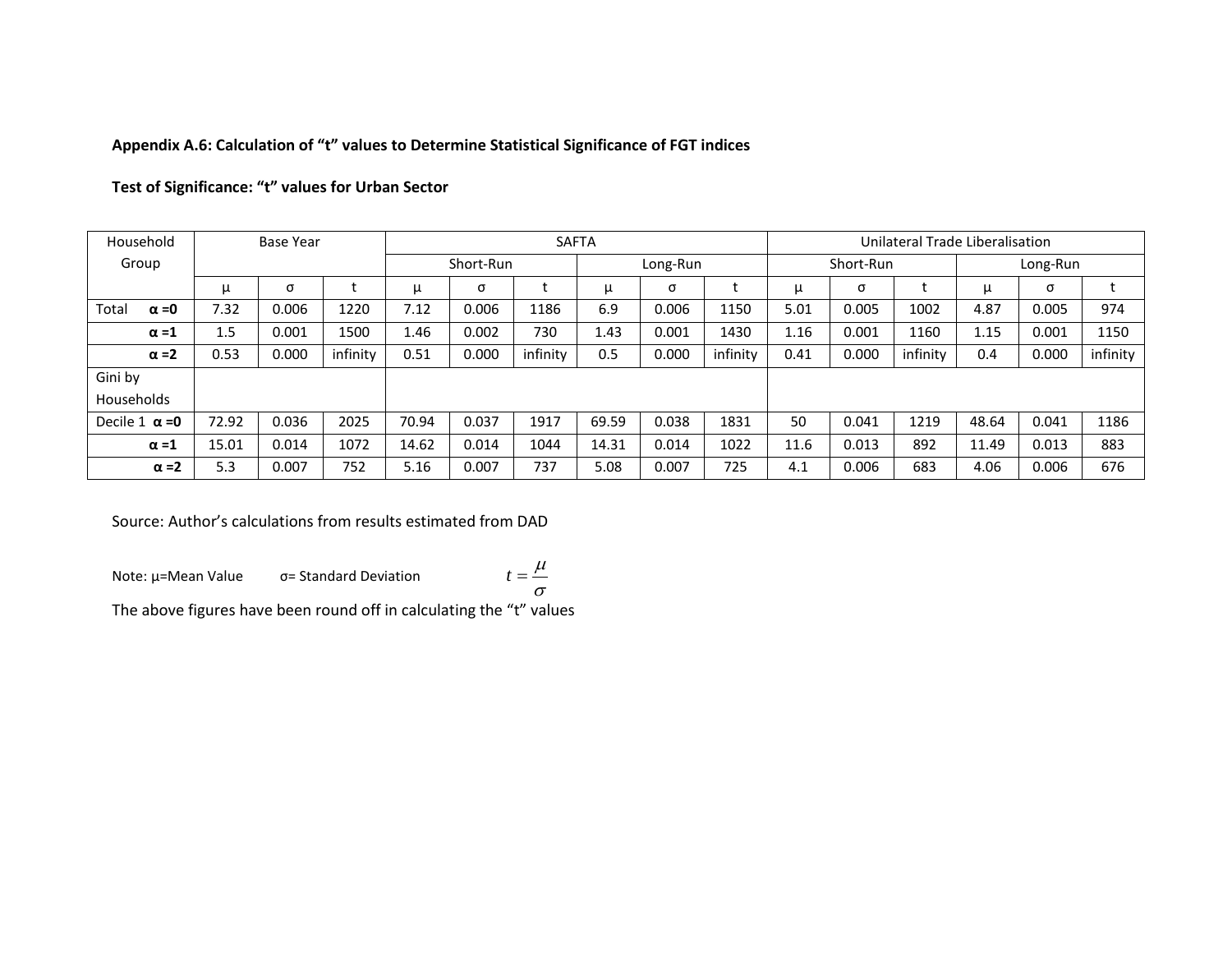| Household            |              |       | <b>Base Year</b> |          |       |           |          | <b>SAFTA</b> |          | Unilateral Trade Liberalisation |       |           |          |          |       |          |
|----------------------|--------------|-------|------------------|----------|-------|-----------|----------|--------------|----------|---------------------------------|-------|-----------|----------|----------|-------|----------|
| Group                |              |       |                  |          |       | Short-Run |          |              | Long-Run |                                 |       | Short-Run |          | Long-Run |       |          |
|                      |              | μ     | σ                |          | μ     | σ         |          | μ            | σ        |                                 | μ     | σ         |          | μ        | σ     |          |
| Total                | $\alpha = 0$ | 16.02 | 0.003            | 5340     | 15.31 | 0.004     | 3827     | 14.95        | 0.003    | 4983                            | 12.21 | 0.003     | 4070     | 11.08    | 0.003 | 3693     |
|                      | $\alpha = 1$ | 38.86 | 0.033            | 1177     | 4.10  | 0.003     | 1366     | 4.01         | 0.003    | 1336                            | 3.41  | 0.003     | 1136     | 3.3      | 0.003 | 1100     |
|                      | $\alpha = 2$ | 1.07  | 0.004            | 267      | 1.01  | 0.001     | 1010     | 0.97         | 0.001    | 970                             | 0.74  | 0.003     | 246      | 0.71     | 0.003 | 236      |
| Gini by              |              |       |                  |          |       |           |          |              |          |                                 |       |           |          |          |       |          |
| Households           |              |       |                  |          |       |           |          |              |          |                                 |       |           |          |          |       |          |
| Decile 1 $\alpha$ =0 |              | 100   | 0.000            | infinity | 100   | 0.000     | infinity | 100          | 0.000    | infinity                        | 100   | 0.000     | infinity | 100      | 0.000 | infinity |
|                      | $\alpha = 1$ | 38.86 | 0.033            | 1177     | 37.96 | 0.033     | 1150     | 37.43        | 0.033    | 1134                            | 33.48 | 0.036     | 930      | 32.65    | 0.036 | 906      |
|                      | $\alpha = 2$ | 10.55 | 0.003            | 3516     | 9.99  | 0.003     | 3330     | 9.67         | 0.003    | 3223                            | 7.54  | 0.002     | 3770     | 7.51     | 0.002 | 3755     |
| Decile 2 $\alpha$ =0 |              | 60.14 | 0.015            | 4009     | 53.11 | 0.016     | 3319     | 49.48        | 0.017    | 2910                            | 22.15 | 0.013     | 1703     | 18.01    | 0.012 | 1500     |
|                      | $\alpha = 1$ | 3.88  | 0.001            | 3880     | 3.11  | 0.001     | 3110     | 2.68         | 0.001    | 2680                            | 0.64  | 0.000     | infinity | 0.4      | 0.000 | infinity |
|                      | $\alpha = 2$ | 0.34  | 0.001            | 340      | 0.24  | 0.001     | 240      | 0.2          | 0.001    | 200                             | 0.025 | 0.000     | infinity | 0.012    | 0.000 | infinity |

# **Test of Significance: "t" values for Rural Sector**

Source: Author's calculations from results estimated from DAD

Note: µ=Mean Value σ= Standard Deviation σ  $t = \frac{\mu}{\sqrt{2\pi}}$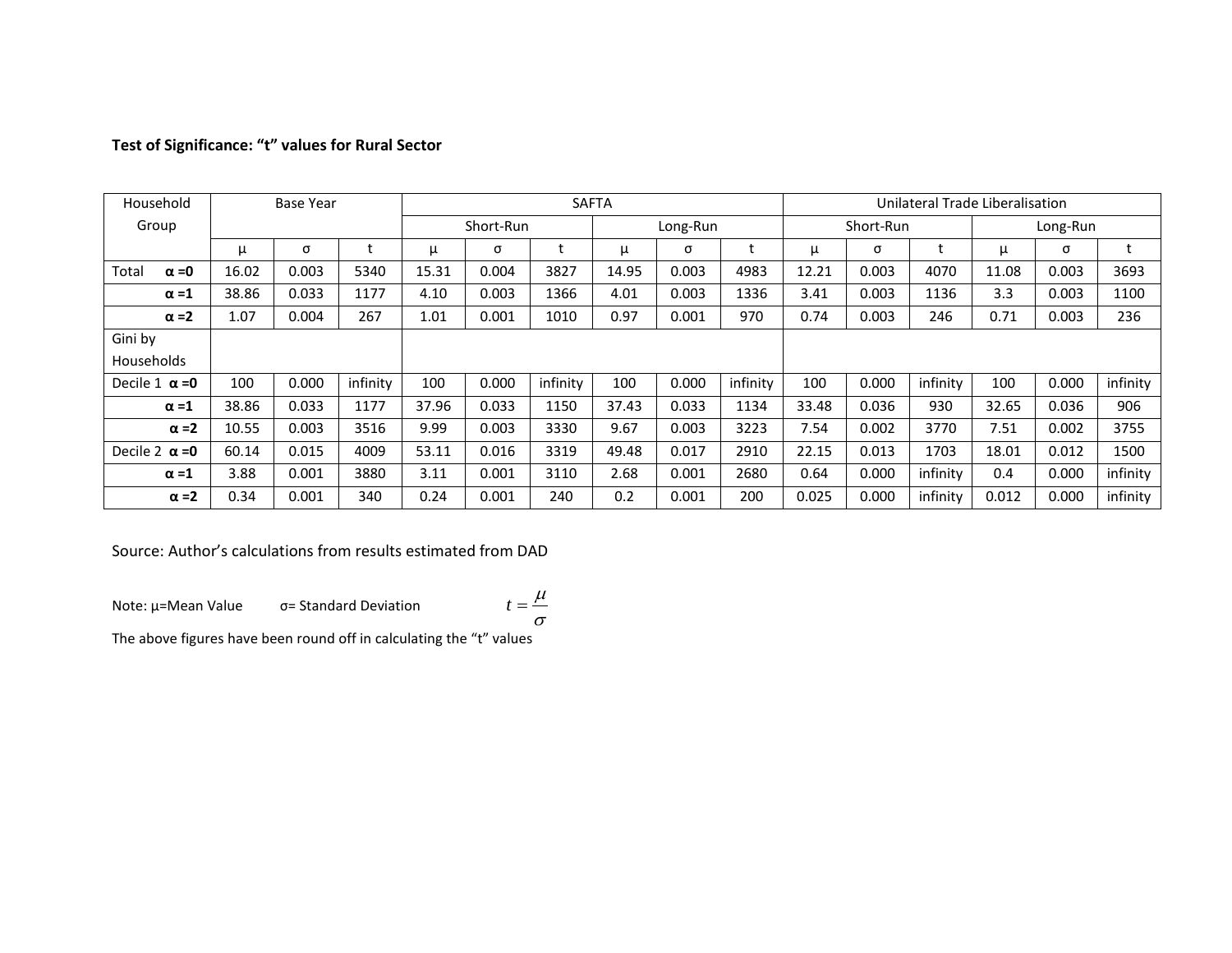| Household             |       | <b>Base Year</b> |          |       |           |          | <b>SAFTA</b> |          |          | Unilateral Trade Liberalisation |                          |                          |                          |                          |                          |
|-----------------------|-------|------------------|----------|-------|-----------|----------|--------------|----------|----------|---------------------------------|--------------------------|--------------------------|--------------------------|--------------------------|--------------------------|
| Group                 |       |                  |          |       | Short-Run |          |              | Long-Run |          |                                 | Short-Run                |                          |                          | Long-Run                 |                          |
|                       | μ     | σ                |          | μ     | σ         |          | μ            | σ        |          | μ                               | σ                        | t                        | μ                        | σ                        | t                        |
| $\alpha = 0$<br>Total | 24.2  | 0.017            | 1423     | 23.36 | 0.017     | 1374     | 23.02        | 0.017    | 1354     | 17.31                           | 0.015                    | 1154                     | 16.3                     | 0.015                    | 1086                     |
| $\alpha = 1$          | 4.93  | 0.004            | 1232     | 4.66  | 0.004     | 1165     | 4.48         | 0.004    | 1120     | 3.44                            | 0.004                    | 860                      | 3.27                     | 0.004                    | 817                      |
| $\alpha = 2$          | 1.65  | 0.002            | 825      | 1.56  | 0.002     | 780      | 1.5          | 0.002    | 750      | 1.17                            | 0.002                    | 585                      | 1.11                     | 0.002                    | 555                      |
| Gini by               |       |                  |          |       |           |          |              |          |          |                                 |                          |                          |                          |                          |                          |
| Households            |       |                  |          |       |           |          |              |          |          |                                 |                          |                          |                          |                          |                          |
| Decile 1 $\alpha$ =0  | 100   | 0.000            | infinity | 100   | 0.000     | infinity | 100          | 0.000    | infinity | 100                             | 0.000                    | infinity                 | 100                      | 0.000                    | infinity                 |
| $\alpha = 1$          | 35.73 | 0.018            | 1985     | 34.76 | 0.018     | 1931     | 34.14        | 0.018    | 1896     | 29.81                           | 0.019                    | 1568                     | 28.91                    | 0.02                     | 1445                     |
| $\alpha = 2$          | 14.74 | 0.019            | 775      | 14.12 | 0.019     | 743      | 13.73        | 0.019    | 722      | 11.24                           | 0.019                    | 591                      | 10.78                    | 0.019                    | 567                      |
| Decile 2 $\alpha$ =0  | 100   | 0.000            | infinity | 100   | 0.000     | infinity | 100          | 0.000    | infinity | 72.88                           | 0.057                    | 1278                     | 62.71                    | 0.063                    | 995                      |
| $\alpha = 1$          | 12.09 | 0.005            | 2418     | 10.85 | 0.005     | 2170     | 9.98         | 0.005    | 1996     | 4.44                            | 0.005                    | 888                      | 3.59                     | 0.004                    | 897                      |
| $\alpha = 2$          | 1.64  | 0.001            | 1640     | 1.36  | 0.001     | 1360     | 1.18         | 0.001    | 1180     | 0.37                            | 0.005                    | 74                       | 0.27                     | 0.001                    | 270                      |
| Decile $3 \alpha = 0$ | 42.37 | 0.064            | 662      | 33.89 | 0.061     | 555      | 30.05        | 0.059    | 509      | $\overline{\phantom{a}}$        | $\overline{\phantom{a}}$ | ٠                        | $\overline{\phantom{a}}$ | $\overline{\phantom{a}}$ | $\overline{\phantom{a}}$ |
| $\alpha = 1$          | 1.36  | 0.002            | 680      | 0.82  | 0.002     | 410      | 0.52         | 0.001    | 520      | $\overline{\phantom{a}}$        | $\overline{\phantom{a}}$ | $\overline{\phantom{a}}$ | $\overline{\phantom{0}}$ | $\overline{\phantom{a}}$ | $\overline{\phantom{a}}$ |
| $\alpha = 2$          | 0.05  | 0.000            | infinity | 0.02  | 0.000     | infinity | 0.01         | 0.000    | infinity | $\overline{\phantom{a}}$        |                          |                          | $\overline{\phantom{0}}$ |                          | $\overline{\phantom{a}}$ |

# **Test of Significance: "t" values for Estate Sector**

Source: Author's calculations from results estimated from DAD

Note: µ=Mean Value σ= Standard Deviation

$$
t = \frac{\mu}{\sigma}
$$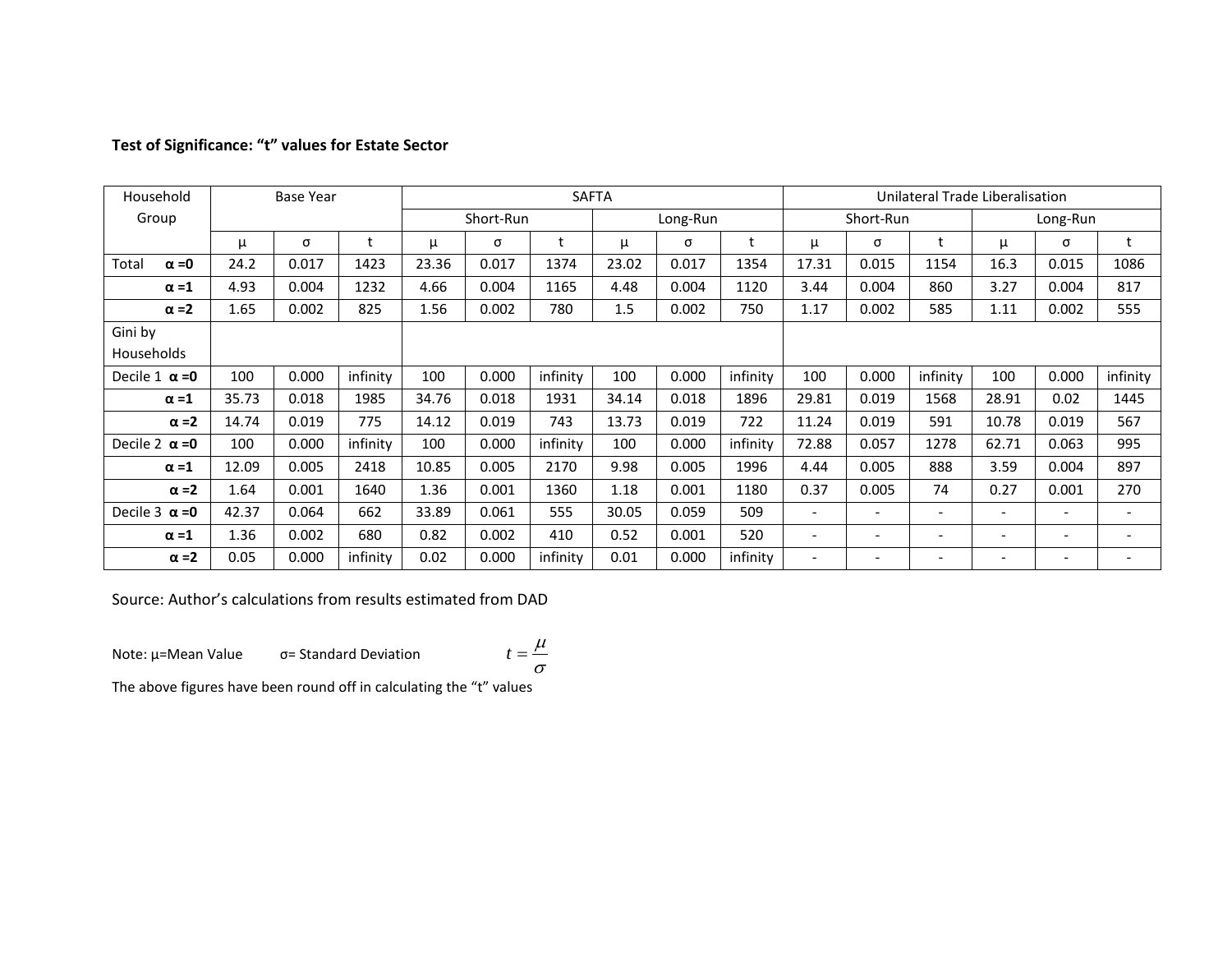#### **References**

- Aghion, P., Caroli, E., & Garcia-Penalosa, C. (1999). Inequality and economic growth: the perspective of the new growth theories. *Journal of Economic Literature, 37*(4), 1615-1660.
- Annabi, N., Cisse, F., & Cockburn, J. (2005). Trade Liberalisation, Growth and Poverty in Senegal: A Dynamic Microsimulation CGE Model Analysis (CIRPEE Working Paper 05-12,). Retrieved from [http://www.cirpee.org/fileadmin/documents/Cahiers\\_2005/CIRPEE05-12.pdf](http://www.cirpee.org/fileadmin/documents/Cahiers_2005/CIRPEE05-12.pdf)
- Armstrong, P., & Burger, C. (2009). Poverty, inequality and the role of social grants: An analysis using decomposition techniques. *Working Papers*.
- Athukorala, P. (2009). Trade liberalisation and poverty in south asia (series: routledge studies in the growth economies of asia). *Recherche, 67*, 02.
- Atkinson, A. B. (1970). On the Measurement of Inequality. *Journal of Economic Theory, 2*, 244-263.
- Azariadis, C., & Stachurski, J. (2005). Poverty traps. *Handbook of economic growth, 1*, 295-384.
- Bandara, J. (1991). Computable General Equilibrium Models for Developing Policy Analysis in Less Developed Countries. *Journal of Economic Surveys, 5*(1), 3-68.
- Barro, R. J. (2000). Inequality and Growth in a Panel of Countries. *Journal of Economic Growth, 5*(1), 5-32.
- Basmann, R. L., Hayes, K. J., Slottje, D., & Johnson, J. (1990). A general functional form for approximating the Lorenz curve. *Journal of econometrics, 43*(1), 77-90.
- Boccanfuso, D., & Savard, L. (2001). A methodological note on computing FGT indicators from CGE models: Citeseer.
- Borraz, F., Ferrés, D., & Rossi, M. (2012). Assessment of the distributive impact of national trade reforms in Brazil. *Journal of Economic Inequality*, 1-21.
- Bouët, A., Mevel, S., & Thomas, M. (2010). Is SAFTA Trade Creating or Trade Diverting?
- Bourguignon, F., & Morrison, C. (1990). Income Distribution, Development and Foreign Trade: A Crosssectional Analysis. *European Economic Review, 34*(6), 1113-1132.
- Bourguignon, F., Robilliard, A. S., & Robinson, S. (2003). Representative versus real households in the macroeconomic modelling of inequality Retrieved from [http://dial.prd.fr/dial\\_publications/PDF/Doc\\_travail/2003-10.pdf](http://dial.prd.fr/dial_publications/PDF/Doc_travail/2003-10.pdf)
- Bourguignon, F., & Spadaro, A. (2006). Microsimulation as a Tool for Evaluating Redistribution Policies: Society for the Study of Economic Inequility.
- Champernowne, D. G. (1974). A comparison of measures of inequality of income distribution. *The Economic Journal, 84*(336), 787-816.
- Cockburn, J. (2001). Trade Liberalisation and Poverty in Nepal A Computable General Equilibrium Micro Simulation Analysis. Retrieved fro[m http://www.crefa.ecn.ulaval.ca/cahier/0118.pdf](http://www.crefa.ecn.ulaval.ca/cahier/0118.pdf)
- Cockburn, J. (2005). Procedure for Conducting Poverty /Ditribution Analysis of CGE Simulation Results with DAD. Retrieved from<http://www.pep-net.org/fileadmin/medias/pdf/non-parametric.pdf>
- Cogneau, D., & Robilliard, A.-S. (2001). Growth, Distribution and Poverty in Madagascar: Learning from a Microsimulation Model in a General Equilibrium Framework.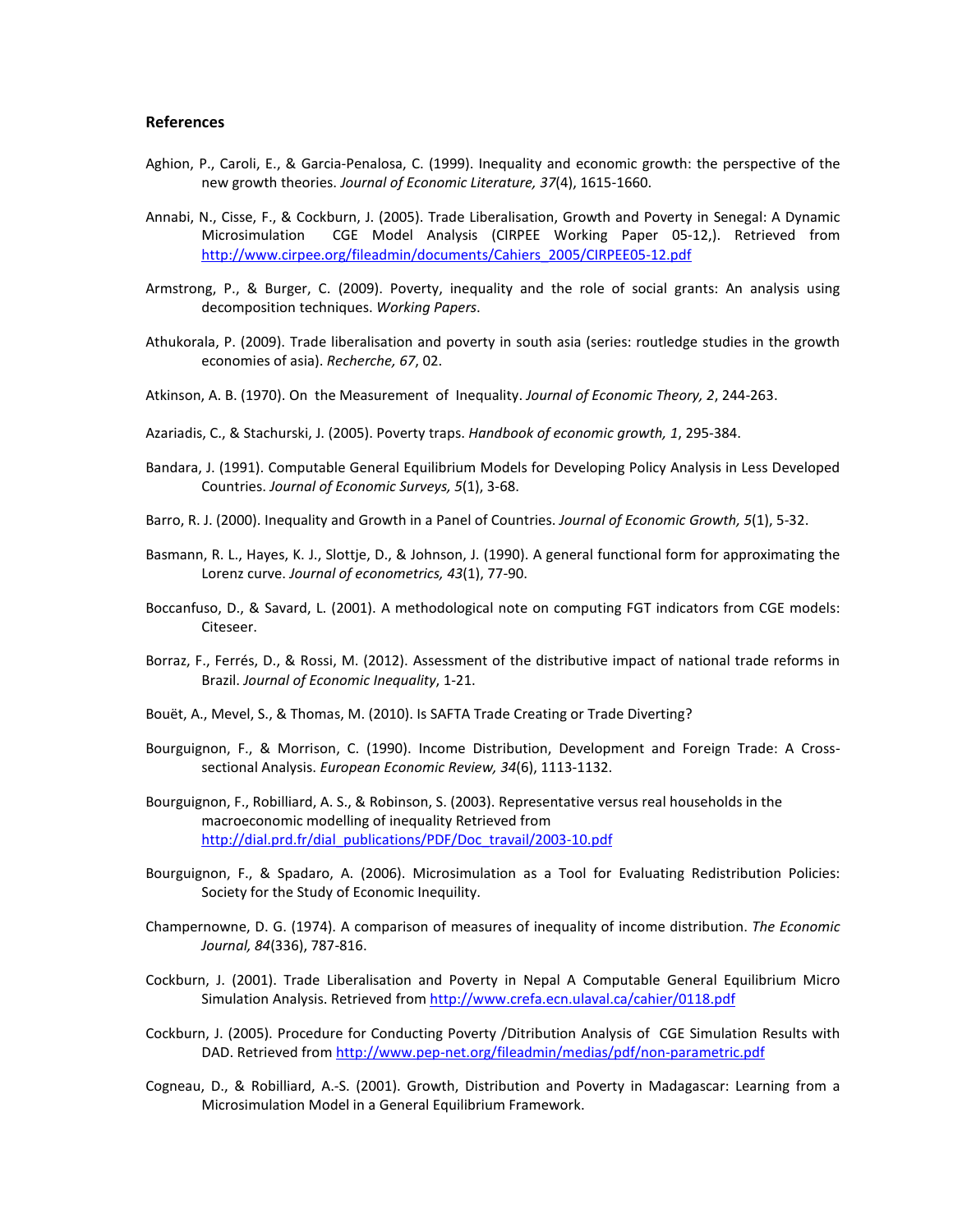- Decaluwé, B., Dumont, J. C., & Savard, L. (1999). Measuring Poverty and Inequality in a Computable General Equilibrium Model. Québec, Canada: Université Laval.
- Decaluwé, B., Savard, L., & Thorbecke, E. (2005). General equilibrium approach for poverty analysis: with an application to Cameroon. *African Development Review, 17*(2), 213-243.
- Department of Census and Statistics. (1990-91, 1995-96, 2002 and 2006-07,2009-10). Household Income and Expenditure Survey (HIES). Colombo, Sri Lanka: Department of Census and Statistics
- Dhongde, S., & Research, W. I. f. D. E. (2004). *Decomposing spatial differences in poverty in Índia*: United nations university. World institute for development economics research (UNU-WIDER).
- Dias, S. (1991). Economic Liberalization and the Development of Manufacturing in Sri Lanka. *Asian Survey, 31*(7), 613-629.
- Dixon, P., Malakellis, M., & Meagher, T. (1995). *A Microsimulation/Applied General Equilibrium Approach to Analysing Income Distribution in Australia: Plans and Preliminary Illustration.* Paper presented at the The Industry Commission Conference on Equity, Efficiency and Welfare, Melbourne.
- Dollar, D., & Kraay, A. (2002). Growth Is Good for the Poor. *Journal of Economic Growth, 7*(3), 195-225.
- Dollar, D., & Kraay, A. (2004). Trade,Growth and Poverty. *The Economic Journal 114*(493), F22–F49.
- Duclos, J., Araar, A. E. F. C., & Fortin, C. (2002). DAD: Distributive analysis/Analyse Distributive, User's Manual. *Université Laval.[Links]*.
- Duclos, J. Y., & Araar, A. (2006). *Poverty and equity: measurement, policy and estimation with DAD* (Vol. 2): Springer Verlag.
- Evans, D. ( 2001). *Identifying Winners and Losers in Southern Africa from Global Trade Policy Reform: Integrating Findings from GTAP and Poverty Case Studies*. Paper presented at the Fourth Annual Conference on Global Economic Analysis, Purdue University, West Lafayette.
- Filho, J. B., & Horridge, J. M. (2004). Economic integration, Poverty and Regional Inequality in Brazil: Centre of Policy Studies, Monash University.
- Foster, J., Greer, J., & Thorbecke, E. (1984). A class of decomposable poverty measures. *Econometrica: Journal of the Econometric Society*, 761-766.
- Gilbert, J., & Oladi, R. (2010). Regional Trade Reform Under SAFTA and Income Distribution in South Asia. Retrieved from<https://www.gtap.agecon.purdue.edu/resources/download/4988.pdf>
- Gunetilleke, N., & Senanayake, D. (2004). Monetary Poverty Estimates in Sri Lanka: Selected Issues. Asian Development Bank: Asian Development Bank.
- Haughton, J. H., & Khandker, S. R. (2009). *Handbook on poverty and inequality*: World Bank Publications.
- Jayanetti, S., & Tilakaratna, G. (2005). Impact of Trade Liberalization on Poverty and Houehold Welfare in Sri Lanka *Research Studies: Poverty and Social Welfare Series* Colombo: Institute of Policy Studies.
- Kakwani, N. (1980). On a Class of Poverty Measures. *Econometrica, 48*(2), 437–446.
- Kakwani, N. (1986). *Analyzing redistribution policies: a study using Australian data*: Cambridge Univ Pr.
- Kakwani, N., & Subbarao, K. (1990). Rural Poverty and Its Alleviation in India. *Economic and Political Weekly, 31*(March), A2-A16.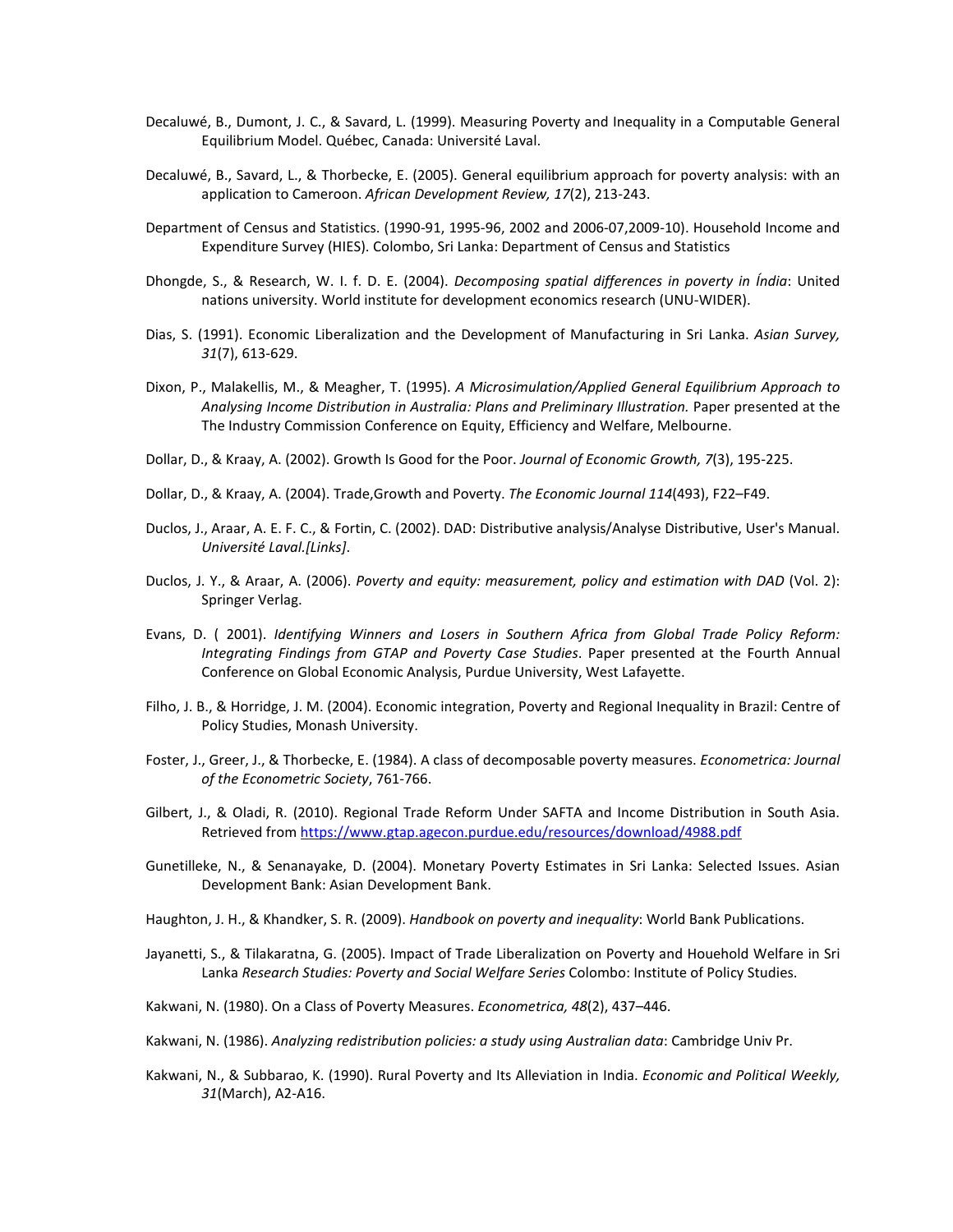- Khondker, B. H., & Raihan, S. (2004). *Welfare and poverty impacts of policy reforms in Bangladesh: A general equilibrium approach*.
- Li, H., Squire, L., & Zou, H. (1998). Explaining International and Intertemporal Variations in Income Inequality. *Review of Development Economics, 2*(3), 318-334.
- Lundberg, M., & Squire, L. (2003). The Simultaneous Evolution of Growth and Inequality. *Economic Journal, 113*(4), 326-344.
- McCulloch, N., Winters, A., & Cirera, X. (2001). *Trade liberalization and poverty: A handbook*: Cambridge Univ Press.
- Meagher, G. A. (1996). Forecasting changes in the distribution of income: an applied general equilibrium approach', in Harding, A. . *Microsimulation and Public Policy*, 361–384.
- Minhas, B., Jain, L., Kansal, S., & Saluja, S. (1987). On the Choice of Appropriate Consumer Price Indices and Datasets for Estimating the Incidence Of Poverty in India. *Indian Economic Review, 12*, 19-49.
- Naranpanawa, R. M. A. K. B. (2005). *Trade Liberalisation and Poverty In a Computable General Equilibrium Model: The Sri Lankan Case.* (PhD), Griffith University. Retrieved from http://www4.gu.edu.au:8080/adt-root/uploads/approved/adt-QGU20070130.165943/public/02Whole.pdf
- Parzen, E. (1962). On the Estimation of Probability Density and Model. *Annals of Mathematical Statistics, 27*, 1065-1076.
- Ravallion, Martin, & Lokshin, M. (2004). *Gainers and Losers from Trade Reform in Morocco*. Paper presented at the Seventh Annual Conference on Global Economic Analysis, Washington, DC.
- Ravallion, M., & Sen, B. (1996). When method matters: Monitoring poverty in Bangladesh. *Economic Development and Cultural Change, 44*(4), 761-792.
- Rosenblatt, M. (1956). Remarks on Some Nonparametric Estimates of the Density Function. *Annals of Mathematical Statistics, 27*, 832-837.
- Ryu, H. K., & Slottje, D. J. (1996). Two flexible functional form approaches for approximating the Lorenz curve. *Journal of econometrics, 72*(1), 251-274.
- Savard, L. (2004). Poverty and Inequality Analysis within a CGE Framework: a Comparative Analysis of the Representative Agent and Micro-Simulation Approaches. Retrieved from [http://www.cirpee.org/fileadmin/documents/Cahiers\\_2004/CIRPEE04-12.pdf](http://www.cirpee.org/fileadmin/documents/Cahiers_2004/CIRPEE04-12.pdf)
- Savard, L. (2005). Poverty and Inequality Analysis within a CGE Framework: A Comparative Analysis of the Representative Agent and Microsimulation Approaches. *Development Policy Review, 23*(3), 313-331.
- Sen, A. K. (1976). Poverty: An Ordinal Approach to Measurement *Econometrica, 44*, 219-231.
- Siriwardana, M. (2001). Looking Beyond SAARC: Some Trade Liberalisation Options for Sri Lanka. *Asian Studies Review, 25*(4), 453-477.
- Sothea, O. (2009). *Income Distribution and Poverty in a CGE Framework : A Proposed Methodology.* (PhD), Monash University,, Melbourne, Australia.
- The Central Bank of Sri Lanka. (2003/2004). Consumer Finance and Socio-Economic Survey Colombo: The Central Bank of Sri Lanka.